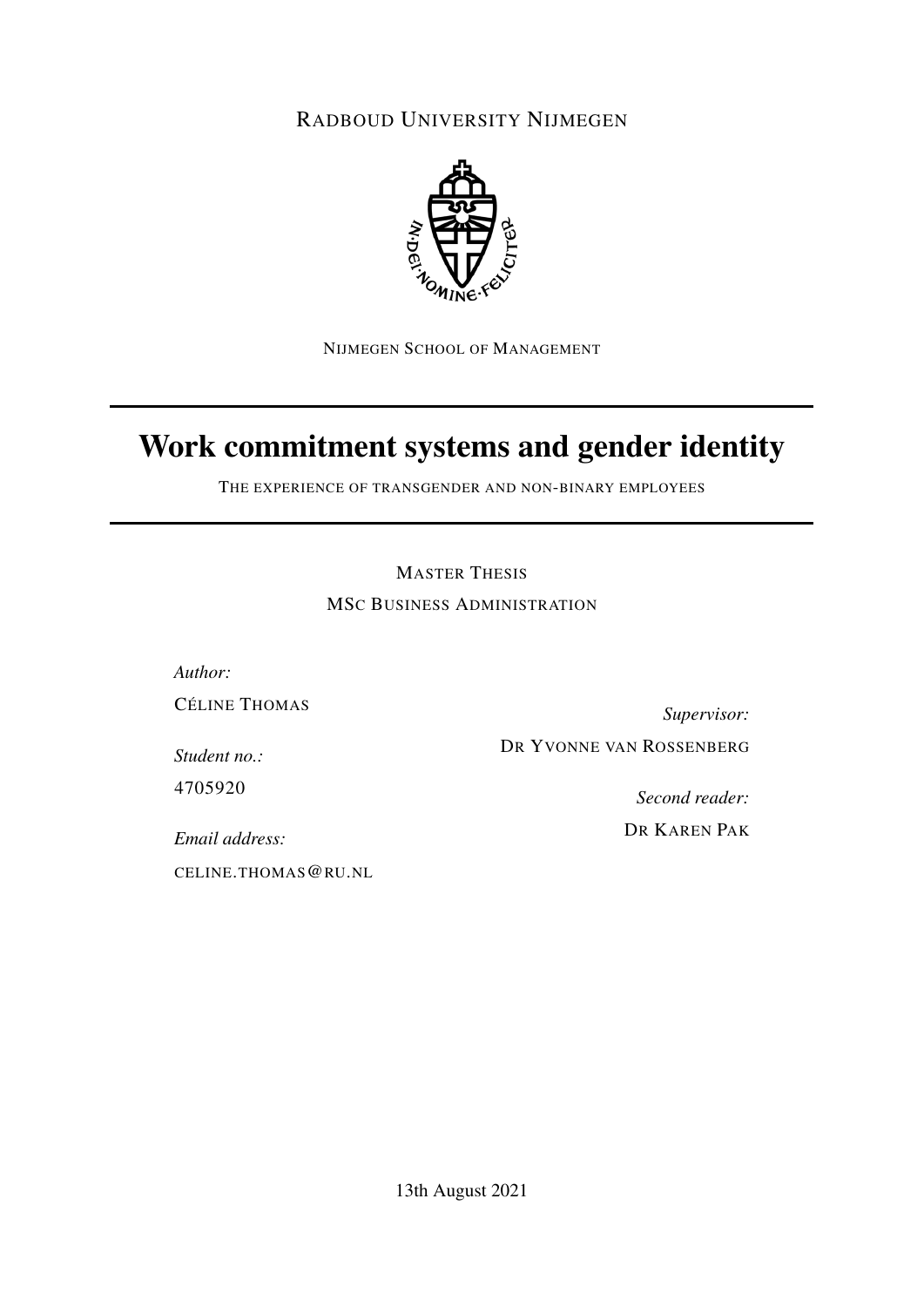## Abstract

Research on work commitment occupies an important portion of management literature but still lacks depth in many aspects, including how commitment systems work and are experienced by employees. Additionally, there is little knowledge on the perspectives of minority groups such as employees with diverse gender identities, especially those beyond cis male and female. Finally, there is little to no knowledge about the role of identity in commitment systems. In the frame of an exploratory, constructivist/interpretivist study, semi-structured interviews were conducted with eight TGNC (transgender non-conforming) employees to unpack their unique experiences to reveal how commitment systems are experienced in such a group. Results show insight into how participants place their gender identity at the centre of their commitment systems, or at the very least assigned it high importance within their systems. For many participants, acceptance of others of their gender identity, including the correct use of pronouns and names, is a prerequisite to feeling valued and included, and consequently, being committed to their workplace, with the supervisor playing a vital role in this, also communicating this to colleagues. Management is advised to be aware of their impact and the importance of gender identity and expression thereof to TGNC employees, offering learning opportunities for the company. This study contributes, (1) to the small body of research concerning commitment systems theory (CST) by examining the complexity of commitment systems in an exploratory manner, (2) introduces the concept of gender identity to commitment studies by examining a specific group with unique gender identities and how commitment systems can potentially differ, and (3) what role gender identity plays within a commitment system.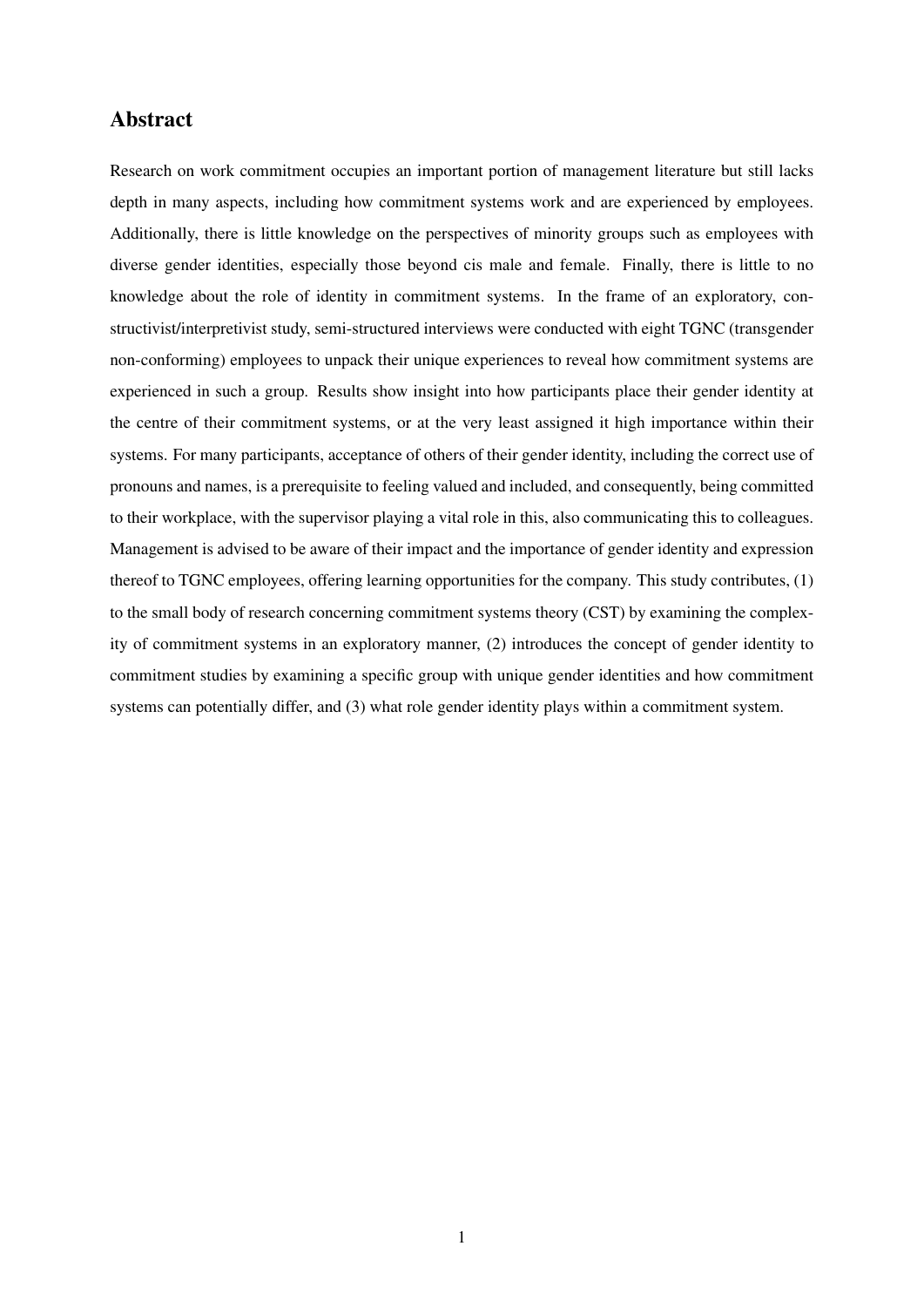# **Contents**

| <b>Abstract</b>               | $\mathbf{1}$            |
|-------------------------------|-------------------------|
| <b>Introduction</b>           | $\overline{\mathbf{3}}$ |
|                               | 5                       |
|                               | 6                       |
|                               | $\overline{7}$          |
|                               | 7                       |
| <b>Theoretical background</b> | 8                       |
|                               | 8                       |
|                               | 9                       |
| <b>Methodology</b>            | 11                      |
|                               |                         |
|                               | 12                      |
|                               | 14                      |
|                               | 14                      |
|                               | 16                      |
|                               | 16                      |
| <b>Results and analysis</b>   | 17                      |
| <b>Discussion</b>             | 24                      |
|                               | 26                      |
|                               | 28                      |
|                               | 28                      |
| <b>Conclusion</b>             | 30                      |
| <b>Appendix</b>               | 37                      |
|                               | 37                      |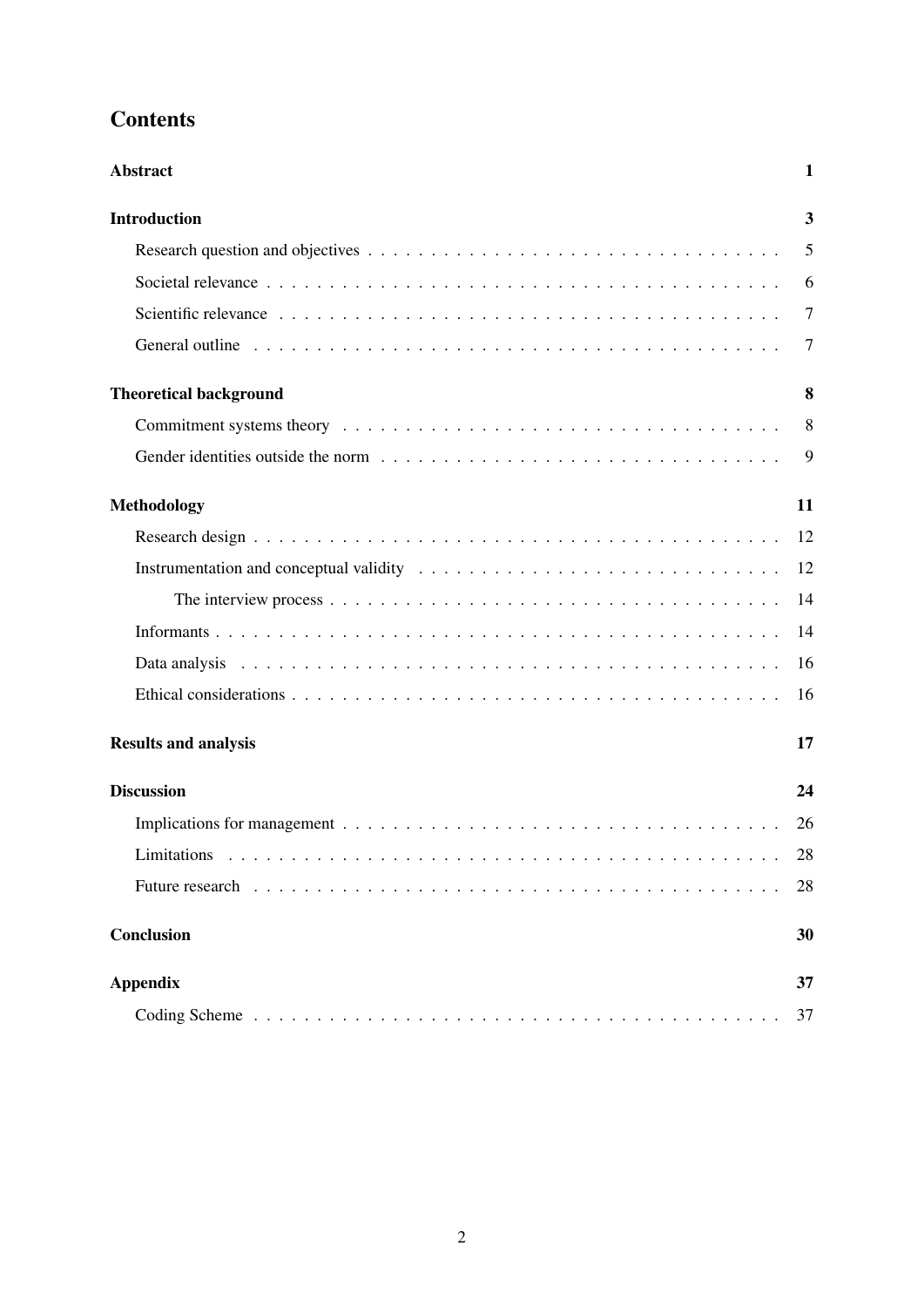## Introduction

Work commitment, the degree of commitment towards one's workplace, employer, colleagues or other individuals or groups within the workplace, is one of the most frequently used concepts in HRM literature (e.g., Kim & Wright, 2011; Chadwick et al., 2015; Wright & Kehoe, 2008), with about 9-15% of publications centring around this topic, exploring various aspects, such as its definition, dynamics or targets (van Rossenberg et al., 2018). However, despite this extensive coverage of commitment literature, there are still significant gaps, especially concerning the study of commitment as a system, including targets other than just 'the organisation'. Furthermore, there is little insight into how particular employee groups experience commitment systems in various contexts, and the influence personal characteristics have. The current study aims to address part of this gap by drawing on commitment systems theory (CST) to analyse the commitment systems of transgender and non-binary employees, examining the unique perspectives of a stigmatised minority group.

Commitment as a concept has been defined in many ways, of which the most recent definition is the one by Klein et al. (2012), defining commitment as 'a volitional psychological bond reflecting dedication to and responsibility for a particular target' (p. 131). Here, commitment takes its place amongst three other types of bonds, which, in its entirety and proper order, are acquiescence ('perceived absence of alternatives'), instrumental ('high cost or loss at stake'), commitment ('volition, dedication, and responsibility') and identification ('merging of oneself with the target') (p. 134). Klein et al. (2014) furthermore introduced the KUT model of commitment (Klein et al., unidimensional, target-free), which proposes the study of commitment as a target-free concept. This enabled to study variations in, amongst others, commitment targets as well as individual and contextual factors, as commitment in this form had previously been studied in a work context but with no means of studying commitment to other targets, as, for example, survey questions only referred to situations in the workplace (Allen & Meyer, 1990).

The development of a target-free model stems from the revelation that an individual is not only committed to their work. Recently, a new insight has taken root. People can be committed to their families and friends, and within the broad domain of the work context, to colleagues, supervisors and clients, making 'work' no longer a single commitment target. A very important, more recent contribution here is the perspective on commitment as an interconnected network of commitments, forming a so-called commitment system (Klein et al., 2020). These commitments can have various relationships with each other (e.g. neutral, conflicting or synergistic), influencing how individuals deal with other commitments.

Klein et al.'s (2012; 2014) work on redefining commitment also gives way to a more person-centred approach to commitment research, which focuses on the 'identification of homogeneous subgroups of individuals within a population' (Kam et al., 2016, p.2), as opposed to a variable-centred approach focused on comparing groups. However, since their approach, also regarding CST, is still quite novel, not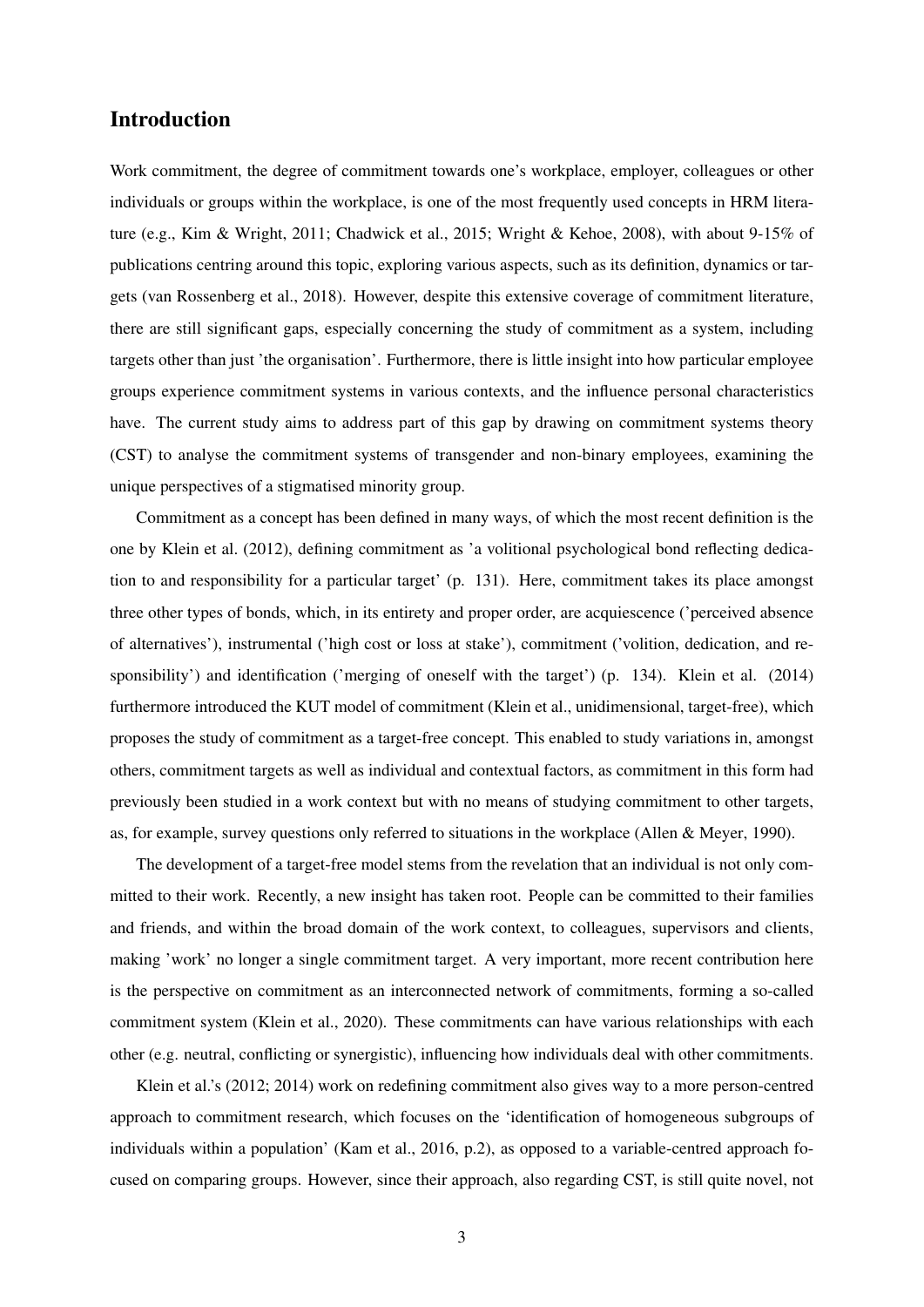many studies build upon their model. Klein et al. (2012) calls for the identification of 'target- or contextspecific differences' (p. 145), as there is limited insight into the different ways commitment systems can develop, with regard to different contexts but also over time. One of such relevant factors that may result in a particular commitment experience is gender identity.

Many studies on commitment have been conducted without much consideration of variations in demographics, and gender differences in general have not been studied to a great degree, with little empirical evidence (Peng et al., 2009). An Indian study by Ramadoss and Rajadhyaksha (2012) inspected gender differences with regard to various types of commitment, amongst which was work commitment and its conflict with private life. Here, they found significant differences between the two genders: women reported greater work-life conflict, lesser occupational commitment, as well as less job variety than men, who reported better organisational support. However, the state of the body of literature overall is scattered, studies are contradicting and disconnected, with samples drawn from different countries, types of companies, and from varying age groups (e.g., Suki & Suki, 2011; Khalili & Asmawi, 2012; El Badawy et al., 2018; Ramadoss & Rajadhyaksha, 2012), making it impossible to draw more general conclusions across studies. Additionally, most of these studies still make use of the three-component model by Meyer and Allen (1991), which has been repeatedly criticised. This limits research in three ways, (1) disregarding how individuals experience multiple targets, also outside the working context, (2) the complexity and how these multiple commitments are experienced together, as well as (3) how these commitments might develop over time and the dynamics that are inherent to commitment systems.

Furthermore, work on gender and commitment seems to, first of all, only see it as a demographic but seldomly as main aspect of the study. Additionally, it exclusively focuses on traditional and binary gender definitions. One reason is because research on other gender terms does not exist yet for this field or has not been sufficiently explored, and thus, there is no real theoretical framework for this group of the population yet (Löwik, 2019). Transgender and non-binary individuals, usually studied in the scope of diversity and identity studies, are barely represented in management studies, and have not been considered for commitment studies at all. This topic, however, does grow more significant, especially in an organisational context. Generalisation to what is regarded as normal excludes everyone who does not fit into this category, for example employees with a different sexual orientation or gender identity (Bell et al., 2011). For the literature that does exist with regard to this demographic, it often 'conflates gender identity with sexual orientation' (Fiani & Han, 2019, p. 181). Thus, for reasons of clarity, this paper will make use of the term transgender and gender non-conforming (TGNC) to refer exclusively to individuals with non-conforming gender identities, and not their sexual orientation (as opposed to the term LGBTQI+<sup>1</sup> which refers to a much broader group).

<sup>&</sup>lt;sup>1</sup>Standing for 'lesbian, gay, bisexual, transgender, queer, intersex', with the '+' suggesting further variety.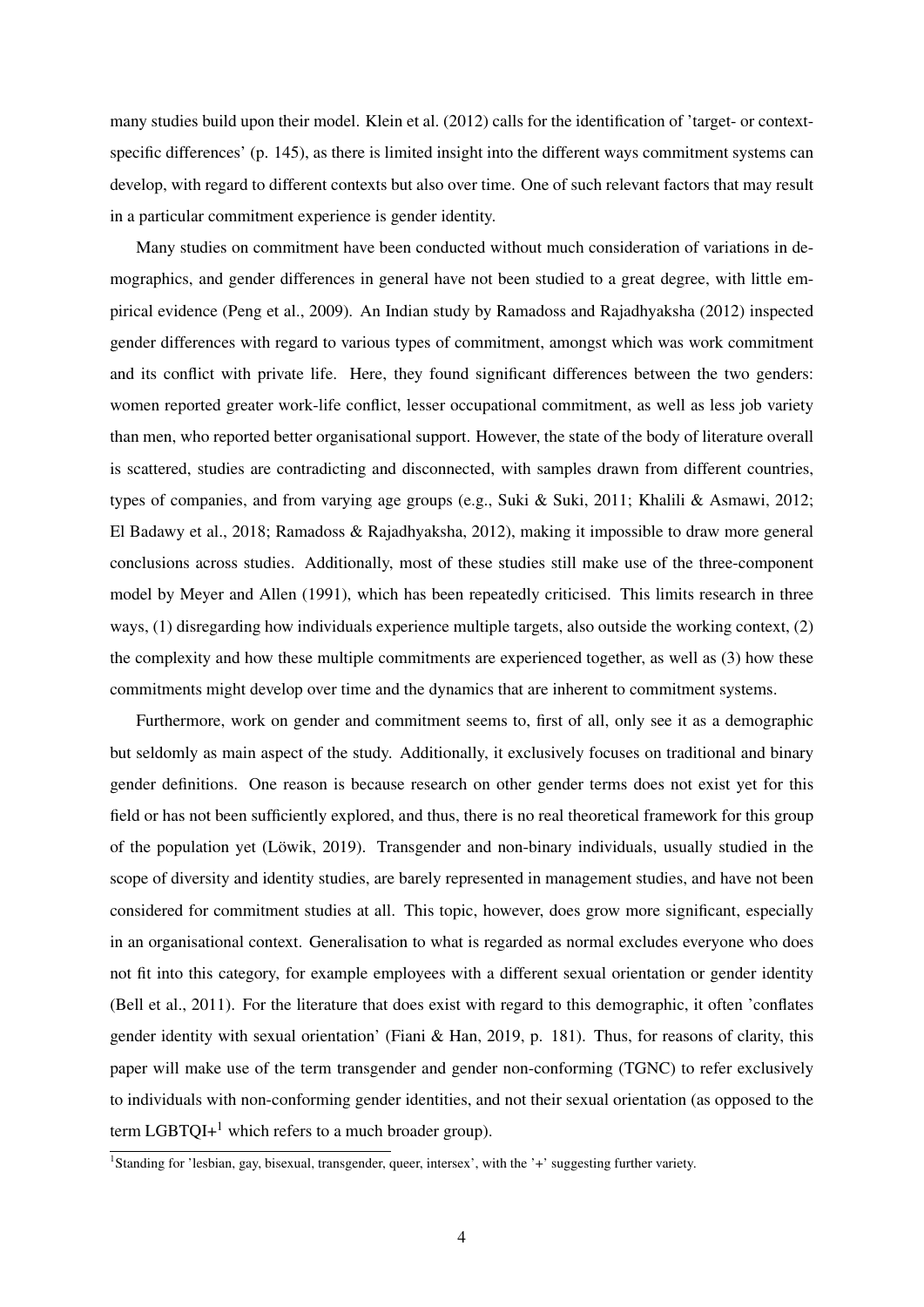Gender identity can be defined as 'a person's internal sense of one's own gender, as it is privately experienced in one's self-awareness of being along/outside a gender continuum' (Matsuno & Budge, 2017, p. 117), and the work environment can be especially challenging for people with gender identities that deviate from the 'norm' (i.e., male men and female women), as opposed to so-called cis-gender individuals who identify with the gender they have been assigned at birth. Inclusion programmes, however, tend to focus more on 'visible' minorities, often disregarding sexual and gender minorities (Priola et al., 2014). Research on these groups of people aims to increase awareness, but even though studies exist for this group of individuals, and increasingly so in the last decade, 'the majority of these articles [concentrate] on binary gender identities' (Matsuno & Budge, 2017, p. 116).

In order to adapt and be accepted, members of said community often have to pretend to conform to at least some aspects of societal norms (Nölke, 2018). A study by Miller and Grollman (2015) shows that transgender people experience discrimination the strongest when they display non-gender conform behaviour, i.e., when they act in line with their desired instead of their assigned gender. Non-binary individuals can experience similar issues, and even worse, be accused of pretending to have this identity because their 'gender identities are not well understood' (Knutson et al., 2019, p. 2016). If transgender and non-binary people cannot follow the social norms, i.e., traditional gender role conformity, they will be socially 'punished' (Schiller et al., 2014). This does not necessarily have to happen intentionally. Transphobia can appear in more or less severe forms (Magalhães et al., 2020), and research has differentiated between intentional and unintentional discrimination, such as biases during the hiring process (Friedman et al., 2015) but also the use of language (Franco & Maass, 1996), e.g., deadnaming (using a trans or non-binary person's birth name even though they have chosen a new name they wish to be addressed by) or misgendering (not using the preferred pronoun, either in direct conversation or while talking about the person) (Knutson et al., 2019).

#### Research question and objectives

Despite these revelations, research concerning gender diversity with regard to the workplace is still sparse (Ward & Winstanley, 2003), and members of this group still remain largely misunderstood in various aspects of life, both private and professional, which can have severe consequences for their well-being (Winter et al., 2016). This study's goal is to gain insight into commitment systems and the unique experiences of employees, and furthermore reveal the role of gender identity in commitment systems. It thereby draws on CST, examining the commitment systems of transgender and non-binary employees, a stigmatised minority group, with regard to their gender identity. This will happen in an exploratory manner, providing first indications for future research to continue on this path. The aim is to connect people's individual experiences to theoretical explanations, and to give practical examples of a relatively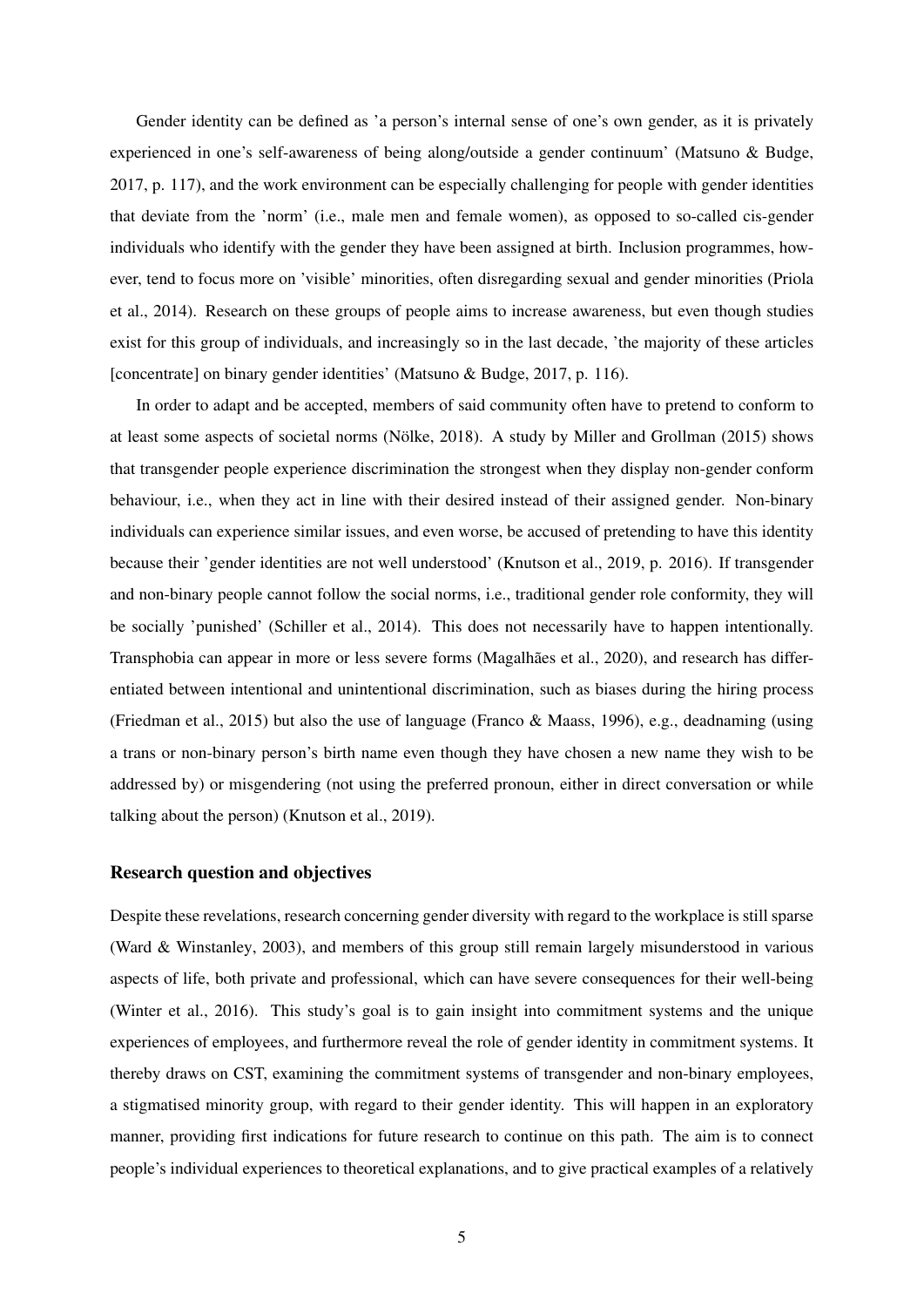novel framework.

This study furthermore follows an interpretivist/constructivist perspective, which is based on the belief that individuals engage in sense-making based on their environments and consequently form 'structures in the mind' (Saunders, 1992, p. 136). Essentially, this means that undertaking research based on this perspective focuses on individuals' unique and complex experiences. Since research on gender identity in the context of work commitment is so sparse, and has essentially only examined the commitment experiences of cis men and women, the current exploratory study aims to focus on individual perspectives of transgender and non-binary employees to gain insight into their unique commitment systems, thereby establishing connections between the importance of people's gender identity in an attempt to understand part of the complexity that are commitment systems. Overall, this study strives to find an answer to the following research question:

## *How do transgender and non-binary employees experience the role of gender identity in shaping their commitment systems?*

The study does this by means of semi-structured interviews with transgender and non-binary employees about their commitment systems, and the relationship between their commitment to their work and their gender identity. The aim is to emphasise the importance of commitment and especially the special case of a specific group.

#### Societal relevance

This article attempts to create more awareness about transgender and non-binary groups in the workplace, and give an idea of what they might be struggling with that is unique to their situation. This is especially important to management with regard to their consideration of employee well-being and motivation, but also of the corporate culture, in terms of integration and inclusion. Furthermore, including a broader range of employee groups would prove beneficial for management. Together with perceived supervisory support, work commitment has been identified as a significant predictor of employee turnover (e.g., Wong & Wong, 2017; Satardien et al., 2019; Arasanmi & Krishna, 2019), and has equally shown to influence and predict organisational performance (e.g., Kawiana et al., 2018; Al Zefeiti & Mohamad, 2017; Sahertian et al., 2020). Additionally, Klein et al. (2012) show continuation and motivation of employees as outcomes of commitment. Understanding an individual's work commitment is essential in understanding how far they would go for the company, how willing they are to work, and how likely they are to leave the company and under what circumstances. Therefore, considering all those factors, work commitment can be considered highly relevant for organisational research.

Finally, gender diversity in organisations has been linked to 'increased sales revenue, more customers and greater relative profits' (p. 220), potentially due to different perspectives coming together to produce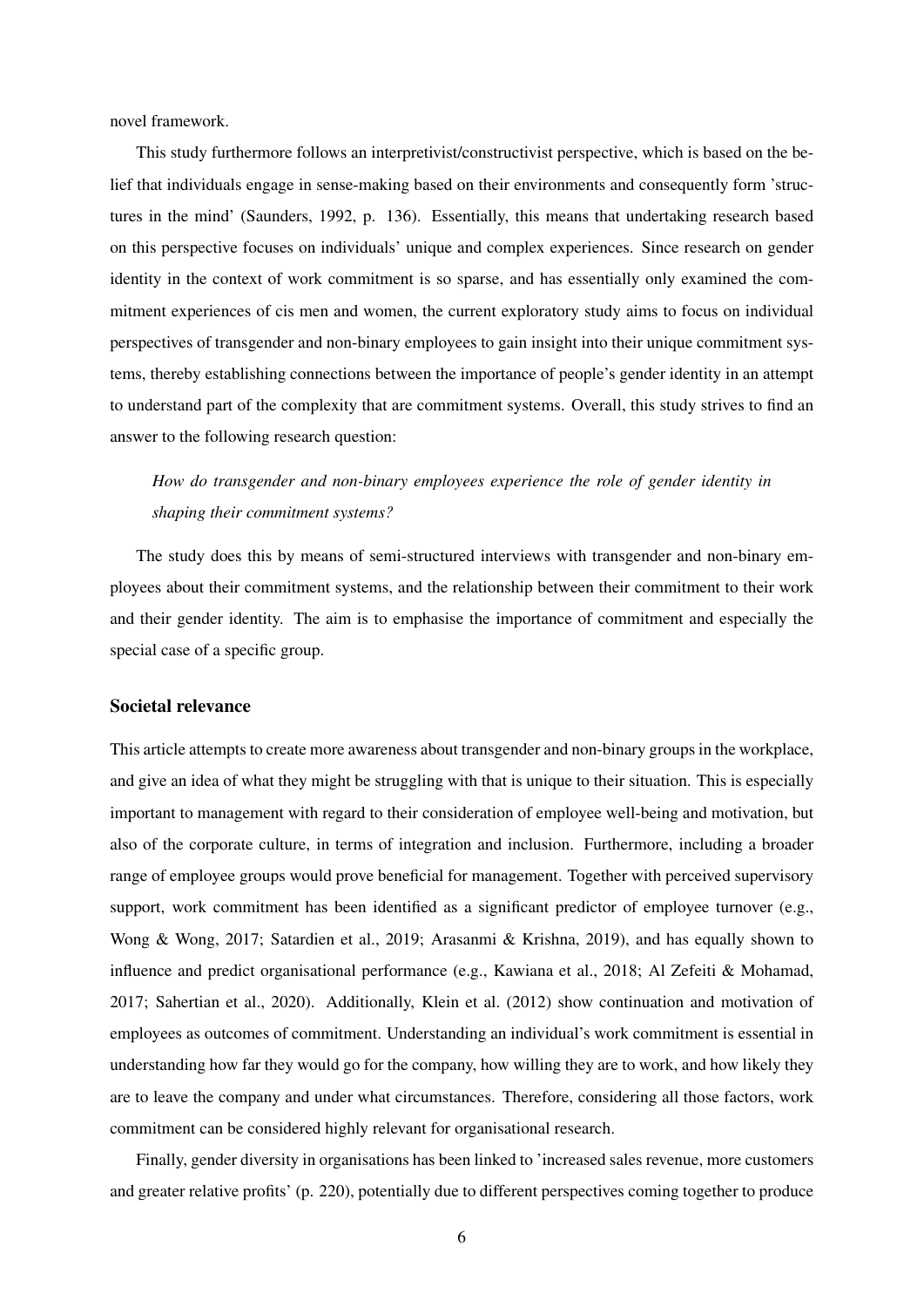innovation (Herring, 2009), thus offering firms more tangible evidence for the benefits of including and accommodating diversity. Providing management with more insight into the perspective of marginalised and under-represented groups is hoped to offer a better understanding on how to include diverse gender identities more mindfully into, for example, corporate strategy as well as everyday work.

#### Scientific relevance

In terms of scientific contribution, this paper aims to address several aspects with regard to the two overarching themes of research on commitment and on gender identity.

Commitment. This study is the first empirical assessment of commitment systems, which is a major contribution to the field of commitment studies. A person-centred approach has been chosen by focusing on the unique and particular experiences of a specific (minority) group of individuals, 'seeking to identify variation in workers [...] in order to adopt configurational HRM systems' (van Rossenberg et al., 2021, p. 27). This has also been addressed by Klein et al. (2012), calling for the identification of 'target- or context-specific differences' (p. 145). The interpretivist/constructivist approach provides the possibility of rich insights generated by participants' unique experiences in the form of exploratory interviews, which contributes to the small body of theory. Finally, this study considers multiple targets of employees that are part of their commitment system, as this conceptualisation, based on Klein et al. (2020), is still relatively novel, and demands more attention, specifically with regard to context and the dynamics of CST. As such, this study is also a contribution to developing how commitment systems can be studied methodologically.

Gender identity. In terms of gender identity, the goal is to provide a foundation and directions for future research in management studies that focus on marginalised groups with regard to diversity in business context. Thereby, the aim is to arrive at a new way of understanding gender identity, by examining it through a different framework, i.e., CST. Finally, previous research has mainly focused on differences between cis men and women but disregards non-traditional gender definitions, such as trans and non-binary. This study examines specifically how gender identity manifests for a minority group.

#### General outline

In the following, the thesis starts off with a theoretical background on the concepts relevant to understanding the topic. Furthermore, the methodology section will elaborate on the type of research conducted to answer the research question, as well as the sample from which data is collected. After the results have been presented and analysed, the discussion and conclusion will end the thesis, connecting the findings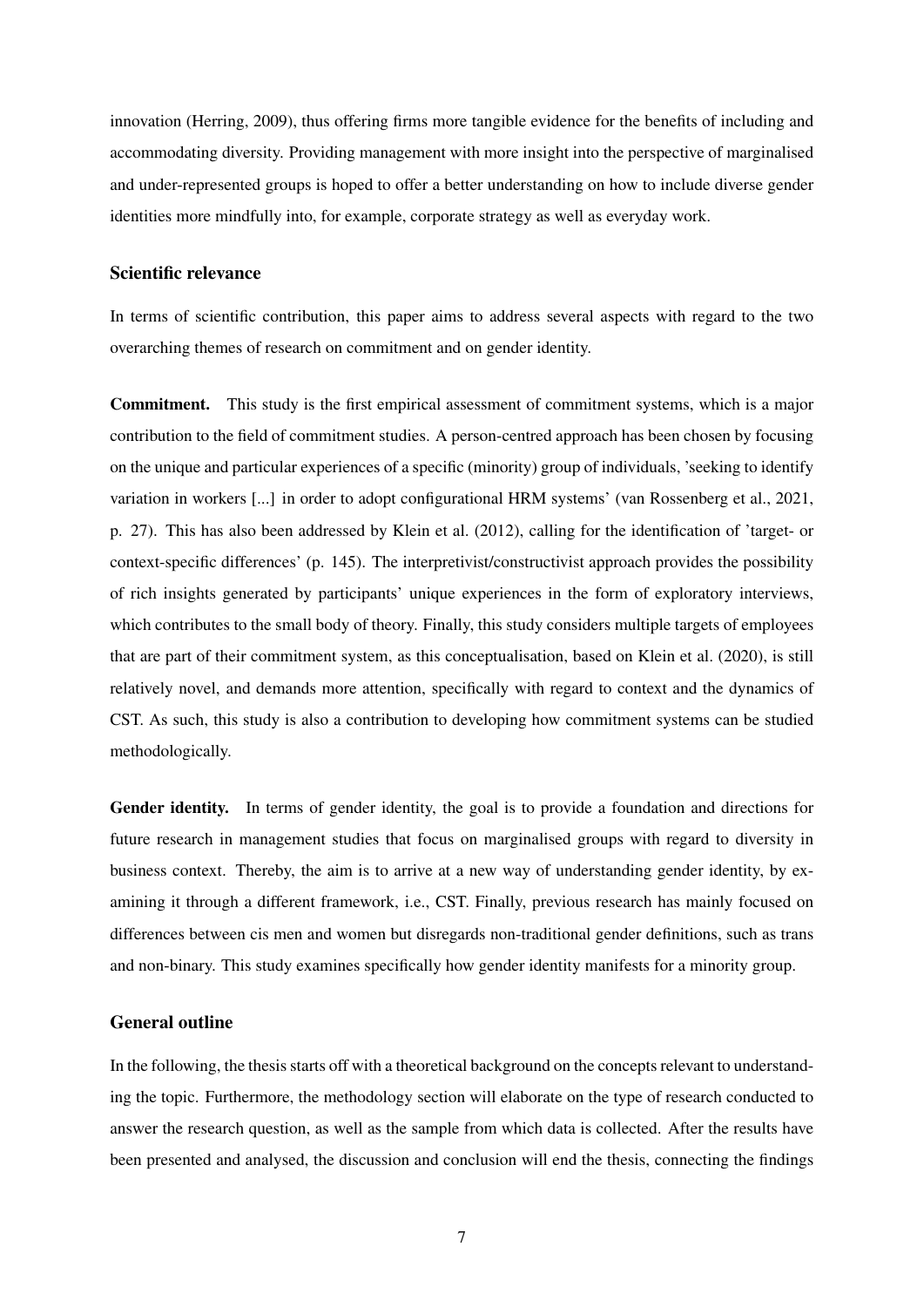to the theory, closing off with implementations for business, limitations of the study and suggestions for future research.

## Theoretical background

This chapter provides an overview of the current state of research on the most relevant concepts to this study. It will start with the conceptualisation of work commitment and commitment systems theory. This is concluded by an explanation of transgender and non-binary gender identities, and expanding on the potential struggles those individuals may face in the workplace.

#### Commitment systems theory

Until previously, commitment had been almost exclusively studied in connection to only one target at a time. In some cases, multiple commitments were studied but then usually in groups of two, and seldomly larger than that. Theories about multiple commitments existed but those were flawed in several essential ways. The recent paper by Klein et al. (2020) on commitment systems theory provides a structured theoretical approach towards the interrelationship of multiple commitments to multiple targets, and how they influence each other. It proposes multiple commitments as a dynamic, complex system which 'interacts with its environment' (p. 8), and contextual changes can influence several parameters: the number of elements, the strength of those elements (i.e., how strong the commitment to those elements is), and the coupling of elements (i.e., the relationship between two random elements of that system).

There are three categories of coupling: neutral, conflicting and synergistic relationships. The latter describes a relationship in which change in one element positively influences another, whereas in conflicting relationships, the opposite is the case. Neutral relationships, then, describe two so-called decoupled elements with no connection and thus change in one does not affect the other. Couplings may be strong, weak or non-existent. Typification, then, refers to what meaning is ascribed to a commitment, according to which commitments with the same typification are grouped into a subsystem. For example, *teaching* would include commitment to people such as students, grading and lecturing. Those commitments then have a synergistic relationship. If commitments within one typification develop conflicting relationships, those are then decoupled, for example, if a hospital is changing its strategy in favour of profit instead of the patients, forcing a nurse to split their system in two in order to accommodate both their hospital's profit goals as well as their commitment to treating patients. It is also possible to couple previously decoupled commitments, and subsystems can intersect; however, commitments within a subsystem will always be positively coupled with another (Klein et al., 2020).

When a commitment is especially strong, and stronger than other commitments, it moves to the centre of a commitment system, where other commitments relate to it, and where it determines 'the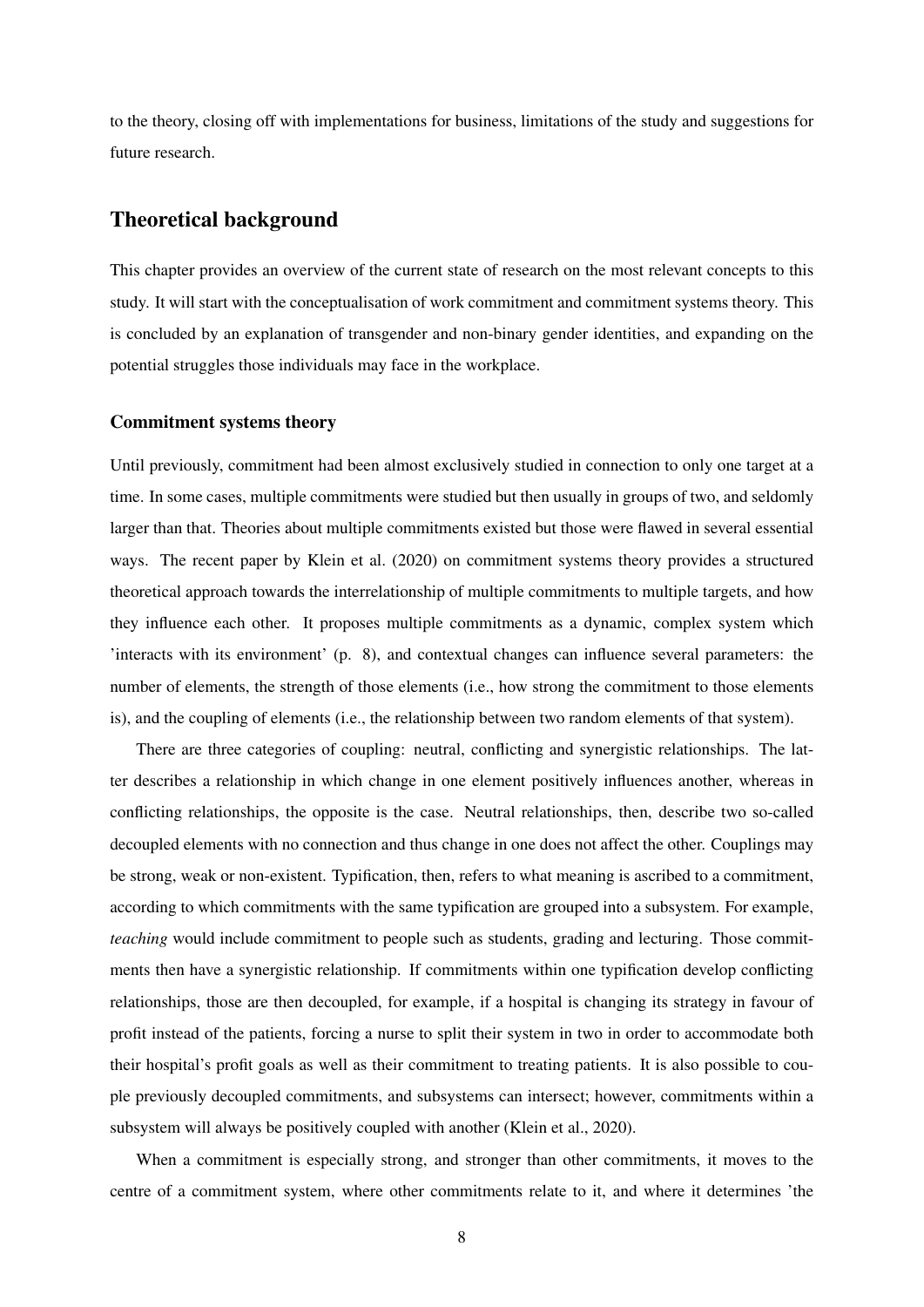system's purpose' (Klein et al., 2020, p. 23). The more important a commitment is 'to the individual's self-concept and self-esteem' (p. 23), the more central it will be. If a central commitment is disturbed, it could have serious consequences for the system, such as the whole system being restructured to cope with the disturbance.

CST emphasises the importance of context and the impact it has on the parameters and the behaviour of a commitment system. TGNC individuals have a unique context, as their gender identity deviates from the cis-gender norm. A such, it is expected that their commitment systems are characterised differently than those of binary individuals, making their systems worth examining. In the following, some essential gender-related concepts will be introduced, followed by a short background of what challenges TGNC individuals might face, both in their private lives as well as the workplace, and finally, the role their gender identity may play in this.

#### Gender identities outside the norm

The world of binary gender standards is sometimes referred to as 'the gender binary' (Matsuno & Budge, 2017, p. 117), based on biological sex; however, this is not the full perspective. *Transgender* is a term referring to individuals who do not identify with the gender assigned to them at birth. Despite increased awareness and acceptance, this group still suffers from stigmatisation, during transition as well as after (Verbeek et al., 2020). *Transition* describes the process of either socially or physically living the desired gender, respectively by wearing clothes typical for that gender, and/or by taking hormones or even undergoing surgery to obtain the desired physical characteristics (Miller & Grollman, 2015). As such, the transition is part of an individual's gender expression.

*Gender expression is defined as the behaviours associated with an outward expression of culturally defined ways of communicating masculinity and/or femininity, or a rejection of these stereotypes (e.g., clothing, hairstyle, language).* (Matsuno & Budge, 2017, p. 117)

*Non-binary*<sup>2</sup> , on the other hand, describes people that neither identify as male or female, or wish to remain genderless, but can also describe gender fluidity, which refers to fluctuations in gender identity on the man-woman/male-female spectrum. Additionally, transgender individuals can also identify as non-binary, either as primary or additional label of identification (Matsuno & Budge, 2017). To many of them, 'gender is experienced as a spectrum covering a plurality of identity experiences' (Vijlbrief et al., 2020, p. 96), and they see gender identity as a 'state of mind' (p. 97), independent of physical characteristics.

 $2$ There are other terms that may be preferred or more common among certain groups but for reasons of simplicity, the term 'non-binary' will be used continuously in this context.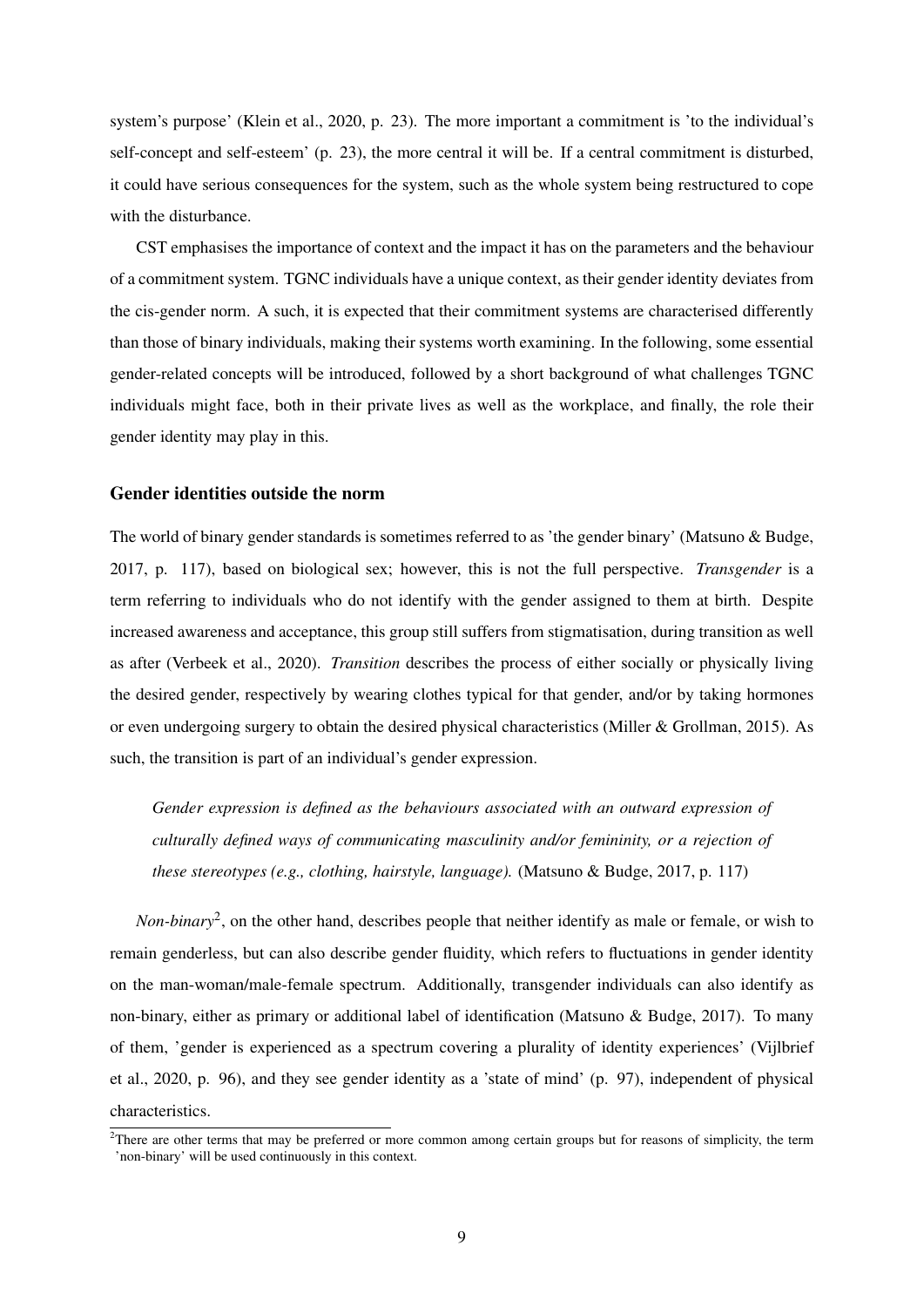It is generally quite difficult to obtain population demographics with regard to gender identity or sexual orientation (Deveaux, 2016). Percentages of non-binary prevalence vary but it is suggested that around 20% (Monro, 2019) to 35% (Fiani & Han, 2019) of TGNC individuals (also) identify as nonbinary. Given the relative novelty of the concept of a non-binary gender definition, that percentage might be higher even, as 'some people who previously would have identified as trans(sexual) [...] may have identified outside of the binary if that discourse had been available to them' (Richards et al., 2016, p. 98). Kuyper and Wijsen (2014) confirm that the percentage of non-conforming gender identities in the total population is difficult to measure, and is often only estimated.

Thomas (1992) talks about the 'danger of assimilation' (p. 8), stating how people will attempt to work how they think it is expected of them, thereby discarding any advantages they might bring the firm in terms of performance. Depending on how diversity is handled and communicated, employees with non-traditional gender identities might either feel they have to suppress their identity in order to fit in, or try to emphasise their uniqueness at the cost of fitting in. Findler et al. (2007) have found evidence that members of diverse minority groups (i.e., female, elderly and immigrant workers) generally experience more exclusion, which suggests TGNC individuals might experience similar. A study by Dietert and Dentice (2009) found the three main issues for trans men to be coming out, lack of support by colleagues and supervisors, and not being addressed with their preferred pronouns and names. Due to these issues, some even quit their work, showing the relevance of gender identity for these individuals.

Hereby, it is important to distinguish between 'identity' and 'identification'. Klein et al. (2012) characterise commitment as a type of bond separate from identification, which is another, stronger type of bond. As opposed to this, identity is defined in the following way:

*Generally, we consider an identity to be a shared set of meanings that define individuals in particular roles in society [...], as members of specific groups in society [...], and as persons having specific characteristics that make them unique from others [...].* (Stets & Serpe, 2013, p. 31)

The definition given above about gender identity, 'a person's internal sense of one's own gender, as it is privately experienced in one's self-awareness of being along/outside a gender continuum' (Matsuno & Budge, 2017, p. 117), shows that gender identity can be considered a part of a person's general identity, being more focused on a specific characteristic.

Many studies on organisational commitment and identity focus on organisational identity (e.g., Marique et al., 2013; Lam & Liu, 2014; Fuller et al., 2003; Afshari et al., 2019), rather than on an individual's personal identity. Even though organisational identification has been named as an antecedent of commitment (Becker et al., 2012), studies on identity commitment have established that having a stable commitment to oneself is crucial in maintaining one's well-being and functioning as a person (Berzonsky,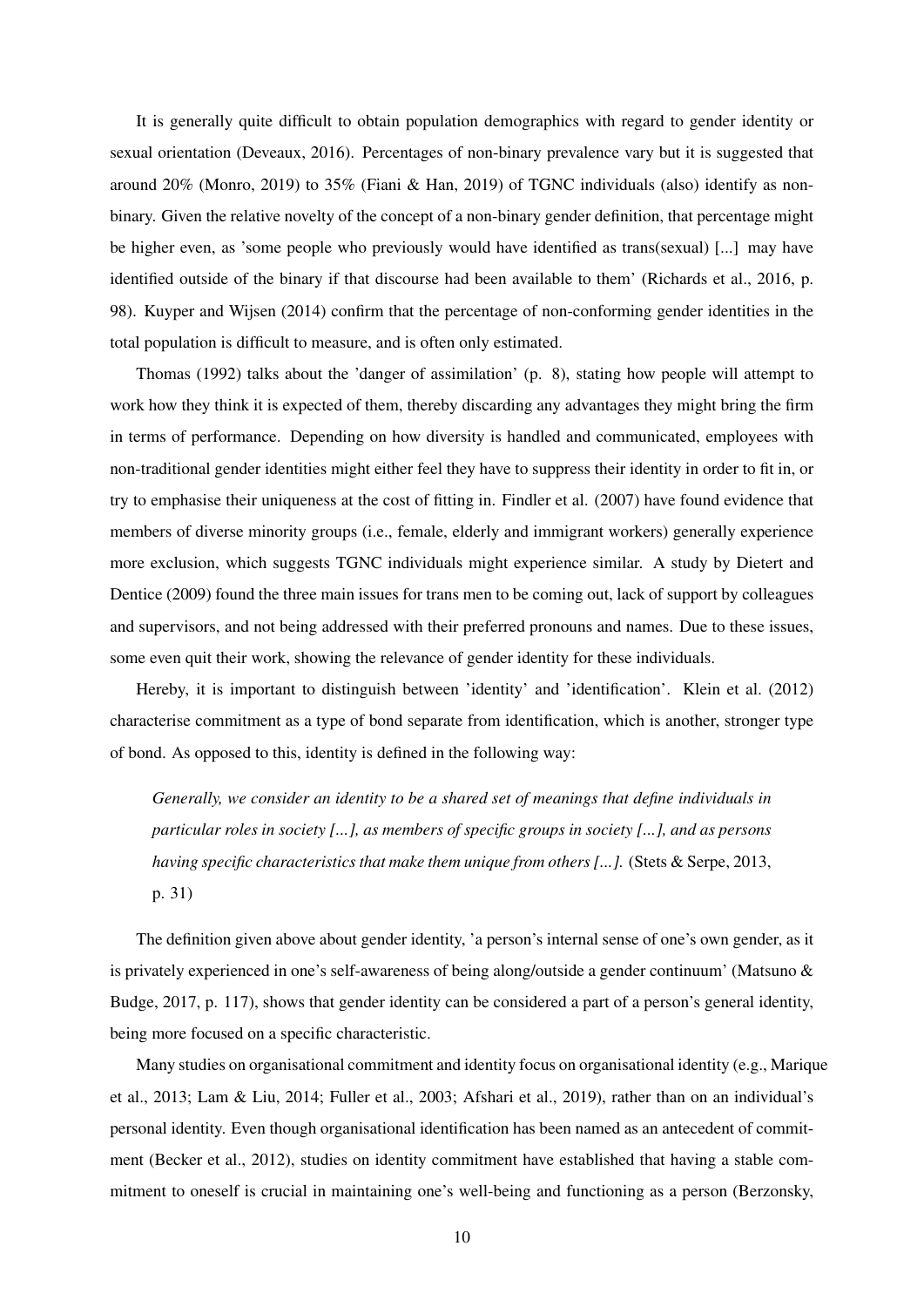2003). Foote (1951) suggested that motivated individuals are, by necessity, committed to their identity, as otherwise their behaviour would not have any meaning attached to it. Using an example from Becker (1960), Burke and Reitzes (1991) explain how commitment to one's professional identity can prevent a person from frequently changing employment, or make a student choose studying over partying.

In this context, it has also been proposed that individuals experience more stress on a psychological level when said stress 'threatens identities that are important to an individual's self-definition' (Marcussen et al., 2004, p. 289). Berzonsky (2003) established three styles of identity, suggesting that a well-developed and strong commitment to oneself leads to better coordination when dealing with conflicting identities. In turn, a weak commitment to one's identity was found to correlate with higher chances of depression. Finally, an older study by Hammersmith and Weinberg (1973) proposes that the more homosexual individuals are committed to their identity as such, the more self-esteem and the more stable a self-concept they display. While this study is still from a period when LGBTQI+ individuals were not as open about their gender and sexuality as they are today, it suggests that individuals, and also TGNC individuals, in order to be mentally healthy and content with their lives, are committed to their (sexual/gender) identity.

Identity can also change depending on the situation, and commitment to identities may also change in those cases (Santee & Jackson, 1979). Pearce (1989) describes identity as petals of a flower, in the sense that different contexts (i.e., flowers) are influenced and made up by different identities (i.e., the petals). Thus, as an example, a transgender person might make use of different petals in the workplace and in their private life, therefore potentially experiencing conflict when they are unsatisfied with the identity they display at work. Furthermore, there are several key concepts that are of importance to identity theory, among which are salience and verification (Stets & Serpe, 2013). Salience refers to how likely an identity is to become important in a situation, and whether an individual will act upon it in. Verification refers to individuals perceiving that others see them in a situation in the same way they see themselves' (p. 35). Finally, commitment and centrality are further key concepts, in that identities can have different levels of importance, and individuals are more committed to their identity the harder it is for them to verify it. Thus, it is suggested that TGNC individuals are more committed to their identity, and thus it also has greater salience for them, as they have to work harder than the majority to be accepted for who they are.

### Methodology

This chapter will explain the methodological choices made for this research, including the method of data collection, the method of study, as well as the chosen sample.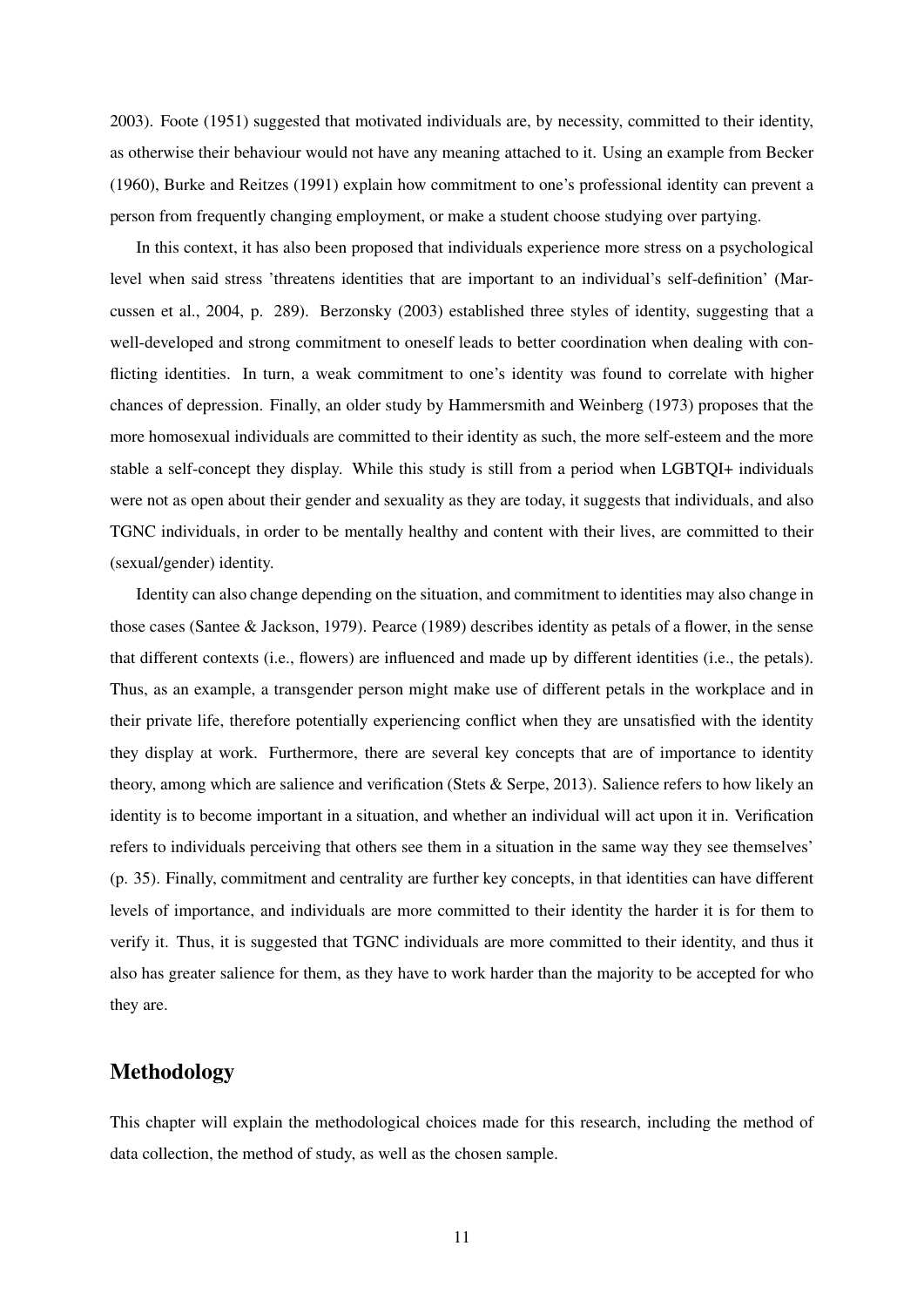#### Research design

The choice of methodology has been made based on the current state of research, identifying the methodological fit as described by Edmondson and McManus (2007). Given the considerate gap in management and especially commitment research on gender differences, this study is of abductive, exploratory nature, and follows the philosophy of interpretivism/constructivism, as explained above. Abductive research is common for exploratory research, and highly suitable for the analysis of open codes and themes (Lipscomb, 2012). It is an alternative to inductive and deductive approaches, where the former one creates and tests hypotheses based on previous literature, and the latter one develops theory based on real-life observations. In an iterative process, this study took its direction from literature and gaps in previous research, then conducting interviews with real-life participants, finally drawing conclusions and matching the theory (Kovács & Spens, 2005). An exploratory approach was chosen as not much research exists on this specific topic, and thus this study aims to serve as a starting point for future research to explore more aspects of this, and develop appropriate frameworks.

#### Instrumentation and conceptual validity

The interview script has been developed based on the theoretical framework used for analysis. It focuses on three main themes: the participants' commitment systems, their feelings of inclusion based on their perceived degree of uniqueness and belongingness based on Shore et al. (2011), as well as their gender identity and its perceived importance. The inclusion of Shore's model of inclusion was a decision made in the early stages of this research. Even though the focus has shifted multiple times during the analysis and writing process, the data from the interviews proved useful nevertheless as the perception of inclusion can be considered part of a commitment system's dynamic environment. Furthermore, even though this study is not longitudinal, it is designed to reveal some parts of the dynamics of a commitment system by examining the context and asking about participants' previous employments.

During the interviews, participants were asked for their definition of commitment, which was then referred back to the definition used for this research. This step ensured validity of results but also made sure the participants were able to fully understand the concept under investigation. Not every participant defined commitment as a type of bond but most used some synonym of dedication. One participant used the term loyalty, which has been excluded as definition Klein et al. (2012), but also included an explanation of dedication, so it is assumed that their perception of commitment corresponded to the definition used for this study. An overview of the participants' definitions can be found in Table 1.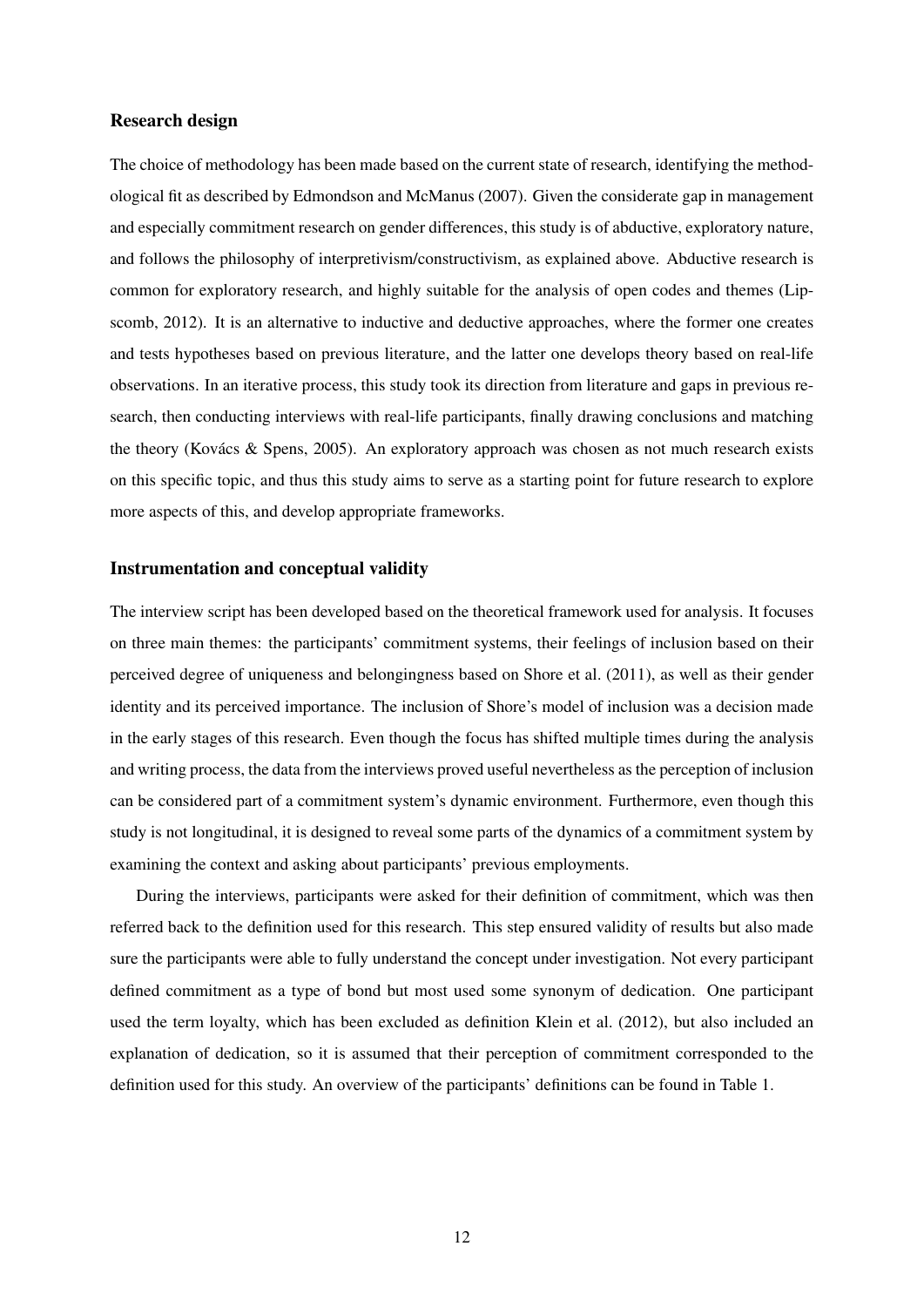| Part #         | Definition                                       | Quote                                                                                                                                                                                                                                                                                                                                                                                                                                                                                                                                                                                                                                                                            |
|----------------|--------------------------------------------------|----------------------------------------------------------------------------------------------------------------------------------------------------------------------------------------------------------------------------------------------------------------------------------------------------------------------------------------------------------------------------------------------------------------------------------------------------------------------------------------------------------------------------------------------------------------------------------------------------------------------------------------------------------------------------------|
| -1             | Stronger bond; taking responsibility             | "A bit stronger bond? Is that right? [] That you want to do something for somebody?"                                                                                                                                                                                                                                                                                                                                                                                                                                                                                                                                                                                             |
| 2              | Dedication                                       | "[] I will do my very best to do the best work that I can. And if necessary, stay a little bit longer or just just try to do the very best I<br>can for the company."                                                                                                                                                                                                                                                                                                                                                                                                                                                                                                            |
| 3              | Feeling of responsibility; dedication            | "So commitment for the team means that we, as a team, say in the next three weeks, this is what we will achieve. [] So I, I am<br>committed to do the things they think are important. [] And so I feel responsible, or achieving the things we want to achieve as an<br>organisation."                                                                                                                                                                                                                                                                                                                                                                                          |
| $\overline{4}$ | Passion; loyalty; dedication (to reach<br>goals) | "I think the commitment that you have towards your work, so, like the passion that you have for your work and how you function like<br>what you do in order to achieve your goals and to get like the effects that you wanted to achieve like work ethic, but also what do you<br>do daily to achieve the goals that you that you have to Yeah, that you want to reach. [] I would say commitment will be loyalty on<br>different levels, like, for example, that you check in with people but also that you like  formal and informal way so like, an informal<br>way like that you check in, like, how are people doing especially in the pandemic, but also work related. []" |
| 5              | Feeling of responsibility; dedication            | "Commitment means that you're, for me at least, that you do everything to get where you want. Or what you want. [] With customers<br>I have a commitment if they are coming to me and they want something done with with the garden that I have a commitment to help<br>them and I'm doing my best to give them the best price of course. With my friends, it's when we are making an appointment, to get<br>together or to do something or to get to the city to make it in time and to be at my best behaviour, of course. And so my family, is just<br>that you need to be there for them, if there is some kind of emergency that you're ready to help."                     |
| 6              | Trust; loyalty; dedication                       | "It means that you should put your word on something, people can trust you, and that you're there."                                                                                                                                                                                                                                                                                                                                                                                                                                                                                                                                                                              |
| 7              | Responsibility; dedication                       | "People take time for me, so I would like to take time for them as well. In terms of school, it would mean putting in the work to get<br>my grades and like, graduate, hopefully in a couple of weeks. In terms of work [] on the one hand, I think, yeah, of course, the<br>selling the shoes and being a good representative for the brand and getting [] the sales [] but at the same time, also creating a work<br>environment that's also fun and relaxed for the rest of the team. []"                                                                                                                                                                                     |
| 8              | Dedication                                       | "That you are dedicated to do a particular thing for yourself or for someone else. [] Well, obviously if it's for a project, then our<br>shared commitment is to get a good grade. [] And at work, I am aware that I want to work there for quite some time. So I did<br>[commit] more to the relationship with them. []"                                                                                                                                                                                                                                                                                                                                                        |

*Table 1: Participant definition of commitment*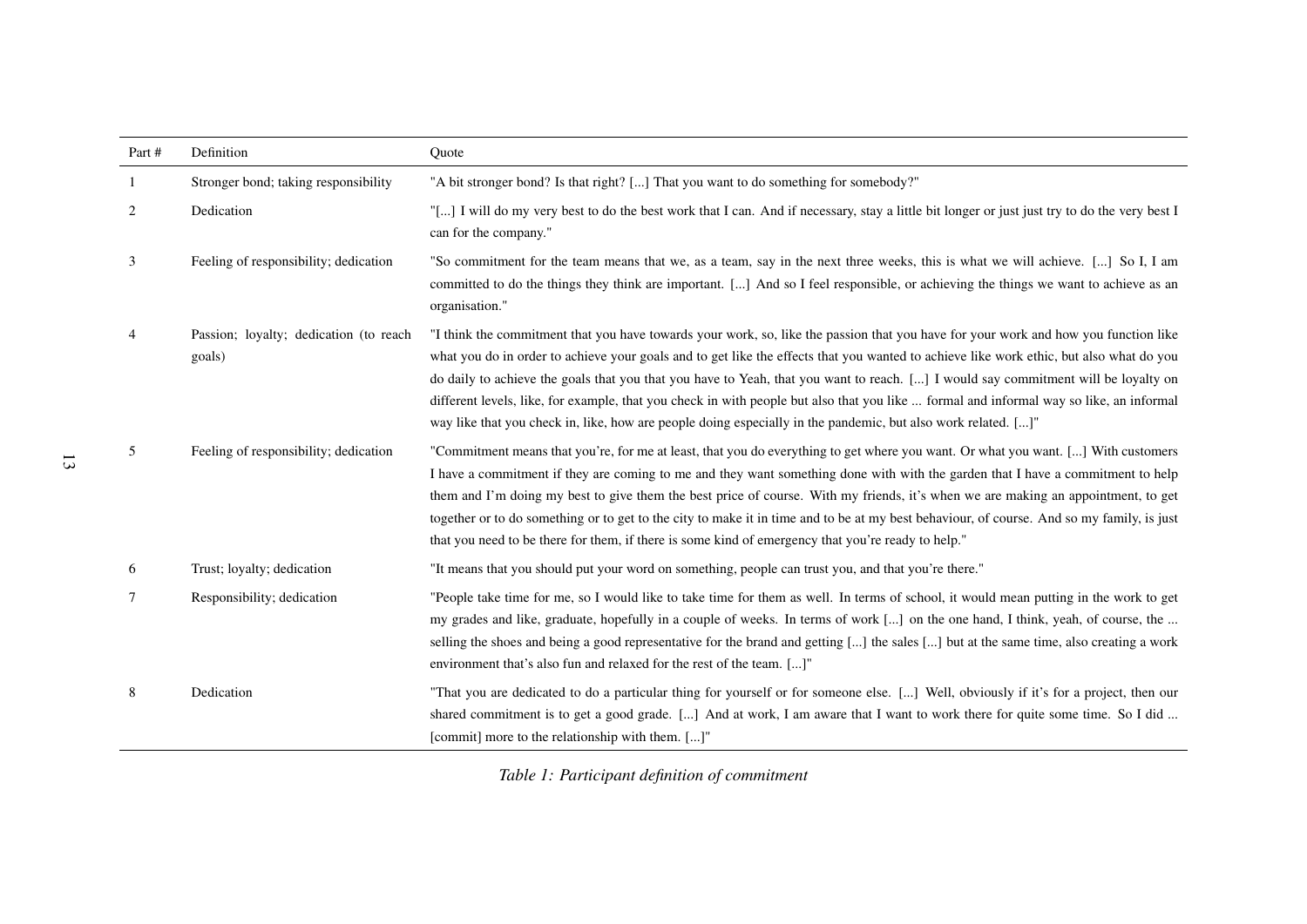#### The interview process

Before the actual interview, participants were given a short description of the topics and the research, as well as a digital consent form for them to sign, which also once more included a short summary of the purpose of the interview. They had the opportunity to ask questions before the meeting (in email or chat correspondence) as well as before the actual interview (during the call).

The interviews took place in the months of April and May 2021, and were semi-structured, making use of the script and attempting to cover all themes and concepts with pre-determined questions that could be adapted as needed, but was otherwise rather free, also occasionally with regard to order of topics that naturally emerged during the conversation. At the end, participants were able to ask questions or add additional comments they thought would be interesting or useful for the study. All participants agreed to remain available after the interview for any remaining questions from the researcher's side; however, this was only necessary to inquire about participants' ages and their pronoun preferences.

#### **Informants**

To find participants, the study made use of purposive snowball sampling methods by contacting several LGBTQI+ organisations, posting in thematic discussion boards on social media as well as asking friends, fellow students and acquaintances to aid this endeavour. Employees needed to be of the desired demographic (TGNC) as well as employed in the Netherlands, but otherwise could be of any other background, including various cultural backgrounds, as the aim was to gain insight not specifically into Dutch individuals' perspective but trans and non-binary individuals in a working context.

Participants were selected according to accessibility and convenience. In total, eight interviews were conducted, and participants ranged from 23 to 61 years of age, coming from various employment backgrounds. The sample included two students as well as one self-employed participant. Among the participants, several gender identities from the TGNC spectrum were represented, and all of them had come out in the past to at least part of their professional network. There were two participants that simply identified as trans women, and one who identified as trans masculine. One participant liked to identify as male but did not really see himself as a particular gender, and one identified as non-binary but referred to themselves occasionally as trans. The remaining participants saw themselves as both non-binary and transgender (one of which specified it as trans masculine), seeing the transgender part as representative of their transition. Preferred pronouns were he/him, she/her and they/them. One participant requested the alternation of he/him and she/her but for the sake of readability agreed to the use of they/them. An overview of the participants' gender identity and their preferred pronouns can be found in Table 2.

The interviews lasted approximately between 40 and 60 minutes, and took place via phone call, with one exception which took place in person at the participant's workplace. The calls/conversation were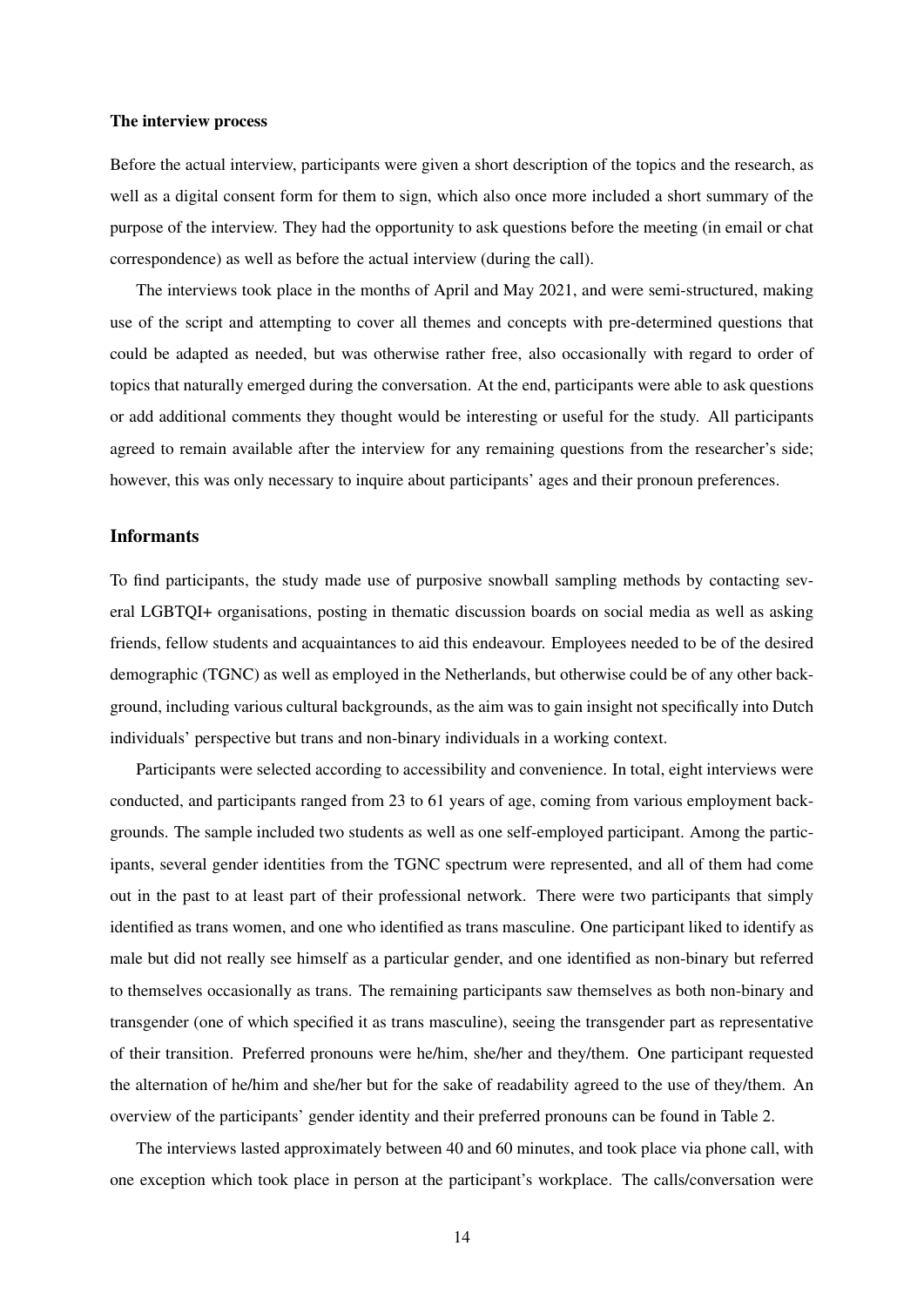| Part. #        | Gender                              | Quote                                                                                                                                                                                                                                                                                                                                                                                                                                                                                                                                          | Pronouns                         |
|----------------|-------------------------------------|------------------------------------------------------------------------------------------------------------------------------------------------------------------------------------------------------------------------------------------------------------------------------------------------------------------------------------------------------------------------------------------------------------------------------------------------------------------------------------------------------------------------------------------------|----------------------------------|
|                | identity                            |                                                                                                                                                                                                                                                                                                                                                                                                                                                                                                                                                |                                  |
| 1              | Non-binary                          | "It's difficult, and I don't really understand it myself yet, totally. I would say  so I'm not dissatisfied with my male body but I'm more<br>feeling like a woman you could say, if you if you want to note percentages, so 40% male and 60% female, but I, there are typical male<br>things in my behaviour and there are also typical female things."                                                                                                                                                                                       | She/Her;<br>He/Him:<br>They/Them |
| 2              | Trans mas-<br>culine non-<br>binary | "Puh. I'm just me. I'm not a woman. I'm not a man man, I tend to be more on the men's side and less on the woman side. So, for the<br>moment, my gender identity is mostly non binary, trans masculine, more on the non binary than on the trans masculine, but I am taking<br>hormones to look less feminine."                                                                                                                                                                                                                                | He/Him                           |
| 3              | Trans<br>woman                      | "Well, that means that deep inside this part of my body, that deep inside in, I know, I feel I know that I'm a woman. Despite the fact<br>that when I was born, people gave me the label boy, because of my sex. So they labelled me wrongly, just on the basis of my physical<br>appearances. But in my head, my deeply felt belief was, I am a girl I'm a woman."                                                                                                                                                                            | She/Her                          |
| $\overline{4}$ | Trans non-<br>binary                | "The trans part for me, basically means I'm not the gender I was assigned at birth. So I was assigned female at birth. And I'm non<br>binary, so I am not female. So that's the trans part. The trans part for me individually also stands for my transition. And the non binary<br>part  I'm neither a woman, I'm also not a man. And it's very difficult to really define what I am then. I like to live in the space<br>outside. So yeah, basically, I just know that I'm not a man. I'm not a woman. That's why I call myself non binary." | They/Them                        |
| 5              | Trans<br>woman                      | "At the moment, for me, is that I want to get to the transgender [inaudible]? So I would like to take hormones. [] For now, I just<br>introduce myself as many times as I can [], but I try to also when I work to have my appearance as much as I can as a woman."                                                                                                                                                                                                                                                                            | She/Her                          |
| 6              | Trans non-<br>binary                | "It means that  the transgender part means that I am in transition, constantly in life, constantly in gender  That's an important part of<br>how I develop. non binary is for me that I am neither of the genders we decide on to be. I think it's a concept and a way of expression.<br>And I like them both. And I disagree with them both. So I am around that. Doesn't make sense."                                                                                                                                                        | They/Them                        |
| 7              | Trans mas-<br>culine                | "I've been like, kind of like going from a trans guide to being trans masculine, lately, so I think I feel more comfortable with with that<br>definition. [] I don't necessarily identify as a man, but I feel masculine. So if you have to scale like man and woman, and of course<br>it's more towards being a man. But I don't think it's fully there. So for that reason, I don't feel like a guy fully."                                                                                                                                  | He/Him                           |
| 8              | Male                                | "I would I would say maybe not really  internally, I don't really see myself as particular gender. I just know that masculine, I guess,<br>so. I don't really, I'm not really aware of gender, when I'm with myself, or with friends I feel very comfortable with. But to the outside<br>world, I like to just identify with male."                                                                                                                                                                                                            | He/Him                           |

*Table 2: Participant gender identities and pronouns*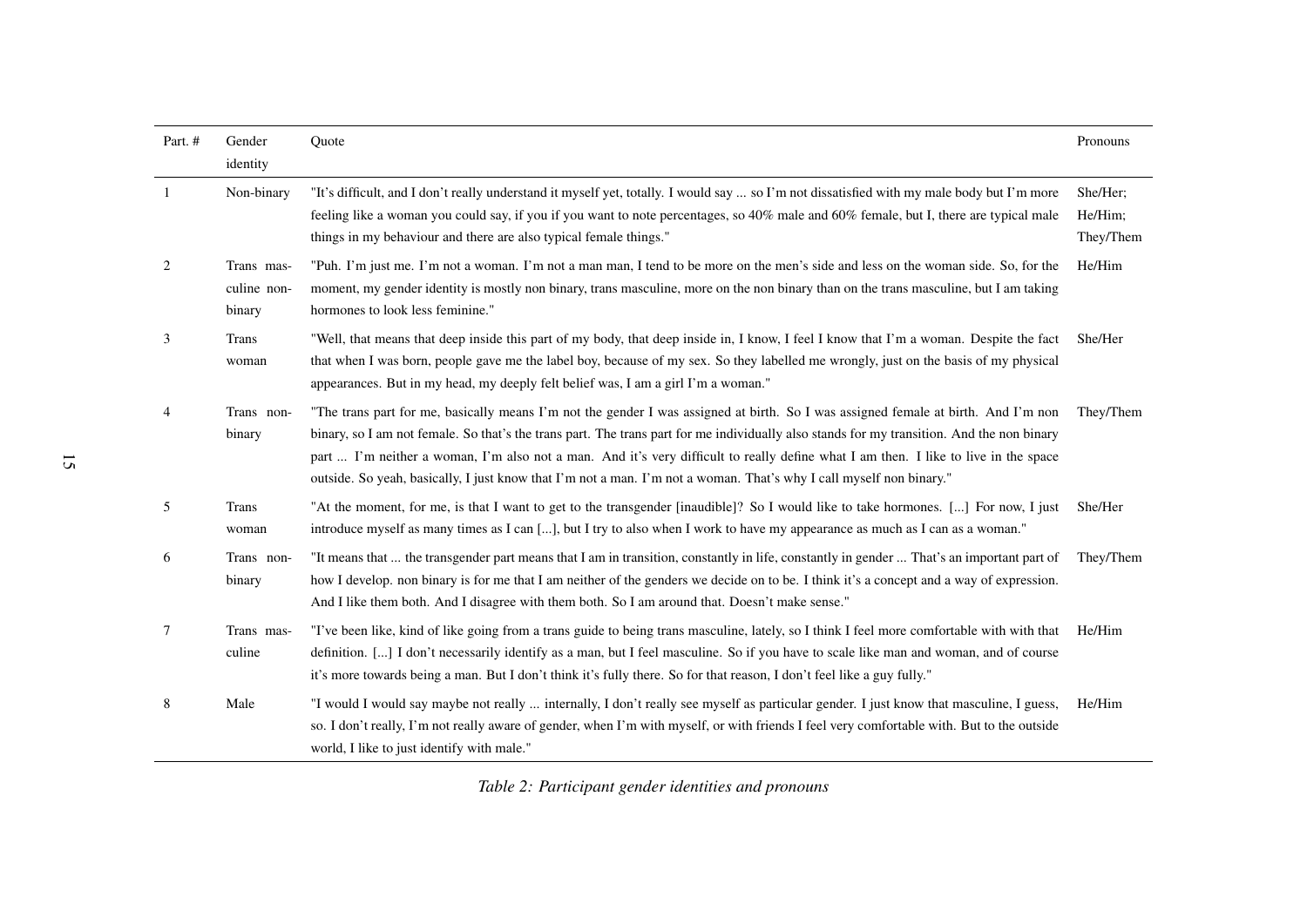recorded and subsequently transcribed. The participants did not receive any monetary compensation for their participation but were promised a copy of the final research paper.

#### Data analysis

The semi-structured interviews were recorded, transcribed and coded in two rounds. In the first round, the entire interview was openly coded, making use of template analysis, based on Braun and Clarke (2006). The aim was to capture as many details as possible, trying to highlight critical quotes and creating themes. After reviewing the literature once more, the second round of coding began, this time, with more focus on the central concept of CST. The analysis was an iterative, exploratory process, whereby new insights were found and afterwards included in the framework, finding new approaches and perspectives throughout the research period. The interviews were incentive in reworking the theoretical framework, finding potential explanations and connections for the phenomena and experiences addressed by participants.

For transcription, the programme Otter.ai was utilised, which facilitated the process by automatically transcribing the recorded audio. While the transcripts still had to be edited afterwards due to mistakes from the software, the time spent on transcribing was significantly reduced, all the while enabling a second read-through of the transcripts prior to analysis. Atlas.ti was used to facilitate the coding process in organising the codes and allowing to accumulate all documents. The programme helped in gathering all the codes and easily bundling them into themes, independently of the documents they were taken from. This aided the exploratory approach in that, at first, the documents were loosely coded, and then afterwards coded again with regard to the theoretical concepts introduced above, this time with more focus and concentrating on only a few essential codes. The coding scheme can be found in the Appendix.

#### Ethical considerations

This study aims to capture the interviewees' perspectives as true as possible, and interpret them accordingly. Furthermore, participants were asked for their informed consent and were able to ask questions before the interview. It is acknowledged that commitment might be a sensitive topic for some individuals, and even more so gender identity, and thus they were informed that dropping out was always possible at any time during the interview, and that this would have no consequences for them whatsoever. In addition, interviewees were able to read the final transcript of their interview to either add or remove information if they wanted something excluded from analysis retrospectively. Most participants made use of this and contacted the researcher about information they wished to exclude. During the interview, there were no expressed issues from the participants' side, e.g., feeling uncomfortable sharing information.

Participants' information have and will be treated with high confidentiality and be only used for the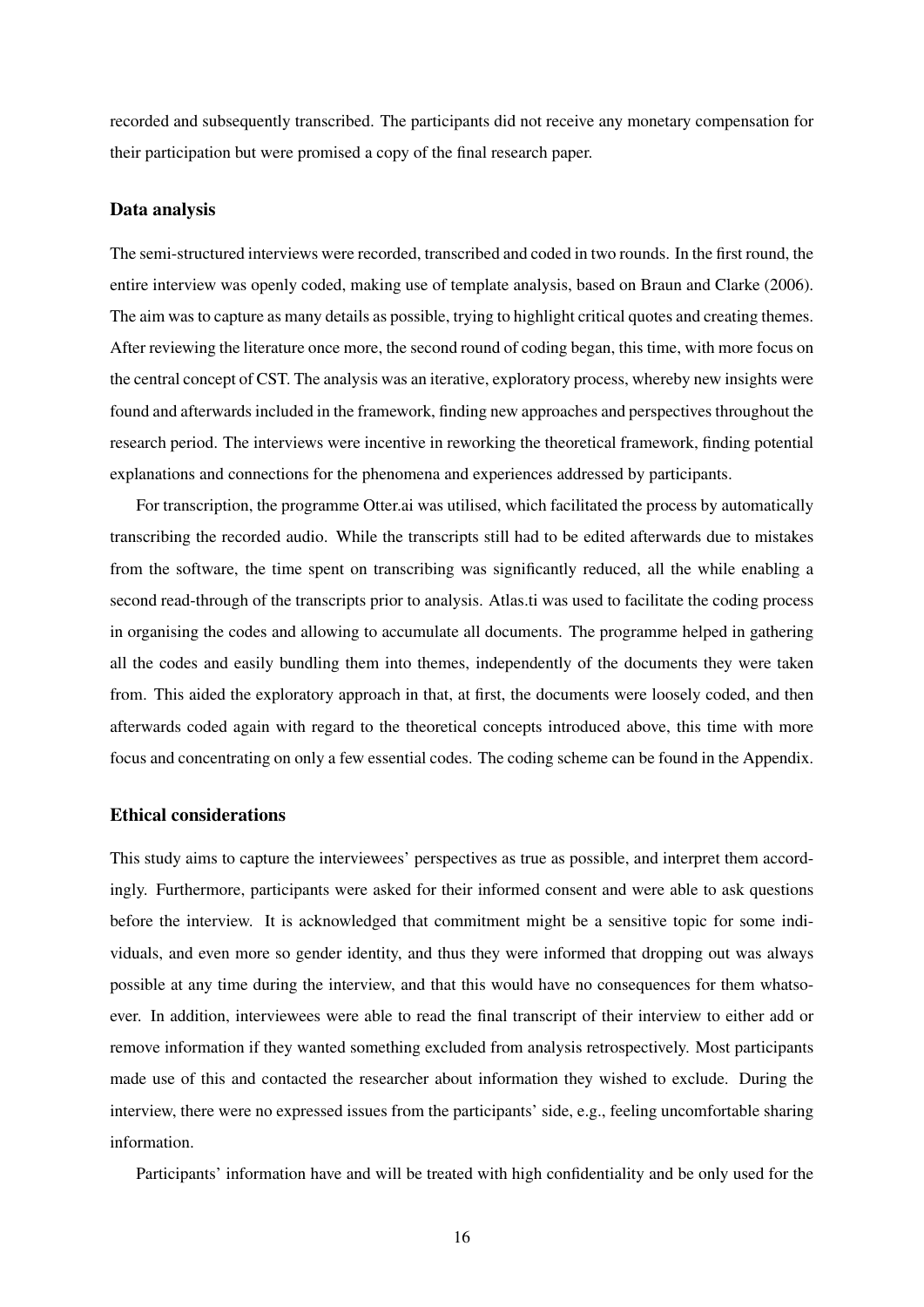academic purposes described above. The names have been changed by the researcher who furthermore hopes to have sufficiently respected the participants' pronoun preferences. The researcher is not aware of any biases (interviewer bias) that might have influenced the interview process, though of course, those can never fully be excluded. Furthermore, in accordance with the participants' anonymity, additional names and companies were removed.

## Results and analysis

Commitment systems theory and the study's main research question lay the foundation for the following concepts used for analysis.

- Gender identity as a target of commitment
- Gender identity at the centre of a commitment system
- Gender identity shaping the commitment system
- Gender identity shaping commitment to the organisation
- The key role of the supervisor
- The role of context: inclusion

Gender identity as a target of commitment. Most participants saw their gender identity as a target of commitment and as part of themselves. Participant 3 (trans woman), for example, directly connected her commitment to her gender identity with finally being able to be and commit to herself, after pretending and hiding it from her family for a long time.

*I want to be committed to myself, maybe that's, that sounds strange. If you ... for a long time, I lived the life of someone else, so to speak, you know, before I went into transition, I didn't live my true life. So now, since six or seven years, I feel committed to myself, I want to be me, you know, so that's also some form of commitment to me personally.*

Participant 6 (trans non-binary) was different than the others in how they saw their gender identity. They very much saw their gender identity as an essential part of who they were, but also simply as something they could not change or influence, and therefore had to be committed to it, and neither did they think they would be able to hide it if their work asked for it.

#### So would you say your your gender identity is a target of commitment?

*Yeah.*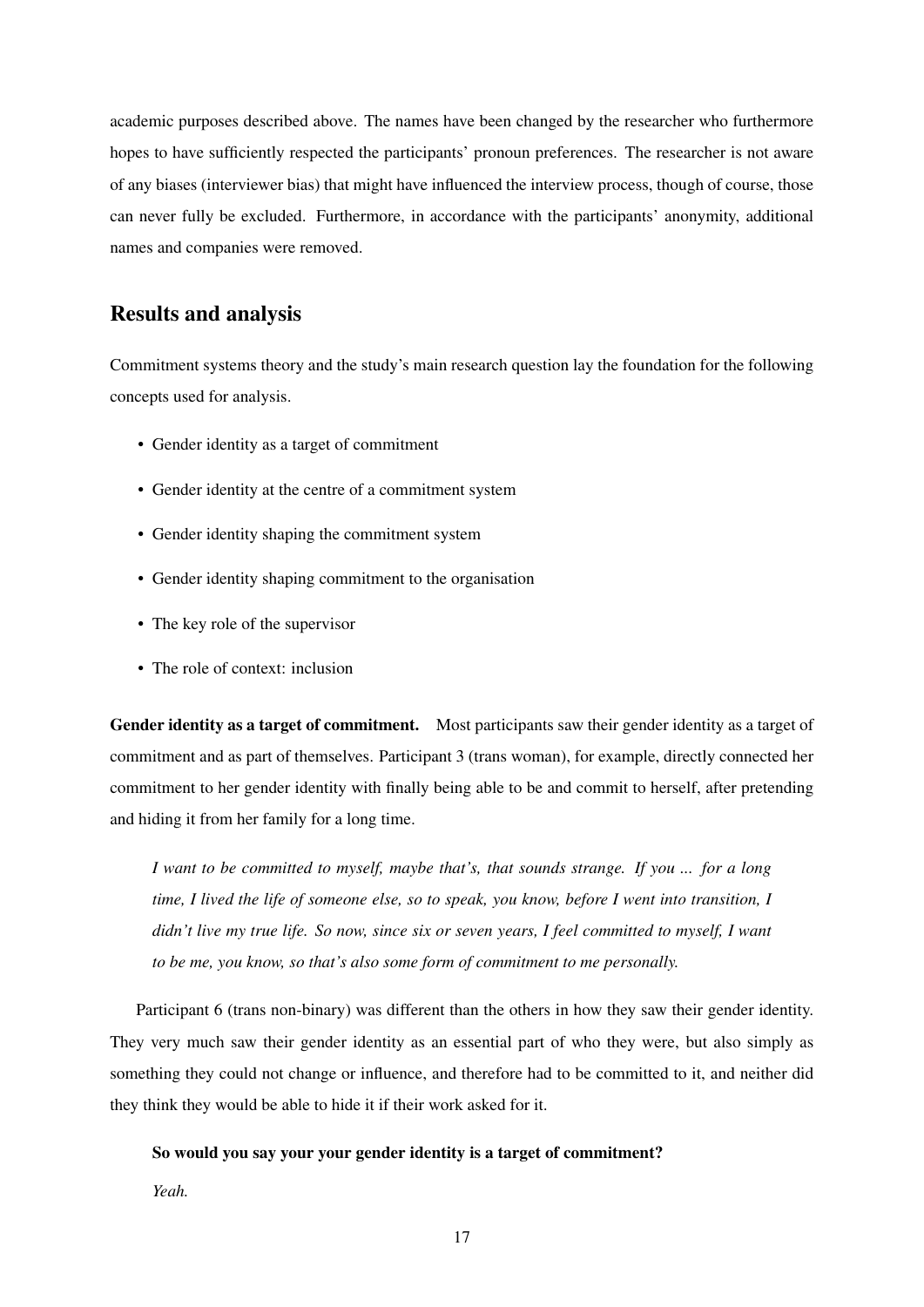And do you feel it interacts in a way with other commitments that you have? In the sense as if your gender identity was a person, and you would have to prioritise or balance it with commitments you have towards other people.

*But it's always there. It's not ... it's not ... I cannot say it's not.*

#### What's not?

*My gender identity is always there.*

#### But do you feel more or less committed to it?

*I feel committed to it. But that's because I cannot stop it. It's not a choice.*

*[...] I once thought maybe I've made it up. I'm a woman. And I'm straight from now [on]. It's ... I could ... I don't know how to be that. It's just so weird. It's like ... I don't know. I know what a woman is. And I know what's being straight means. And it's great for them. But I don't know. It's like asking a monkey to become a horse. It's like the weirdest thing. I ... I wouldn't know how to do that. If they asked me that.*

Participant 8 (male) was the only participant who stated he did not see his gender identity as a target of commitment, as he did not think it was related to who he was as a person.

#### Do you see your your gender identity as a target of commitment?

*No, I don't think so.*

#### So you're not do you feel committed to yourself or being yourself?

*Yes, but I don't think my gender is particularly related to that for me. Like, I know who I am, what I what I like to do, and I know that those things also change and that I will like change all the time. But I don't feel like those things are very related to my gender.*

However, based on his other responses about, for example, changing his gender expression and entering the transition process, he is still assumed to be committed to his gender identity in some way.

Gender identity at the centre of a commitment system. Almost all participants attached high importance to their gender identity, or rather being committed to their gender identity, and thereby to themselves. Participant 3 (trans woman), for example, saw commitment to herself as most important, as only then would she be able to commit to others.

*Well, to be honest, I feel most committed to myself. Yeah. Because I also think that, if you cannot be truly yourself, I cannot perform in my work, I cannot, I cannot be a really good partner or friend. So being committed to myself, since a few years, makes me a better colleague makes me a better friend. Make me a better daughter or parent.*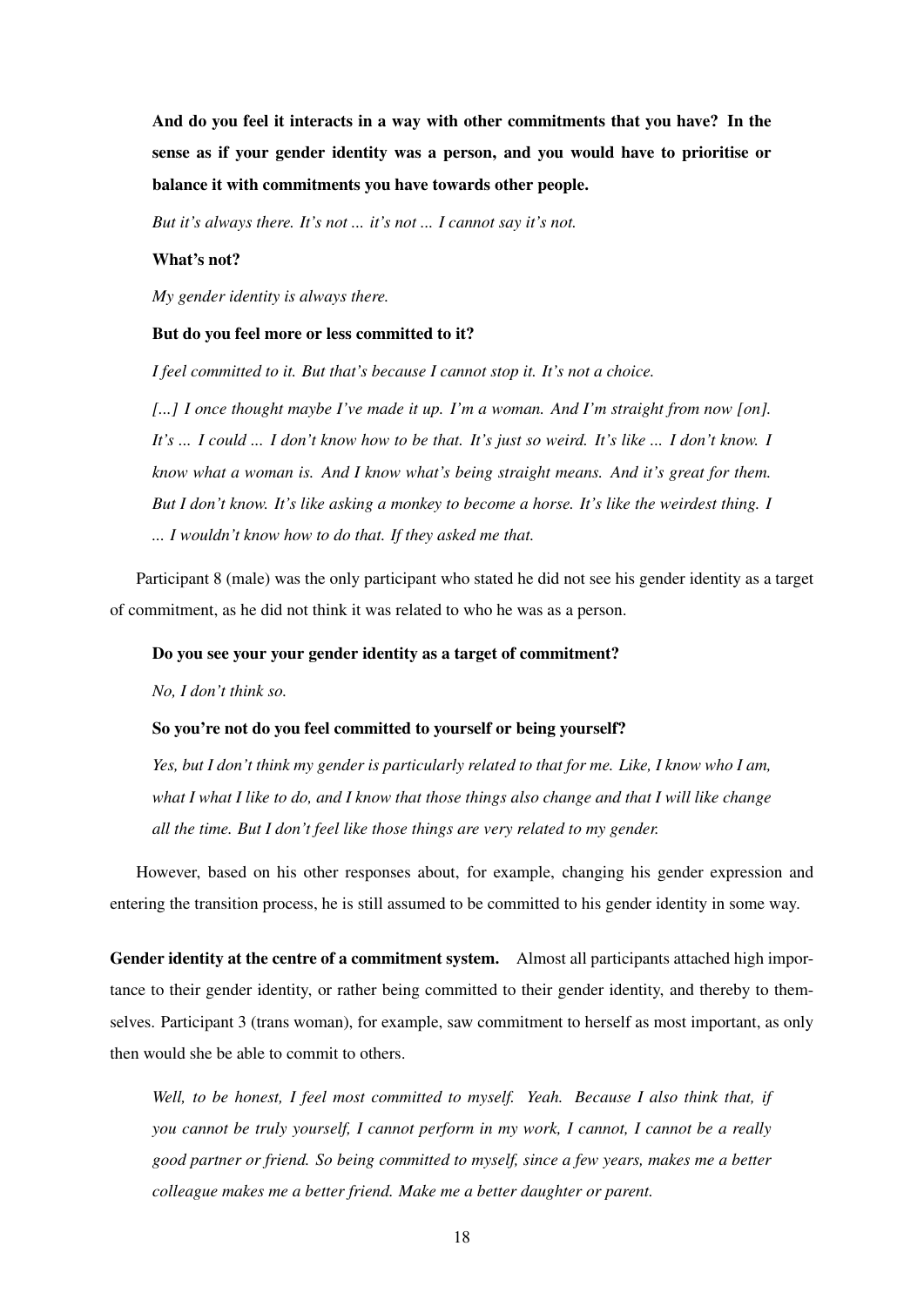For many participants, others accepting their gender identity was a prerequisite for them to even be committed to work in the first place, and they would quit their job if they would feel too discriminated because of their identity.

*So if people would deny my existence, you know, that would be a real showstopper. So if I would not be respected for who I am. So for instance, people would start to misgender me, or to use my old name, dead naming, things like that, on that area? And I will definitely, I will definitely quit the organisation.* (Participant 3, trans woman)

*Like if I would work like if I would stop working here and like start working someplace like a bank, for example, then I wouldn't be that open about my identity, so I wouldn't be committed to the job. But in a place where I can be like, fully myself. I'm like, way more committed to people.* (Participant 4, trans non-binary)

Their gender identity plays an important role in participants' lives in general. Some even volunteer(ed) in queer committees of their organisations or country-wide activist NGOs. Participant 6 (trans non-binary) even started their own lifestyle coaching office to help TGNC and queer individuals, and Participant 4 (trans non-binary) is currently looking for alternative employment that is more 'queer friendly' and includes some degree of activism. A great deal of participants also brought up their gender identity and/or coming out early on in the interview, often unprompted by the interviewer.

Gender identity shaping the commitment system. All participants had come out at some point in their lives, after which they experienced improvement in their relationships and commitment to others, both privately and at work, as well as to themselves. For Participant 1 (non-binary), for example, their relationship to their colleagues and thus their feelings of inclusion improved immensely after coming out and starting to express their gender identity at work, and thus they started to feel more committed to them and their work.

For both Participants 7 (trans masculine) and 8 (male), their desired gender identity seemed to be less obvious than for the other participants. Both were assigned female at birth, identified as male or masculine, and both reported that most people recognised them as men. Thus, they would not come out to everyone, simply because they did not have to.

A common theme among the interviews is that, in the past, commitment to the gender identity used to conflict with other commitments when the identity had not been fully accepted by the person yet but became an enabler when accepted. Participant 7 (trans masculine) noticed more energy to commit to his friends after coming out and fully committing to his gender identity. Participant 3 (trans woman) used to hide her gender identity in front of her family and at work, before finally coming out and accepting it.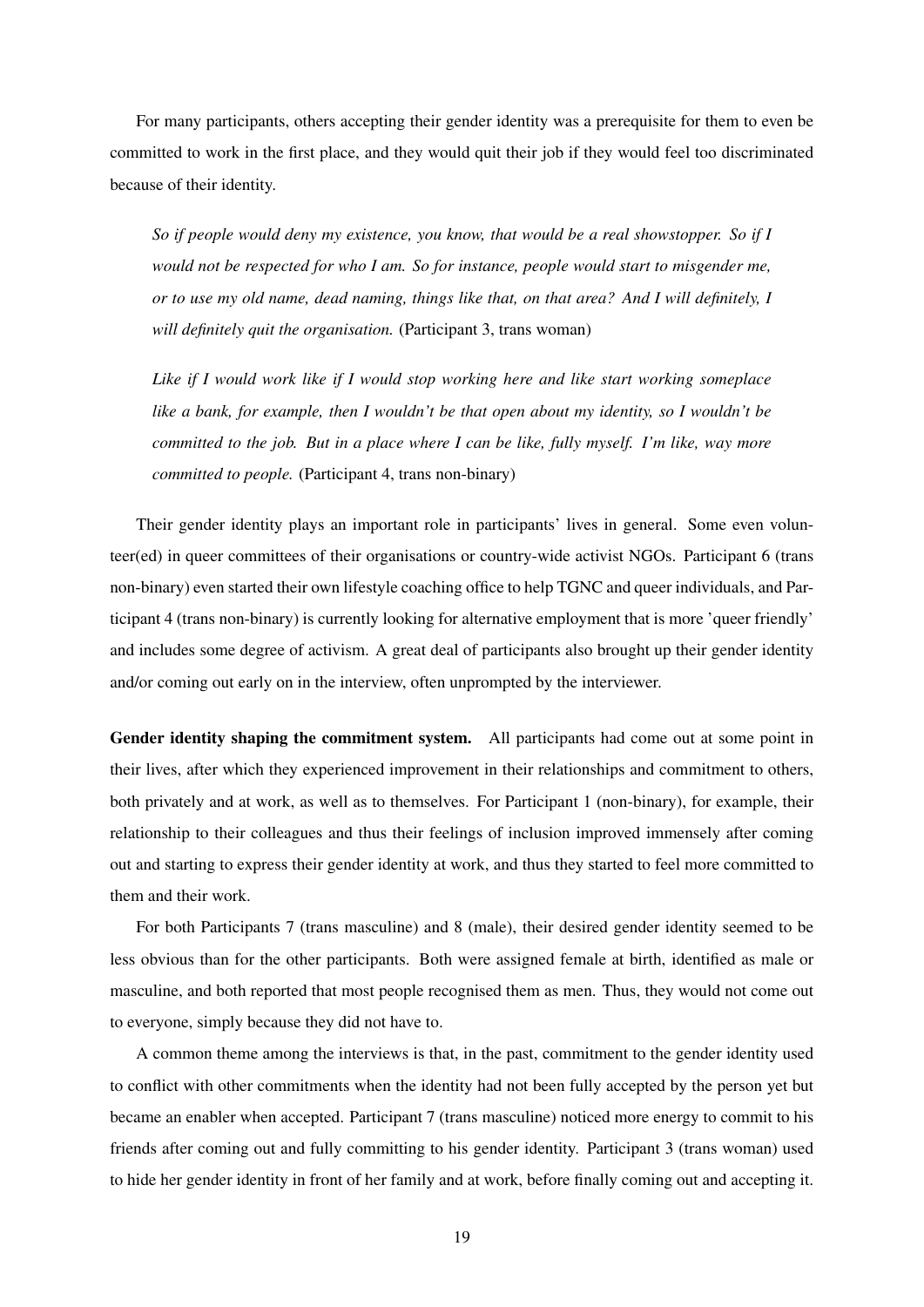Now she states that, without being committed to herself and her gender identity, other commitments are not possible. Participant 4 (trans non-binary) states that in previous, more temporary employments, they were not able to fully open up about their identity, which in the end, made them 'less committed to the people'.

*And my commitment to my to myself is now finally very, very important. Because if I can be who I supposed to be, I can support you better. Because then I don't have to put all my energy in hiding a part or changing a part or not being who I am for true. So if I add me I can support you better.* (Participant 2, trans masculine non-binary)

Gender identity shaping commitment to the organisation. Just as commitment to gender identity shapes the commitment system, it also influences how committed participants can be to their colleagues and their work in general. Participant 1 (non-binary), as mentioned above, has experienced a great change after coming out to their company last year, becoming more committed to their colleagues because those showed great interest in their gender identity, and they engaged in more conversations, also of private nature, than before. This, in turn, led them to become more committed to the company, as the people there are the reason for them to stay.

*It's funny, I ... I always said that my job is just my job, and they are not my friends. After my coming out, they became my friends ... like my friends. Also, also a little bit because they were more understanding than my family.*

Participant 7 (trans masculine), since being fully committed to their gender identity, has become more open and is able to commit more to his job and thereby the customers he works with, thus improving performance.

As already mentioned above, many interviewees have also stated that a reason to quit their work would be if people were not accepting their gender identity, or purposefully misgendering them. Participant 4 (trans non-binary) states that they are not necessarily less committed to people who do this unintentionally but they are able to commit more to those that put in the effort and act understanding.

*Like, when I noticed that people are not LGBT friendly or not that LGBT friendly. I don't really like working with them. And so of course, sometimes you have to, so you do, but I'd rather ... and, like, I'm more committed to people who are also LGBT friendly.*

The key role of the supervisor. For most of the participants, commitment to their supervisor is an essential benefactor to their work commitment. Participants 3 (trans woman) and 4 (trans non-binary), for example, experienced positive feedback from their colleagues when their supervisor took the first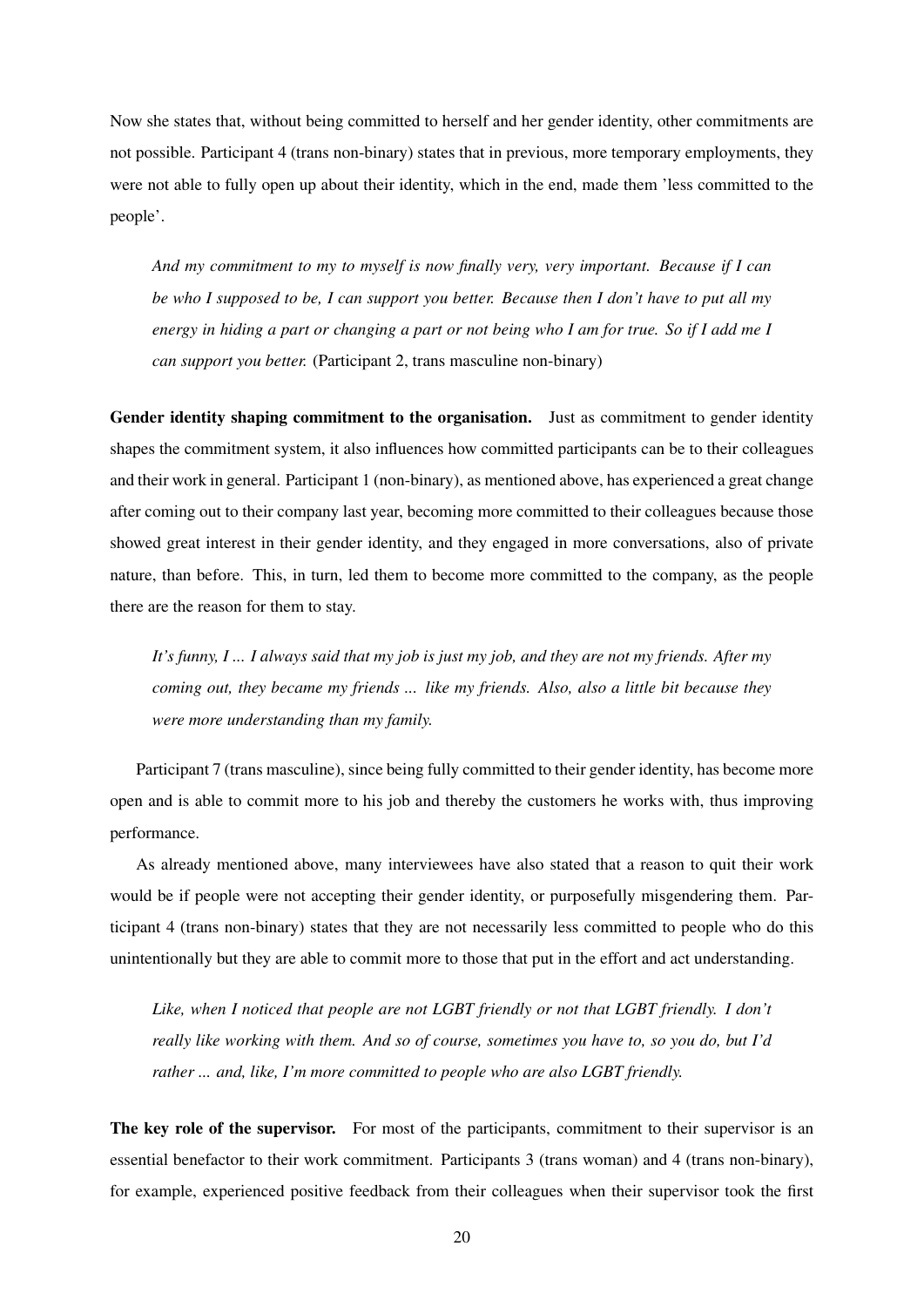step in showing understanding and acceptance for their gender identity after coming out. Participant 3 (trans woman) states how her supervisor accepting her gender identity was vital in feeling supported and included after coming out, and it even made her feel safe enough to come out to the rest of her colleagues.

*But to be honest, my manager, she is a woman. She accepted me from the very first moment although she didn't know about transgender people. But she supported me from the very beginning. And it was really key for me.*

And even something small as asking for the correct pronouns, like in Participant 8's (male) case, had an important impact on feelings of inclusion. Participant 6's (trans non-binary) supervisor played a major role in their inclusion process. She helped them overcome their own personal blockades, opening up to their colleagues, and thus, the effort and commitment was on both sides.

*Once a month, I've a coaching with her. And she was like: you feel ... you're so afraid. She actually explained it to me. And normally, I don't really like that. But she made me think about it, that ... She said: you are so afraid that someone is going to disapprove that you already started the fight. And that was so true. I thought yeah. And I forgot to look at what these people maybe think or what their backgrounds are, what their situation is. And I was very self-centred. Because I was so afraid to be that odd one out in that binary world.*

For Participant 4 (trans non-binary), there was a situation at work where their supervisor ensured bins were installed in the male bathrooms on one floor, which increased their commitment; however, this was, in a way, negated but the rest of the company not doing so on the remaining floors.

However, also independent from gender identity, commitment to the supervisor is important for work commitment. Participant 4's (trans non-binary) work commitment is strongly influenced and, to some degree, dependent on their commitment towards their supervisor, who gives them enough space to develop and learn.

*Like, the way she enables my commitment, the commitment to my job and like, she gives me a lot of space, like, whenever she whenever there are tasks that need to be done. Like, she looks at all individual people, and she's like, okay, who would best do the job, but who would also like, like doing this job? And so she looks at people and looks at me, like, Where can I grow? What can I still be taught? What can I learn? So she, yeah, I think she enables by giving me tasks that are, like, exciting to do or new to do. She makes the job fun.*

Upon being asked what would have to happen for Participant 2 (trans masculine non-binary) to quit his job, he stated that a different supervisor would be a valid reason for him, as a supportive supervisor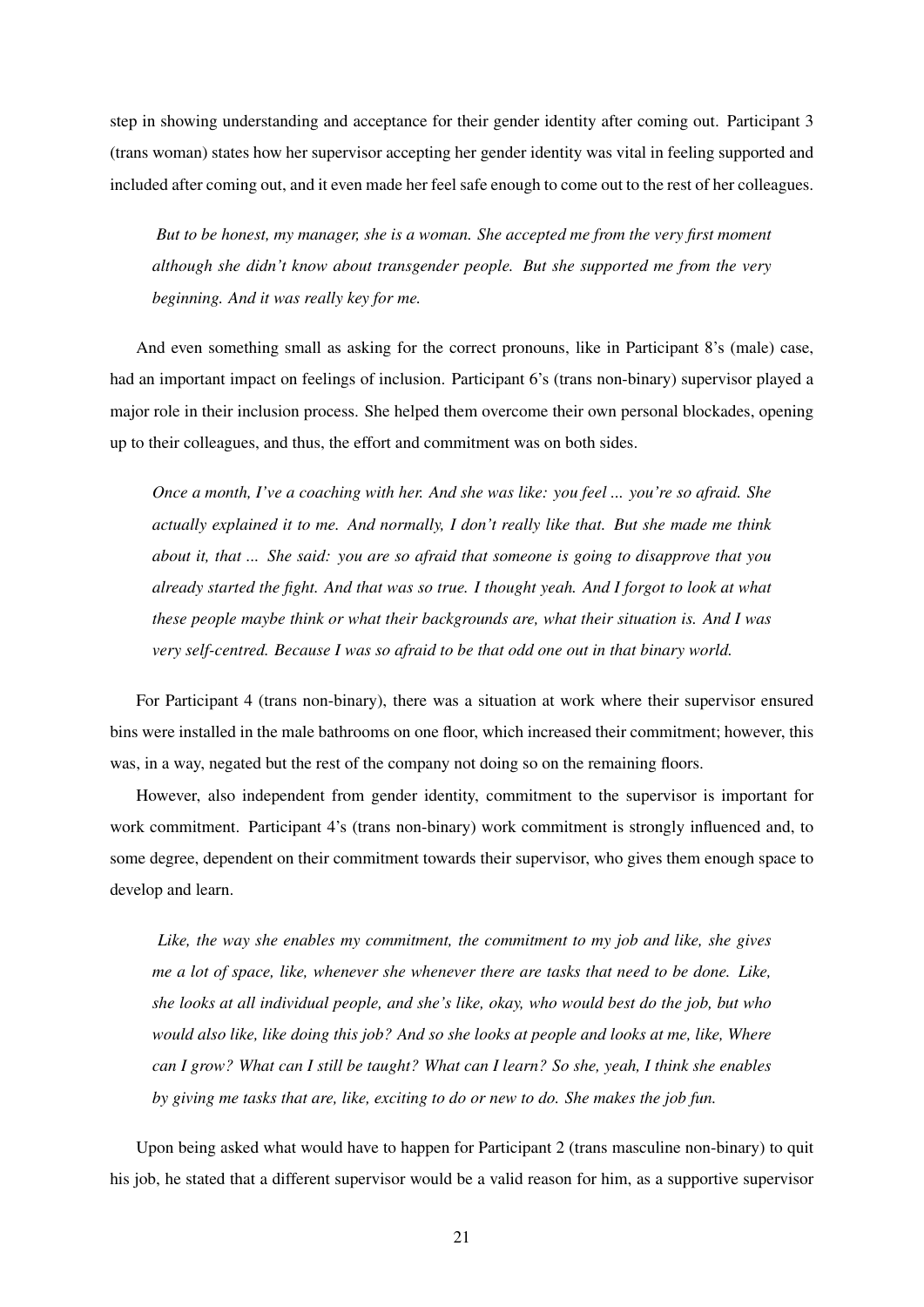plays a major role to his work commitment, unrelated to his gender identity. A similar reason has also been described by other participants.

*I think if there would be if we would have a different supervisor. Because the supervisor we have is the best supervisor one can get. He is really sticking his neck out for his people. And he is going that extra mile also for us. So that means if he is going that extra mile, I want to go that extra mile. And if there would be a different person than him, I think I would have left the company already. Because I really don't like all that travelling but thanks to COVID we don't have to do that. But that is a very important thing for me that you know your supervisor will have your back.*

Many participants connected their level of gender expression to their level of confidence they felt in that regard. Here as well, the supervisor was a key factor in creating a safe space for confidence to build, and for participants to take the important step of coming out, and expressing their identity, e.g., via clothing, at the workplace.

*So I did small things, I changed, I started using makeup and paint my nails with transparent nail polish but that was only after 10 years I was working there. [...] And only after 10 years working for [company], I started feeling confident enough to make the first steps.* [...]

*And then I told her Well, I think I think I'm trans. I'm trans gender. She didn't know what that meant. So let's ... she said,Well, I, I support you, I will read about it. And you can tell me about it. So and she supported me from that moment. And I felt secure enough to make the next step.* (Participant 3, trans woman)

The role of context: inclusion Coming out and thereby accepting their gender identity also improved many people's feelings of inclusion at their company. Participant 2 (trans masculine non-binary) feels, now that he has come out to his company, 'people understand some things better' and because he can be just himself, he feels more included. His colleagues are also respecting his new pronouns and name, also in his absence, which makes him feel accepted.

*But no, as far as I understand, people are just using my new name. That is [Company A], and from what I understand from my colleague, who is working in [Department] at the company, on the work floor, he says: Well, everybody is talking about you. Like 'he' and is using your new name. So, wow, hey, I'm not even present. So I'm very happy about that.*

For Participant 5 (trans woman), commitment to her gender identity meant having to found her own company, as she would not find employment otherwise. She works in gardening, and the places she applied to would not have her express her identity publicly.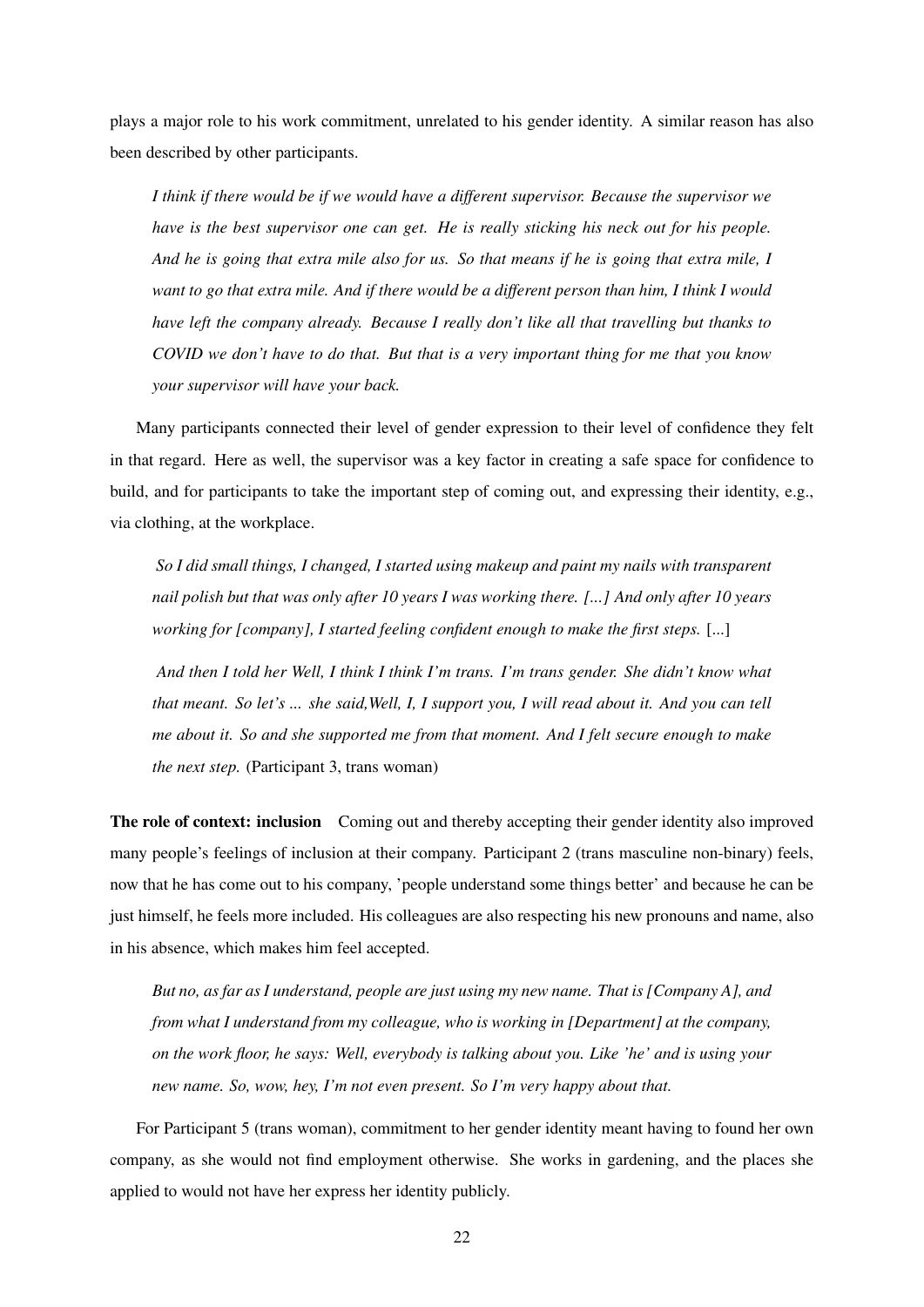*I was actually, a little bit forced to start right away for myself, because most of the companies have a little bit difficulties having a transgender at the workplace. [...] There was one company that just like, I would love to have you at my work place but for the customers it's Not possible to have visible female [appearance].*

Understanding in general seems to play an important role in feelings of inclusion. Participant 7 (trans masculine), for example, has made the experience that even though he felt included at previous jobs, not being well understood impeded this. And although Participant 3 (trans woman) feels 'very much included at [her] work', some people do not fully understand her situation and ask her 'awkward questions', which slightly dim those feelings of inclusion.

A good company policy also seems to aid feelings of inclusion. Participant 1 (non-binary), for example, thinks that part of why they feel so included is because of their company's transgender policy, which is 'not only a written policy' but is also lived by the people working there.

Finally, what also became important for Participant 6 (trans non-binary) was the realisation that they did not have to defend themselves in front of others anymore, and they had to lower their defences before they could give themselves the chance of feeling included.

*I was hard. I was still in my [queer activist NGO] mentality. I was fighting. I felt I was fighting. And I stopped fighting. And I thought if I want people to do something that I appreciate, I should not fight them. I should teach them or have a conversation with them. But not fighting.*

Almost all participants felt more or less included at their work. Participant 5 (trans woman) was an exception, as she experienced repeated discrimination at previous employments for being transgender, feeling 'like an outsider' but this was not always necessarily intentional.

*I had this one time. I had long hair. There was this colleague that walked in and he said just, like ... and I was not out to others at that moment, he made the joke, like: I thought there was some girl sitting here, to try to be funny. And I was like: why? Because ... [at] this moment, it was nice to hear but [on the other hand] it was not really nice. Because he didn't know I was transgender, so ...*

During this moment, Participant 5 (trans woman) also did not receive support from colleagues who were present.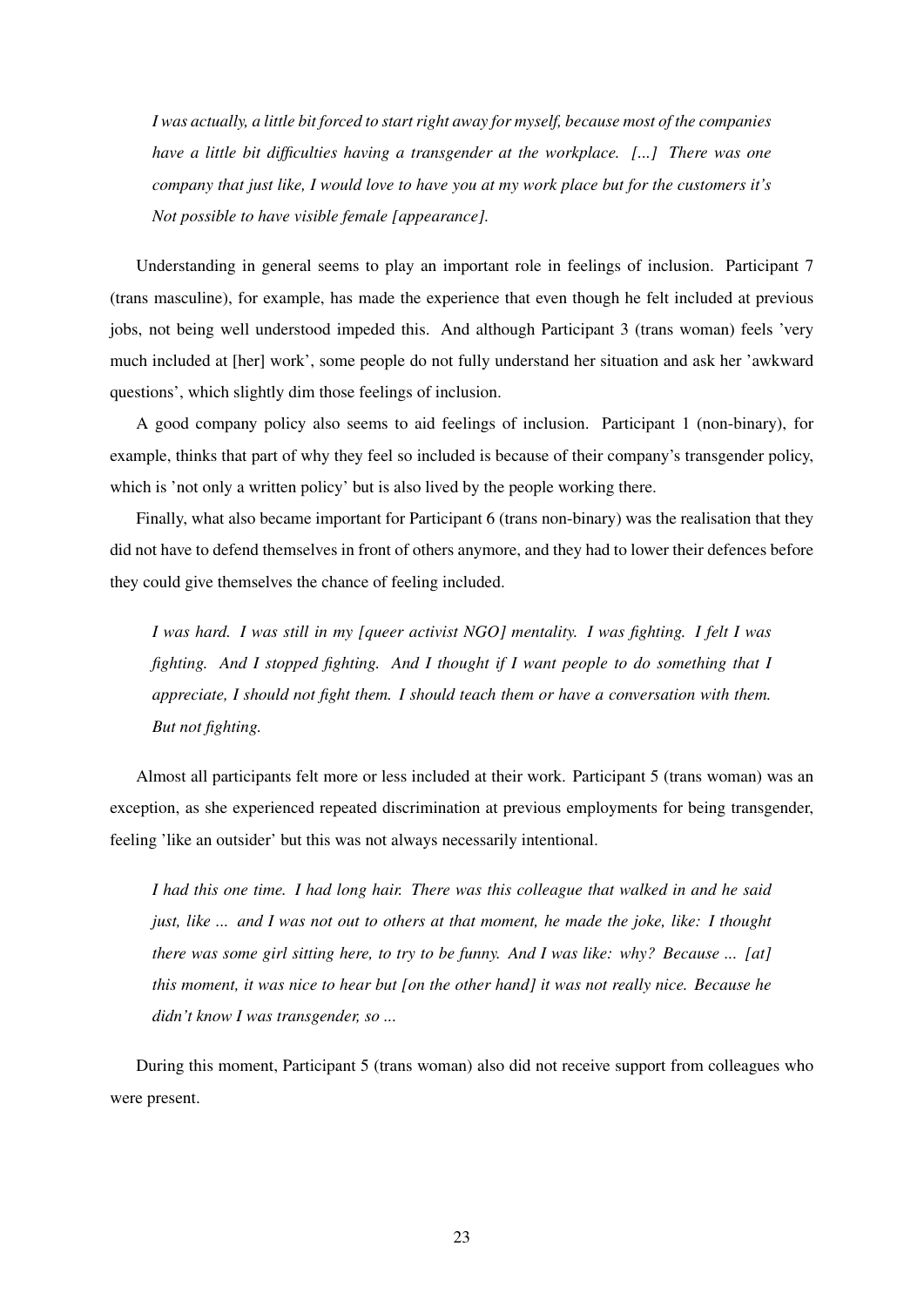## **Discussion**

This following section will provide an answer to the research question by discussing the findings in relation to the theory. Furthermore, this study set out to (1) advance the body of research on commitment by providing empirical evidence for the novel framework of commitment systems theory, (2) by means of examining the unique experiences of a minority gender group of employees, (3) researching the role of gender identity within commitment systems, and ultimately (4) providing a starting point for future research. The research question is:

*How do transgender and non-binary employees experience the role of gender identity in shaping their commitment systems?*

The primary finding of this study is the high importance of gender identity and how individuals are committed to it, as well as how it affects the commitment system. Not only are TGNC individuals highly committed to their gender identity, this also significantly affects their commitments to other targets, and for many it is even a prerequisite to feeling accepted and included at work, and consequently, to even be committed to their work in the first place. Here, commitment to the supervisor plays a key role as well: participants reported that positive and accepting behaviour from their supervisor often encouraged corresponding behaviour from their colleagues, and fostered work commitment, as well as increased their confidence to come out, and openly express their gender identity.

One participant stated he did not perceive his gender identity as a target of commitment, however, from the rest of the interview it became apparent that it nevertheless had an effect on his other commitments, although smaller than for others. This may relate back to the concept of identity verification (Stets & Serpe, 2013), in that commitment to one's identity is stronger when it has to be defended and harder to get verified by others. Looking back at this study's participants, those who have had less trouble coming out or whose gender identity is not as obvious because their gender expression matches social conventions (e.g., looking like a man while identifying as a trans man), generally mentioned their gender identity less in terms of their commitment systems than those who had or have to explain their identity to people and who have issues with being accepted or treated accordingly. For the former group, gender identity is still important and they stated during the interviews that not being accepted as who they are would be a reason for them to quit their jobs or at the very least feel less committed and included. However, this may be due to a self-perception bias on the participant's side. As Foote (1951) states, everyone is, in some way, committed to their identity, and thus it cannot be ruled out that even though someone states their gender identity is not a target of commitment, they still are committed to it if they express it publicly.

These findings show how important TGNC individuals' gender identity is and the essentiality of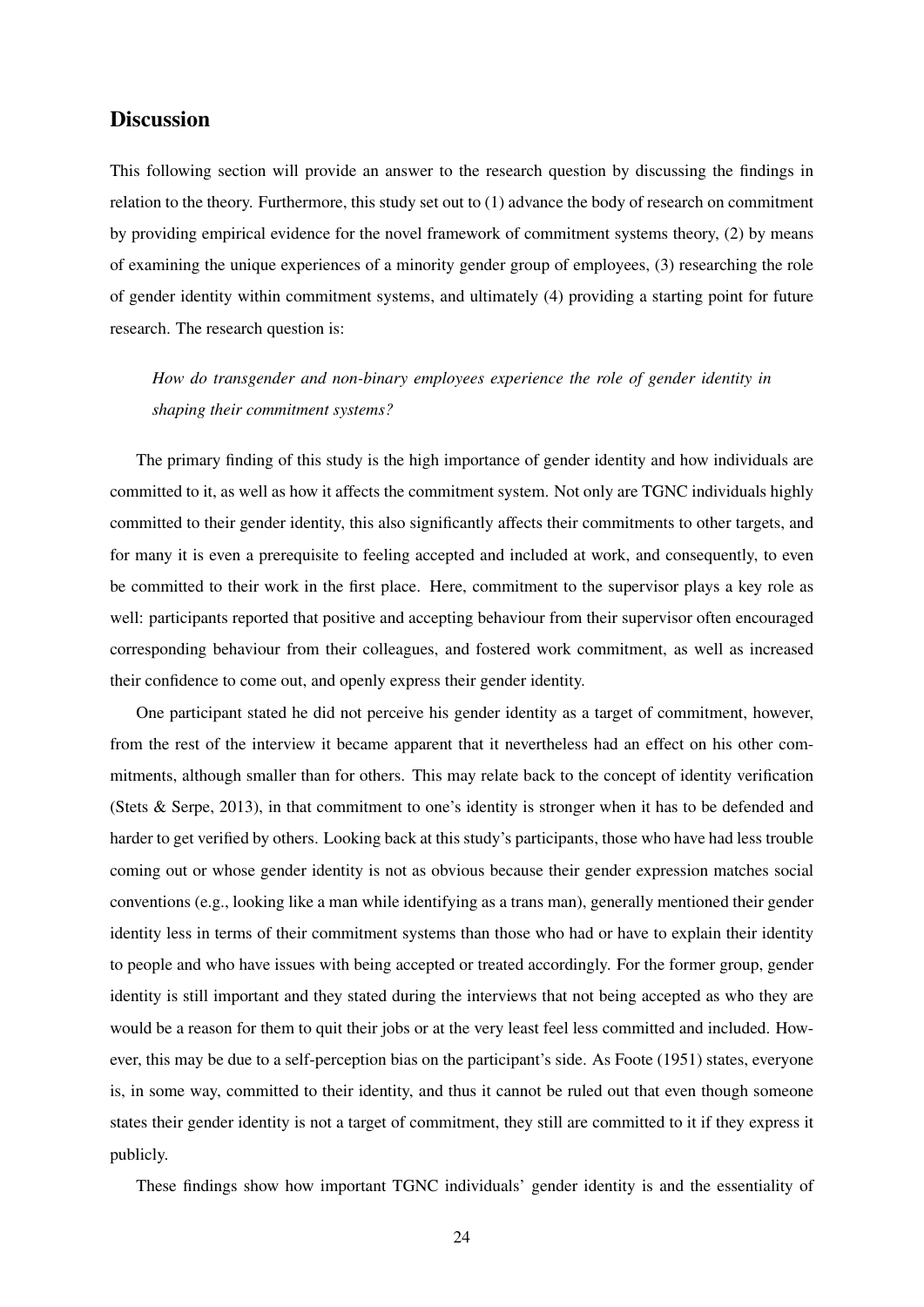being treated accordingly. Most of the reports from participants were positive in terms of their acceptance at work. With the exception of one, all employees felt more or less accepted and included at work, and had good or even strong commitments to their colleagues and supervisors. Gender identity was almost always reported as a target of commitment, with the reasoning often being that it was equal to 'being yourself' and was not something one might have great influence on. This is in line with previous work on the importance of self-commitment for one's well-being (e.g., Berzonsky (2003), and participants did report improved attitude to themselves as a person, as well as better commitments to others.

This demonstrates the study of commitment systems provides insight into the complexity and dynamics, which previous studies have been unable to capture. The current study is able to demonstrate how acceptance of, and commitment to, gender identity, both by the individual and by others, contributes to being committed to other targets (i.e., synergistic couplings). Other people accepting the gender identity led to higher commitment, and some participants felt their commitment to their colleagues strengthen after coming out. However, not accepting the gender identity or unconsciously misgendering (i.e., no verification) led to less commitment to work and colleagues (i.e., conflicting coupling). This is evidence for the high complexity of commitment systems and the impact of its dynamic environment, as well as the key role of gender identity.

Coming out is a significant moment. If the gender identity has been hidden before up to this point, commitment to the gender identity can be considered the strongest, as coming out and entering the transition process can be a major change for individuals, both for themselves and their environment. If gender identity has not already been at the centre of the commitment system before, it can be assumed to move there after the coming out, once the individual has started to express their gender identity openly. This, in turn, creates potential for conflict. Klein et al. (2020) state that, if a commitment is central to a system, disrupting it can have major consequences. This can be the case if a person's gender identity is not accepted, and it is negatively coupled with work commitment. In order to cope, individuals might move work commitment to a different subsystem, where it is regarded as separate from gender identity commitment. This situation has not been demonstrated by participants, but it would be expected that if gender identity is not accepted, confidence for gender expression is lowered, and individuals might hide their identity at work, even after coming out. An alternative has been reported by Participant 5 (trans woman), who could not find employment as a trans woman but was too strongly committed to her gender identity to hide it in favour of a job. On the other hand, she was still committed to her professional identity as a gardener, and thus became self-employed in order to be able to keep work and gender identity in the same system.

This situation was unique as coming out happened between graduation and job search, before actually being employed at a company besides during internships. If coming out happens while employed at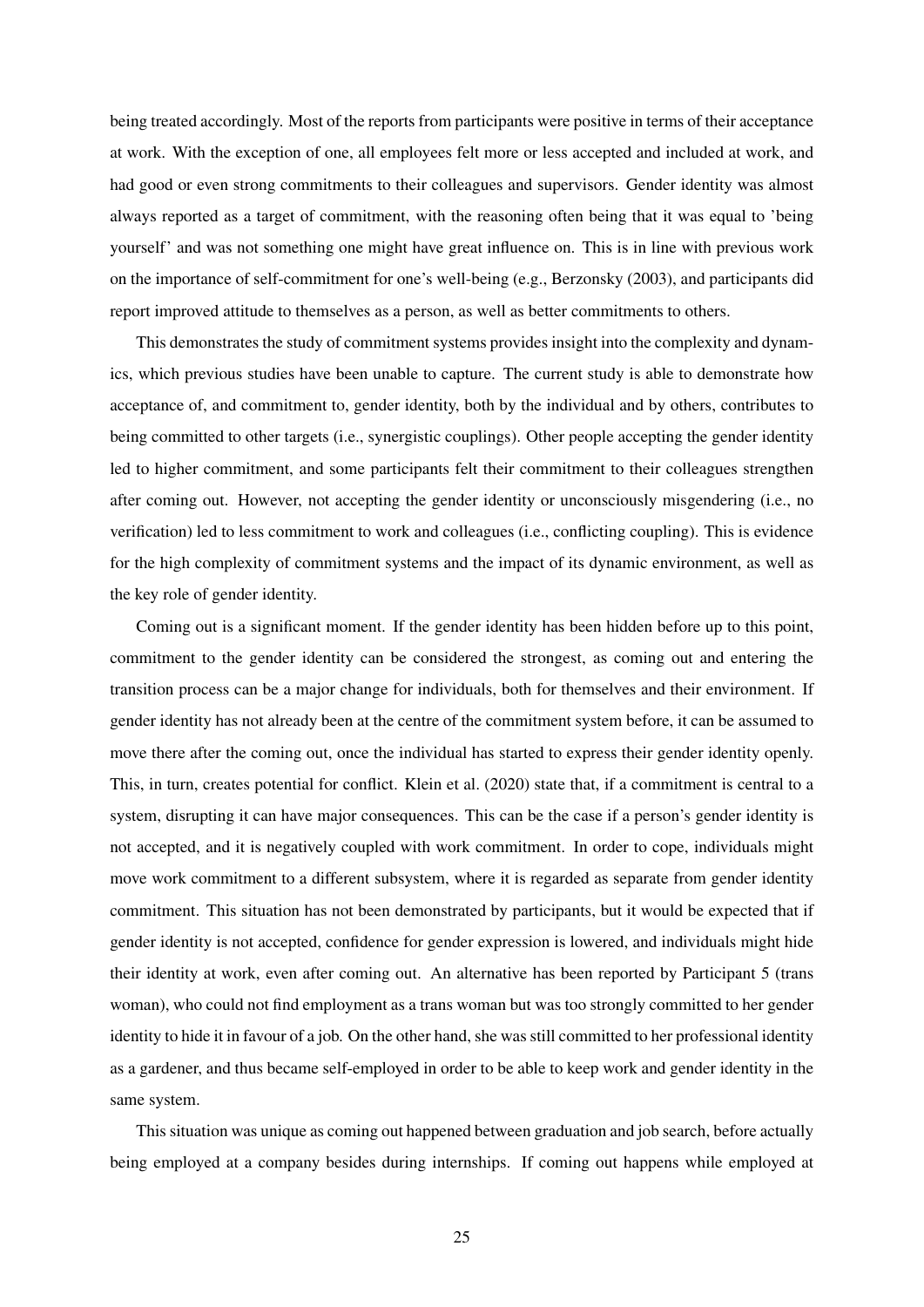a company, and the gender identity is not accepted, quitting the job entirely is an alternative. Some participants indicated that they would quit if their gender identity was not accepted, and one wished for a different job, applying to more queer-friendly organisations in order to achieve higher congruence within the commitment system and keep work and identity in one subsystem. This shows how gender identity can influence and shape a commitment system, either strengthening or weakening commitments, but always being a central factor that will be prioritised, and, if necessary, leading to the creation of a new subsystem.

Commitment to the supervisor seemed to be a central factor, and most participants had a good relationship with their managers and were strongly committed to them. The supervisor was considered an important contact for many participants, and colleagues often followed their lead in treating TGNC employees fairly, but also coping with the novelty of the situation. Thus, strong commitment to one's supervisor influenced the context (especially feelings of inclusion) and facilitated acceptance of the gender identity, which, in turn, led to greater work commitment, also by commitment to colleagues. Some participants reported that a change in supervision would be a reason for them to quit their job, especially if their current supervisor was very understanding, giving them a lot of freedom.

Drawing from CST, Klein et al. (2020) proposed that the more important a commitment is to an individual's self-centrality, the stronger and more central this commitment is, and Hammersmith and Weinberg (1973) suggest a connection between self-esteem (i.e., confidence) and self-commitment. Many participants reported that their degree of gender expression was dependent on their level of confidence, and for example, if being made fun of would emphasise their identity less than when it was accepted. In certain situations, when participants were treated unfairly or found themselves in situations they did not feel entirely comfortable in, they sometimes hid their gender identity or toned down the way they would usually express it. Commitment to the supervisor played a vital role in this as well, as it gave many participants the confidence to come out at work in the first place. However, in the case of Participant 4, the supervisor did accept and support their identity but it was not communicated in the entire company and, in this case, toilet bins in the men's toilets were only installed on one floor, showing how crucial it is that the supervisor shares their attitude with colleagues and other supervisors.

#### Implications for management

Management needs to recognise all individuals are, to some degree, committed to their identity. This influences commitment to work overall to a great degree. If the gender identity is not accepted, employees experience conflicting commitments between their identity and work. This in turn may compromise their well-being and commitment to their work. Ultimately, this may result in degraded performance or in the employee resigning from their function.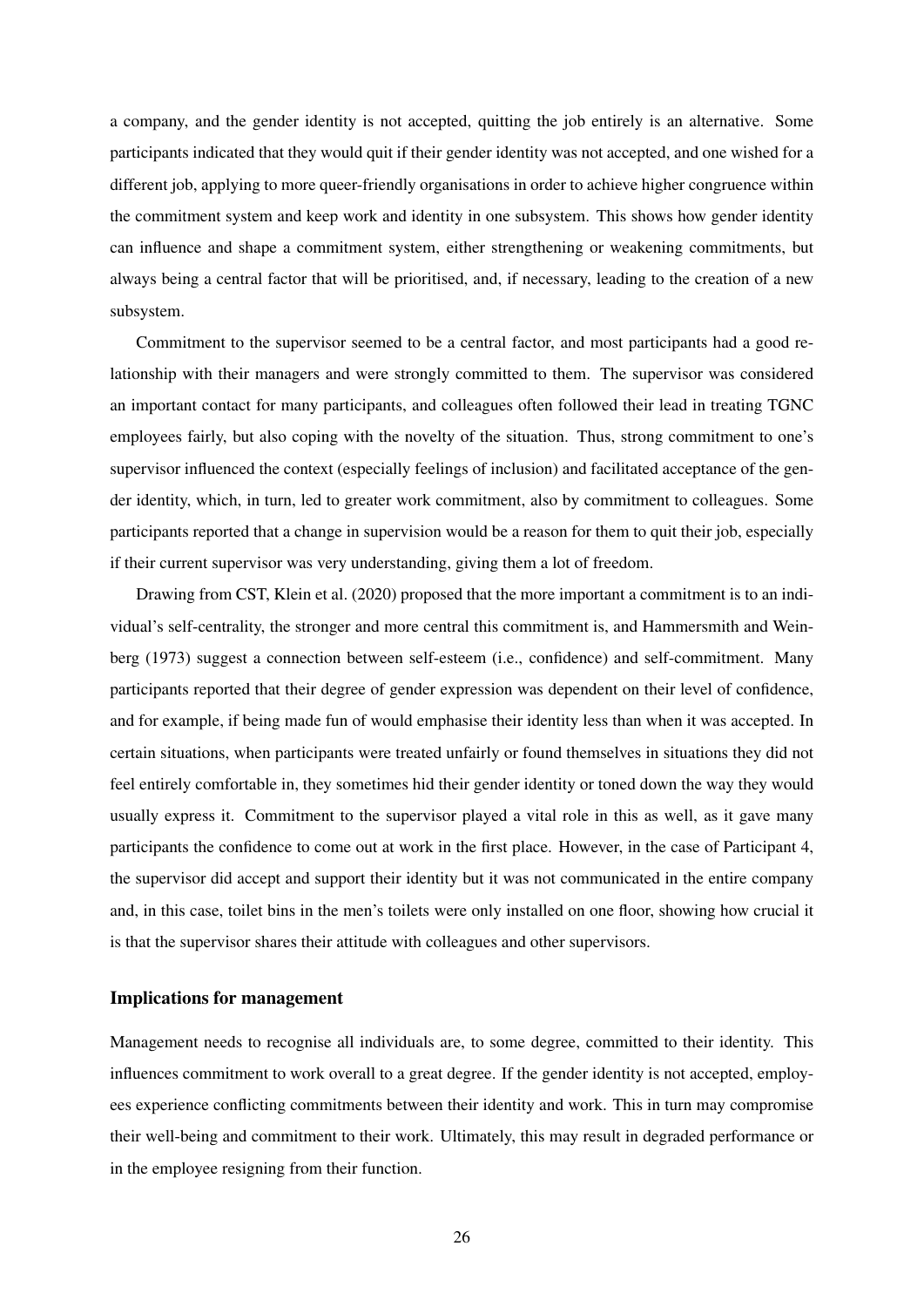As a consequence, management needs to realise the impact it has on how accepted employees feel in their work environment, and to what degree they feel they can express their gender identity openly. Their gender identity should not conflict with work-related commitments, and thus management needs to understand where conflict arises and prevent it in order to keep gender identity and work in the same system. Since commitment can go both ways, supervisors should also commit to their employees and express support, and foster commitment among employees as feelings of inclusion are an important factor.

Through actively maintaining an inclusive environment wherein employees can safely express their gender identity, management can foster employee commitment by promoting tolerance and acceptance, as well as communicating employee needs in the wider organisation, by, for example, encouraging employees to come forward in case of negative feelings and directly addressing conflicts between employees, showing support. Also regular employee check-ups can help determining the degree of well-being and motivation but also concerning their commitment towards their supervisors. The example above about the toilet bins being installed illustrates how management can make their TGNC employees feel more welcome but also normalise the topic among the remaining employees. By identifying issues, management shows openness and tells TGNC employees that they can express their gender identity at work. Here, management can make use of existing models of commitment to conduct in-house research, such as the bond model by Klein et al. (2012), to identify whether work commitment is present, as well as commitment systems theory (Klein et al., 2020) to determine other factors influencing work commitment, as well as how the environment engages with their commitments. Finally, feelings of inclusion are an important contextual factor and surveys in this direction can possibly identify the degree of how committed employees are among each other.

Management furthermore needs to make sure the topic is introduced company-wide, for example, via workshops or, as recounted in one of the interviews, short informative presentations by TGNC employees, as they might be able to explain their situation best. As identified by Matsuno (2017), supervisors furthermore need to be aware of their biases. Micro-aggressions, such as unintentional misgendering, need to be prevented as much as possible so that TGNC employees can build the confidence to come out at work and openly express their gender identity (Fiani & Han, 2019). It is furthermore important that employees understand their TGNC colleagues' comfort zone within which they can ask questions. A strong policy and especially management leading by example and acting tolerant fosters an inclusive environment and can inspire colleagues to quicker accept and understand the novel situation, and thus facilitates synergistic commitments.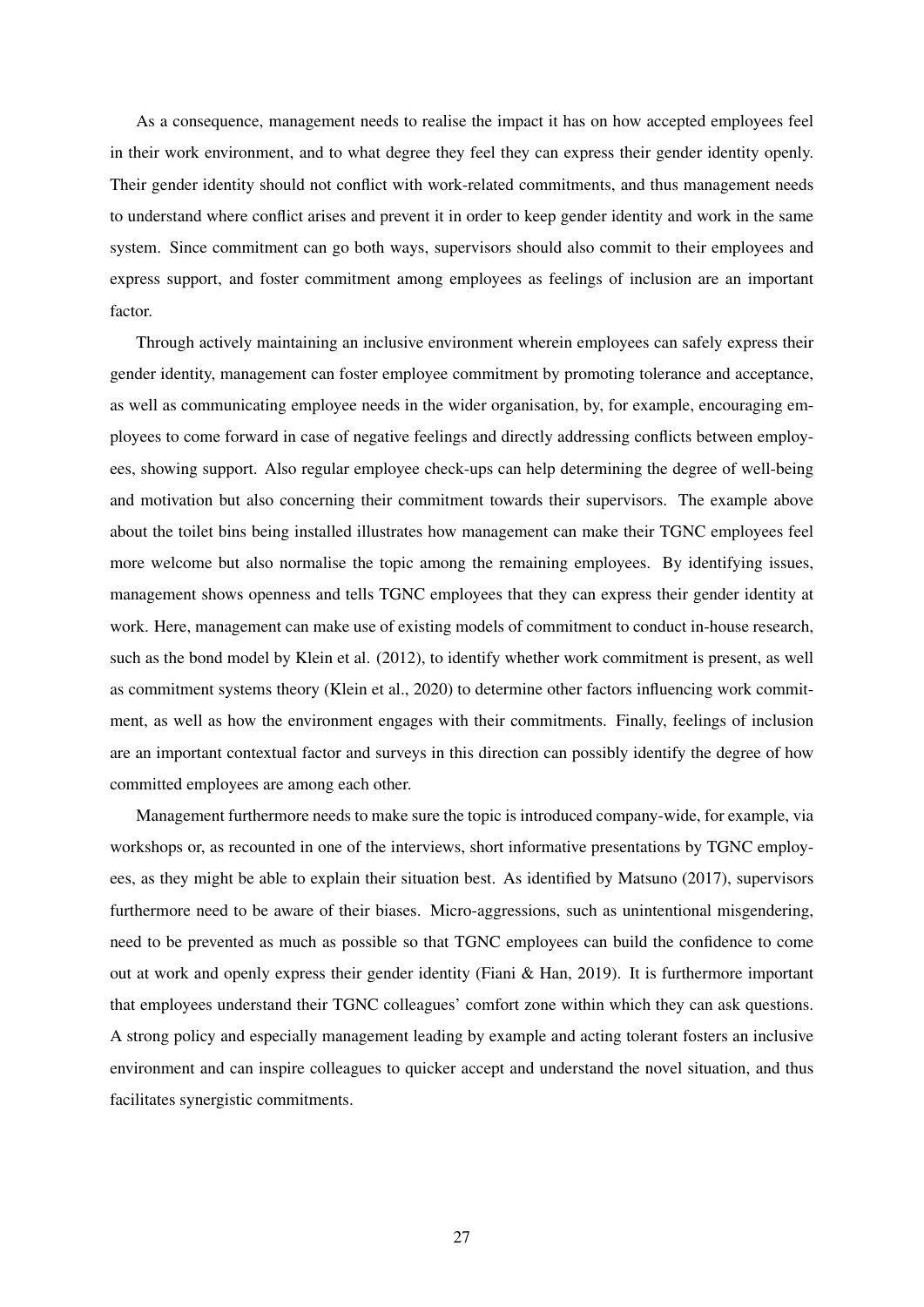#### Limitations

One limitation might have been that the conversations took place in English, in favour of the researcher's language proficiency. Even though participants were still able to express complex thoughts, conducting the interviews in Dutch might have given them the possibility to open up further. Similar goes for the fact that seven out of eight interviews were conduced remotely. Face-to-face meetings may engender a more relaxed attitude in participants, prompting them to speak more freely. While remote interviews still allowed participants to explore the subject of the study, follow-up research may employ deeper and longer interviews for which a face-to-face approach may be beneficial.

The current study was cross-sectional, taking place between March and August, and participants were only interviewed once. Time restraints prevented a longitudinal study with a second or third interview; however, participants were asked to recall past situations from memory. Commitment systems have been defined as dynamic, and thus future research is encouraged to conduct a study spread across a longer time period in order to examine (and perhaps compare) different situations for individuals. Examples of this are how transitioning is experienced or how the acceptance process develops, but also how management adapts their strategies in favour of an integrative environment. Furthermore, the pandemic during the course of which this study took place, might have impacted the participants' social situations. Many were working from home, and thus also having less contact to their colleagues. They usually recalled situations from before the pandemic, but more recent events might have revealed different insights, especially since one participant only recently graduated, and another only came out last year, during the pandemic. For those individuals, the situation without the pandemic might have differed.

Retrospectively, the interviews could have been enriched by Critical Incidence Technique (Flanagan, 1954). This technique sees that interviewees talk about a situation that is 'critical' to them, and thus has significant meaning for them. This technique can be useful to extract participant experiences without them actively filtering parts to fit the question, providing rich information. In the current case, CIT could have provided more critical situations during which the importance of gender identity for commitment systems might have further crystallised.

#### Future research

These findings emphasise the significant gap in research around diverse gender identities and their importance for commitment. When this study was conducted, research on gender identity and commitment limited itself to binary, cis-gender representation. The present findings underline the importance of going beyond these categories, as they show specific and important issues that strongly affect the commitment system of TGNC individuals. Therefore, future attention should be directed to the study of, and management frameworks for, employee behaviour and commitment in the light of TGNC issues and experience.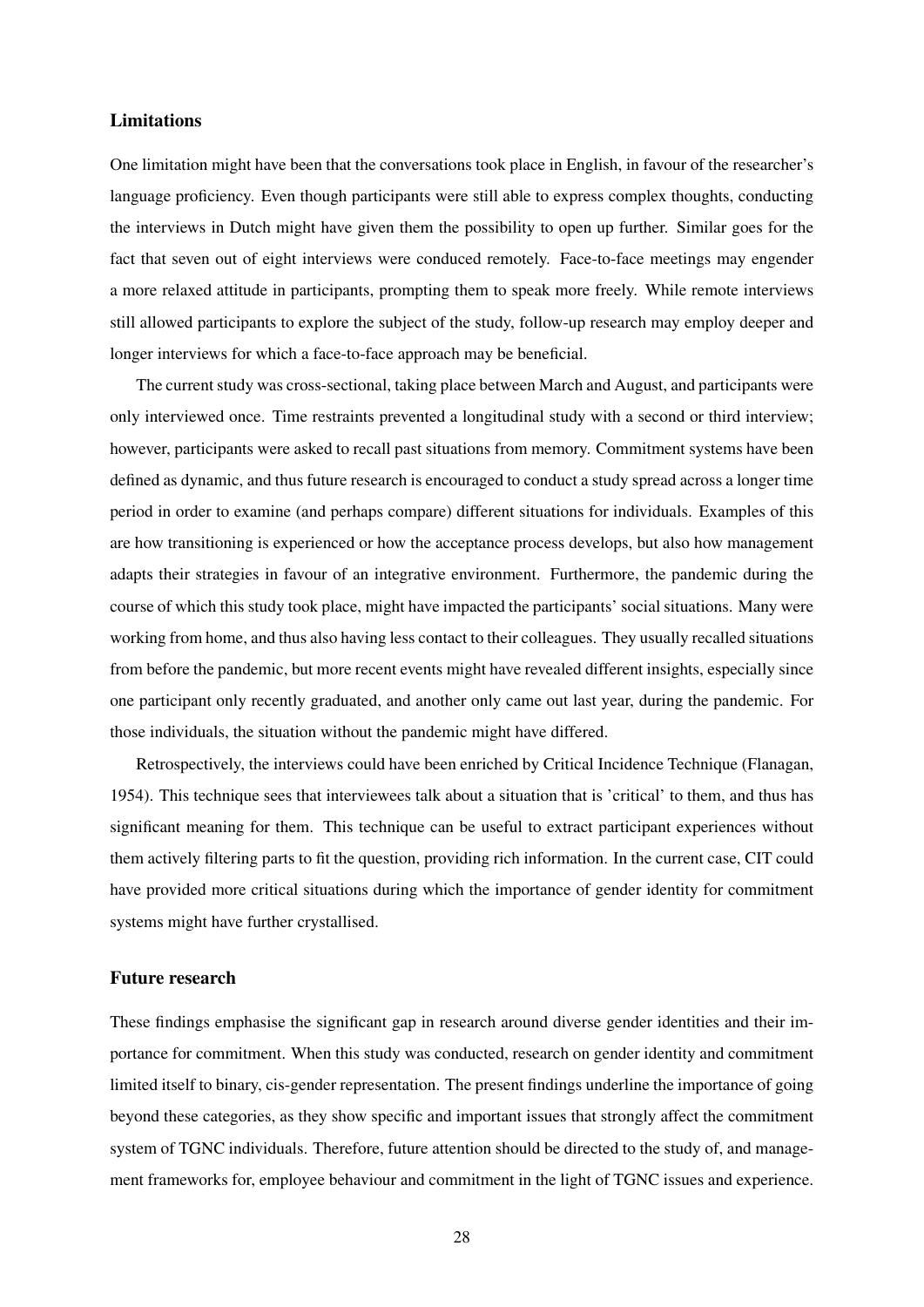Generally, there are three directions that need more attention in the future. The first one concerns the key role of the supervisor. The second one aims to advance studies concerning gender diversity and gender identity in a business context, combining diversity with management studies. The third one focuses on the study of commitment systems and their centres, using the appropriate, new frameworks.

First direction. The importance of supervisory support may be further studied, as commitment to the supervisor has been shown to be of great importance for work commitment, and this might be connected to research on perceived supervisor support (PSS) as well as perceived organisational support (POS). However, this study also only shows the perspective of the employee, and not that of the supervisor. Future research is advised to consider multiple perspectives and organisational levels in this regard, examining also the different values individuals hold. Furthermore, various leadership styles might impact employee commitment in different ways, as might inclusion and appreciation strategies.

Second direction. This study has provided insight into the relationships in a commitment system with regards to gender identity, and begun to unravel its complexities. Future research should continue to further develop the role of gender identity (and identity in more general terms) in relation to commitment. One potential and promising avenue for such research would be ethnographic studies, in which TGNC employees would be accompanied through their typical days at work. Some potential issues might not be noticeable by themselves but for external observers. Furthermore, interviews with colleagues might reveal insights into different perspectives, and about how non-TGNC employees think and feel about this topic.

Second, future research should study factors within TGNC individuals that co-determine successful inclusion. The interviews revealed that participants which were assigned female at birth had less issues with expressing their gender identity than participants assigned male at birth. This suggests that within the TGNC demographic, there are yet more nuances and individuals with varying needs. Therefore, future research should elucidate the relationship between sex assigned at birth, deviancy with respect to societal convention, and success of inclusion in TGNC individuals. It should thereby consider an intersectional approach recognising the different layers of differences between employees in the experience of gender identity.

Finally, a point of investigation is the importance of non-TGNC individuals' gender identity. This study shows that identity, and also gender identity, becomes more salient and grows in importance (gaining centrality) when it has to be explained or defended. The question arises whether the increased openness of TGNC individuals, and also other members of the LGBTQI+ community, causes heterosexual and cis-gender individuals to grow more conscious of their own gender identity. Future research should consider this aspect in all work-related academic research to determine the impact gender identity has on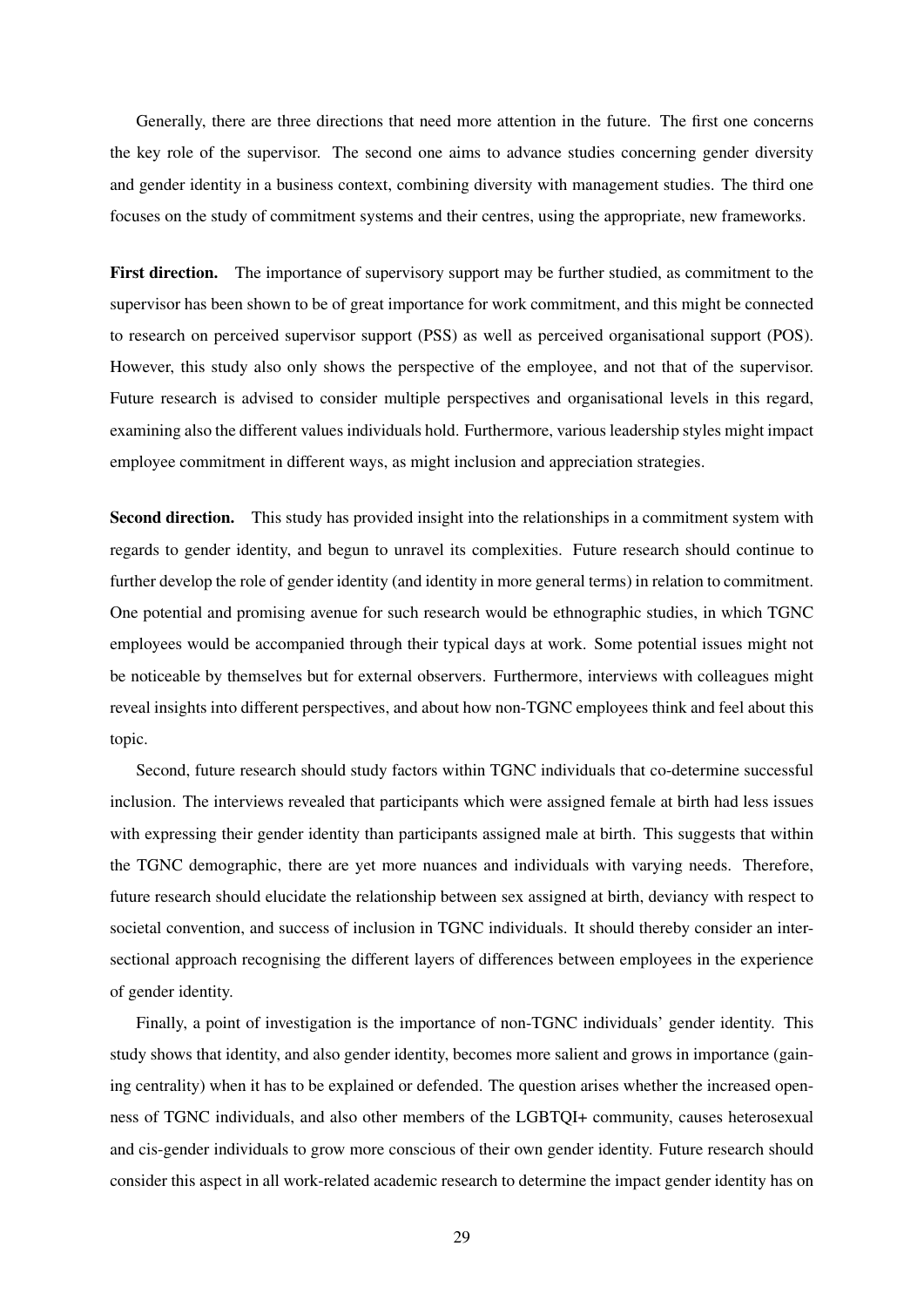all employees' lives.

Third direction. The connection of commitment and identity should be further examined, also outside of diversity and gender studies, to establish the importance of inclusion and identity for commitment, and in order to develop frameworks for management on how to accommodate their employees. Additionally, what individuals see as their most important commitment has significant influence on their other commitments, and advancing research there can yield insight into how management can deal with individual needs in order to increase work commitment.

## Conclusion

Previous research on commitment with regard to gender differences is often contradictory and leaves out the important dimension of gender identity and gender expression. However, it has also so far only focused on differences between cis-gender individuals, disregarding TGNC individuals. For the latter, gender identity might play a much larger role than for cis-gender employees, as they very often attract attention or have to explain their gender identity to others, which makes it more salient in daily life. This study has discovered the centrality of commitment to the gender identity for TGNC individuals, and the significant impact this has on their other commitments. This centrality offers potential for conflict if the gender identity is not accepted, and commitment to the organisation may be compromised, potentially even leading to employees quitting. Management needs to realise the role it plays in influencing how accepted employees feel with regard to their gender identity, and should research their employees' commitment systems, investigating other commitments influencing work commitment. Future research should aim to further combine diversity and management studies, researching the role of gender identity for employees, as well as commitment systems in general, with special attention to their centre.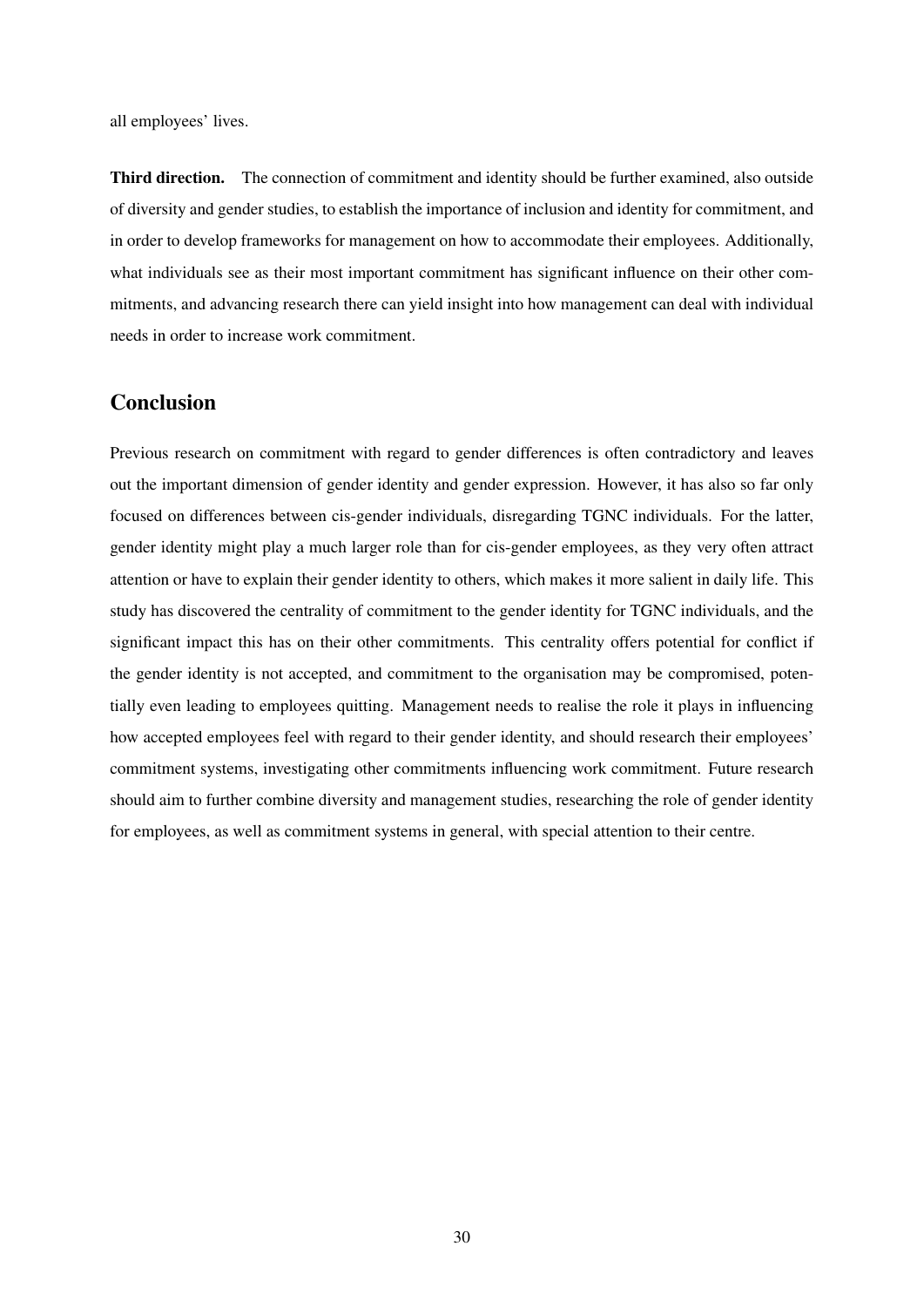## References

- Afshari, L., Young, S., Gibson, P., & Karimi, L. (2019). Organizational commitment: exploring the role of identity. *Personnel Review*, *49*(3), 774-790.
- Allen, N. J., & Meyer, J. P. (1990). The measurement and antecedents of affective, continuance and normative commitment to the organization. *Journal of occupational psychology*, *63*(1), 1–18.
- Al Zefeiti, S. M. B., & Mohamad, N. A. (2017). The influence of organizational commitment on omani public employees' work performance. *International Review of Management and Marketing*, *7*(2), 151–160.
- Arasanmi, C. N., & Krishna, A. (2019). Employer branding: perceived organisational support and employee retention–the mediating role of organisational commitment. *Industrial and Commercial Training*, *51*(3), 174-183.
- Becker, H. S. (1960). Notes on the concept of commitment. *American journal of Sociology*, *66*(1), 32–40.
- Becker, T. E., Klein, H. J., & Meyer, J. P. (2012). Commitment in organizations: Accumulated wisdom and new directions. In *Commitment in organizations: Accumulated wisdom and new directions* (pp. 417–450). Routledge.
- Bell, M. P., Özbilgin, M. F., Beauregard, T. A., & Sürgevil, O. (2011). Voice, silence, and diversity in 21st century organizations: Strategies for inclusion of gay, lesbian, bisexual, and transgender employees. *Human resource management*, *50*(1), 131–146.
- Berzonsky, M. D. (2003). Identity style and well-being: Does commitment matter? *Identity*, *3*(2), 131–142.
- Braun, V., & Clarke, V. (2006). Using thematic analysis in psychology. *Qualitative research in psychology*, *3*(2), 77–101.
- Burke, P. J., & Reitzes, D. C. (1991). An identity theory approach to commitment. *Social psychology quarterly*, *54*(3), 239–251.
- Chadwick, C., Super, J. F., & Kwon, K. (2015). Resource orchestration in practice: Ceo emphasis on shrm, commitment-based hr systems, and firm performance. *Strategic Management Journal*, *36*(3), 360–376.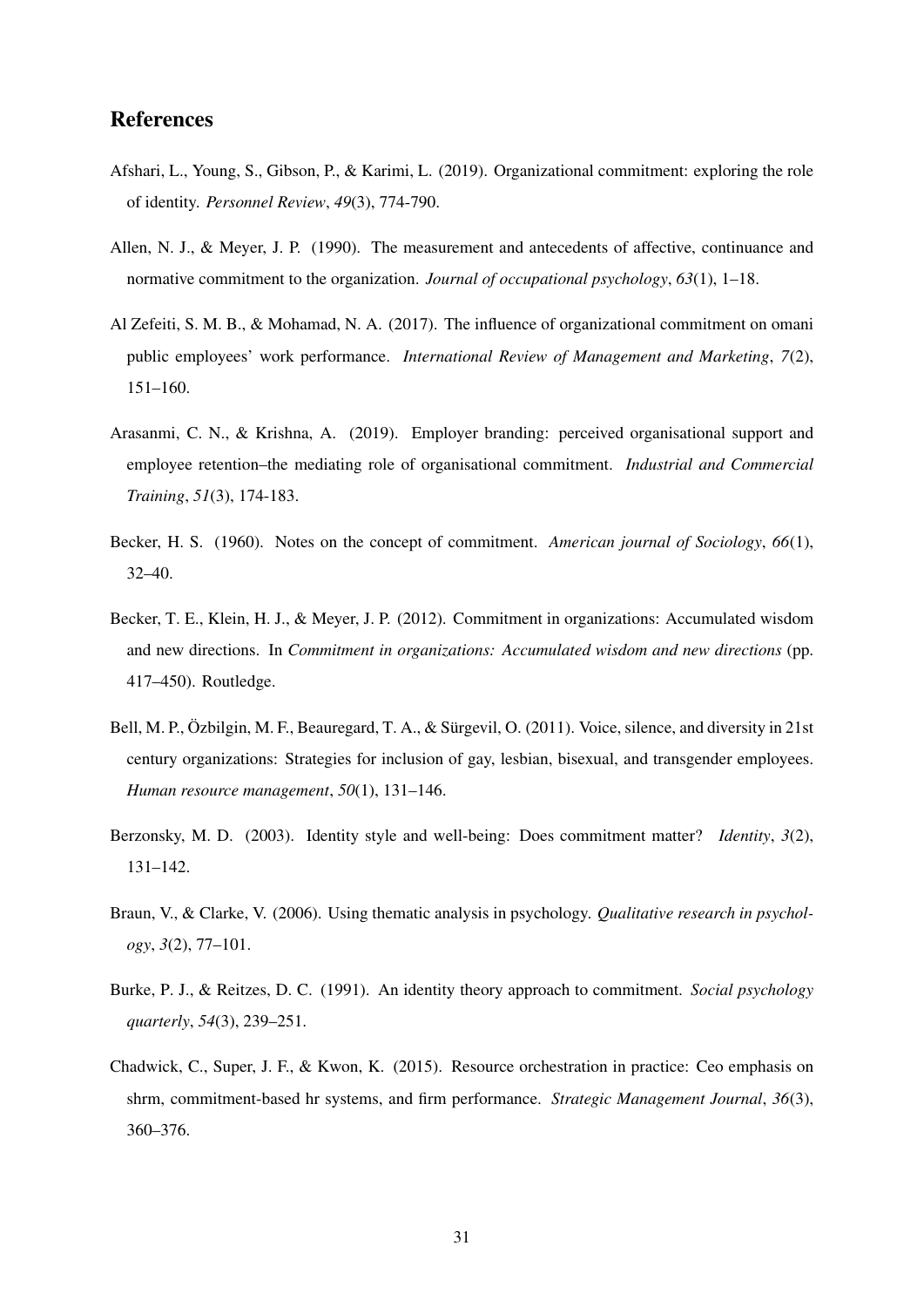- Deveaux, F. (2016). *Counting the lgbt population: 6% of europeans identify as lgbt.* Retrieved 16th June 2020, from https://daliaresearch.com/blog/counting-the-lgbt-population -6-of-europeans-identify-as-lgbt/
- Dietert, M., & Dentice, D. (2009). Gender identity issues and workplace discrimination: The transgender experience. *Journal of Workplace Rights*, *14*(1), 121-140.
- Edmondson, A. C., & McManus, S. E. (2007). Methodological fit in management field research. *Academy of management review*, *32*(4), 1246–1264.
- El Badawy, T. A., Chinta, R., & Magdy, M. M. (2018). Does 'gender'mediate or moderate the relationship between 'quality of work life'and 'organizational commitment'? *Gender in Management: An International Journal*, *33*(4), 332-348.
- Fiani, C. N., & Han, H. J. (2019). Navigating identity: Experiences of binary and non-binary transgender and gender non-conforming (TGNC) adults. *International Journal of Transgenderism*, *20*(2-3), 181– 194.
- Findler, L., Wind, L. H., & Barak, M. E. M. (2007). The challenge of workforce management in a global society: Modeling the relationship between diversity, inclusion, organizational culture, and employee well-being, job satisfaction and organizational commitment. *Administration in Social Work*, *31*(3), 63–94.
- Flanagan, J. C. (1954). The critical incident technique. *Psychological bulletin*, *51*(4), 327.
- Foote, N. N. (1951). Identification as the basis for a theory of motivation. *American sociological review*, *16*(1), 14–21.
- Franco, F. M., & Maass, A. (1996). Implicit versus explicit strategies of out-group discrimination: The role of intentional control in biased language use and reward allocation. *Journal of Language and Social Psychology*, *15*(3), 335–359.
- Friedman, H. H., Leverton, C., & Friedman, L. W. (2015). To foster creativity and success, remove intentional and unintentional discrimination. *The International Journal ofHuman Resource Management*, *26*(6), 677-687.
- Fuller, J. B., Barnett, T., Hester, K., & Relyea, C. (2003). A social identity perspective on the relationship between perceived organizational support and organizational commitment. *The Journal of Social Psychology*, *143*(6), 789–791.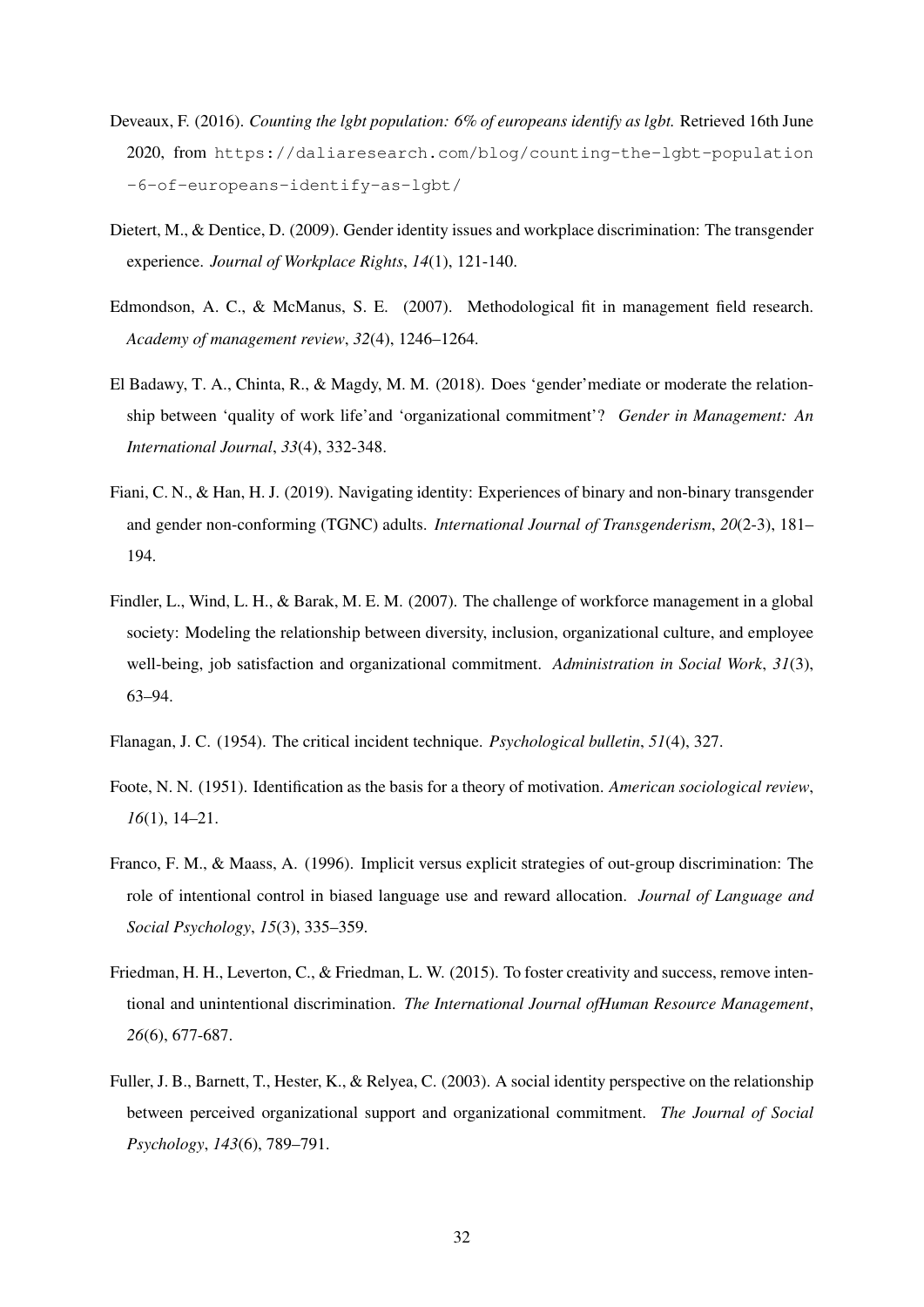- Hammersmith, S. K., & Weinberg, M. S. (1973). Homosexual identity: Commitment, adjustment, and significant others. *Sociometry*, *36*(1), 56–79.
- Herring, C. (2009). Does diversity pay?: Race, gender, and the business case for diversity. *American sociological review*, *74*(2), 208-224.
- Kam, C., Morin, A. J., Meyer, J. P., & Topolnytsky, L. (2016). Are commitment profiles stable and predictable? A latent transition analysis. *Journal of Management*, *42*(6), 1462–1490.
- Kawiana, I. G. P., Dewi, L. K. C., Martini, L. K. B., & Suardana, I. B. R. (2018). The influence of organizational culture, employee satisfaction, personality, and organizational commitment towards employee performance. *International research journal of management, IT and social sciences*, *5*(3), 35–45.
- Khalili, A., & Asmawi, A. (2012). Appraising the impact of gender differences on organizational commitment: Empirical evidence from a private sme in iran. *International Journal of Business and Management*, *7*(5), 100-110.
- Kim, S., & Wright, P. M. (2011). Putting strategic human resource management in context: A contextualized model of high commitment work systems and its implications in china. *Management and Organization Review*, *7*(1), 153–174.
- Klein, H. J., Cooper, J. T., Molloy, J. C., & Swanson, J. A. (2014). The assessment of commitment: advantages of a unidimensional, target-free approach. *Journal of Applied Psychology*, *99*(2), 222–238.
- Klein, H. J., Molloy, J. C., & Brinsfield, C. T. (2012). Reconceptualizing workplace commitment to redress a stretched construct: Revisiting assumptions and removing confounds. *Academy of management review*, *37*(1), 130–151.
- Klein, H. J., Solinger, O. N., & Duflot, V. (2020). Commitment system theory: The evolving structure of commitments to multiple targets. *Academy of Management Review*, *Original manuscript*, 1-56.
- Knutson, D., Koch, J. M., & Goldbach, C. (2019). Recommended terminology, pronouns, and documentation for work with transgender and non-binary populations. *Practice Innovations*, *4*(4), 214.
- Kovács, G., & Spens, K. M. (2005). Abductive reasoning in logistics research. *International journal of physical distribution & logistics management*, *35*(2), 132-144.
- Kuyper, L., & Wijsen, C. (2014). Gender identities and gender dysphoria in the netherlands. *Archives of sexual behavior*, *43*(2), 377–385.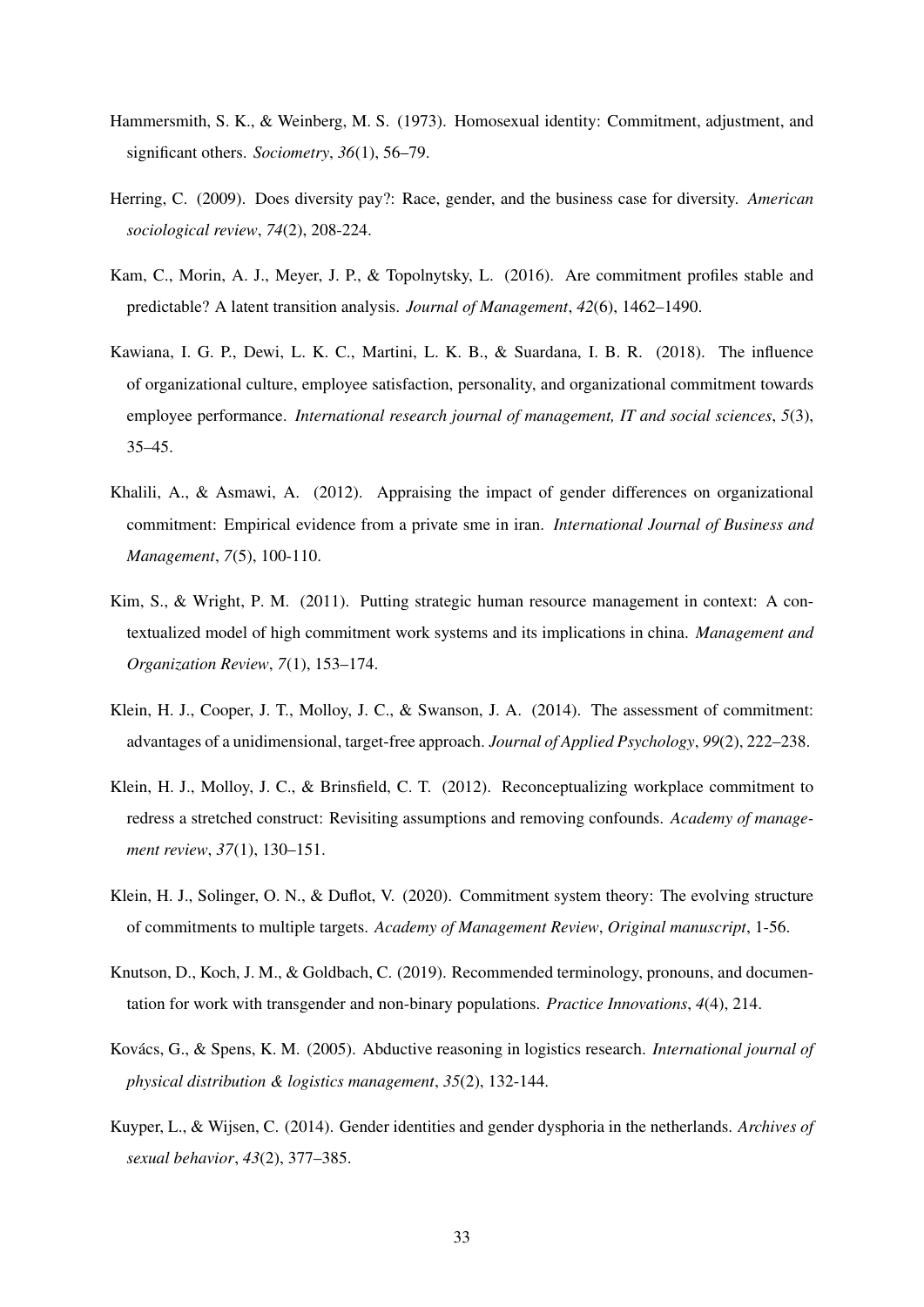- Lam, L. W., & Liu, Y. (2014). The identity-based explanation of affective commitment. *Journal of Managerial Psychology*, *29*(3), 321-340.
- Lipscomb, M. (2012). Abductive reasoning and qualitative research. *Nursing Philosophy*, *13*(4), 244– 256.
- Löwik, I. (2019). *The intersectional effect of age and gender on organisational commitment.* (Unpublished thesis, Radboud University Nijmegen)
- Magalhães, M., Aparicio-García, M. E., & García-Nieto, I. (2020). Transition trajectories: Contexts, difficulties and consequences reported by young transgender and non-binary spaniards. *International Journal of Environmental Research and Public Health*, *17*(18), 6859.
- Marcussen, K., Ritter, C., & Safron, D. J. (2004). The role of identity salience and commitment in the stress process. *Sociological Perspectives*, *47*(3), 289–312.
- Marique, G., Stinglhamber, F., Desmette, D., Caesens, G., & De Zanet, F. (2013). The relationship between perceived organizational support and affective commitment: A social identity perspective. *Group & Organization Management*, *38*(1), 68–100.
- Matsuno, E., & Budge, S. L. (2017). Non-binary/genderqueer identities: A critical review of the literature. *Current Sexual Health Reports*, *9*(3), 116–120.
- Meyer, J. P., & Allen, N. J. (1991). A three-component conceptualization of organizational commitment. *Human resource management review*, *1*(1), 61-89.
- Miller, L. R., & Grollman, E. A. (2015). The social costs of gender nonconformity for transgender adults: Implications for discrimination and health. *Sociological Forum*, *30*(3), 809–831.
- Monro, S. (2019). Non-binary and genderqueer: An overview of the field. *International Journal of Transgenderism*, *20*(2-3), 126–131.
- Nölke, A.-I. (2018). Making diversity conform? an intersectional, longitudinal analysis of lgbt-specific mainstream media advertisements. *Journal of Homosexuality*, *65*(2), 224–255.
- Pearce, W. B. (1989). *Communication and the human condition*. SIU Press.
- Peng, K. Z., Ngo, H.-Y., Shi, J., & Wong, C.-S. (2009). Gender differences in the work commitment of chinese workers: An investigation of two alternative explanations. *Journal of World Business*, *44*(3), 323–335.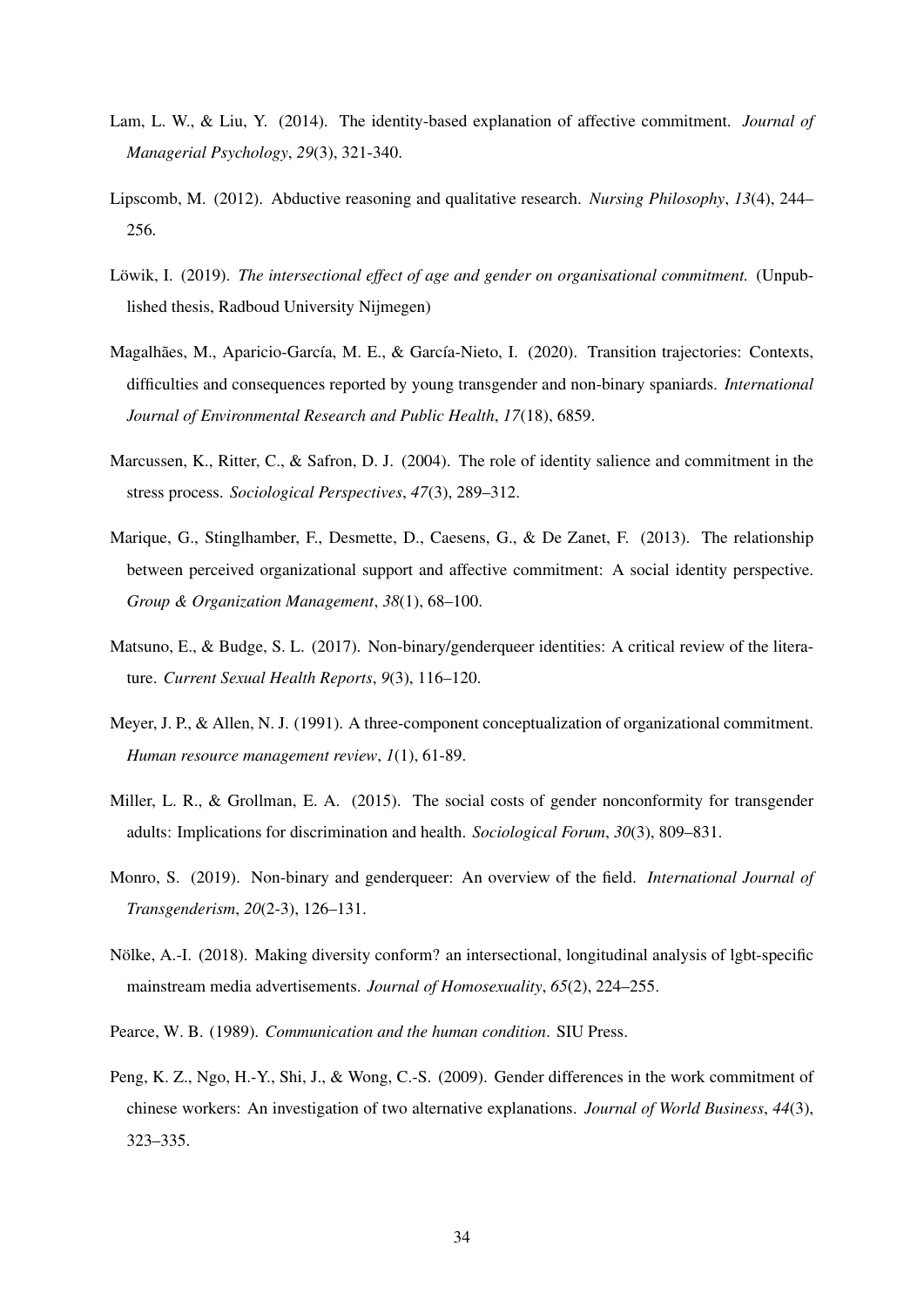- Priola, V., Lasio, D., De Simone, S., & Serri, F. (2014). The sound of silence. lesbian, gay, bisexual and transgender discrimination in 'inclusive organizations'. *British Journal of Management*, *25*(3), 488–502.
- Ramadoss, K., & Rajadhyaksha, U. (2012). Gender differences in commitment to roles, work-family conflict and social support. *Journal of Social Sciences*, *33*(2), 227–233.
- Richards, C., Bouman, W. P., Seal, L., Barker, M. J., Nieder, T. O., & T'Sjoen, G. (2016). Non-binary or genderqueer genders. *International Review of Psychiatry*, *28*(1), 95–102.
- Sahertian, O., Setiawan, M., & Sunaryo, S. (2020). Culture and employee performance: The mediating role of personality and commitment. *Management Science Letters*, *10*(7), 1567–1574.
- Santee, R. T., & Jackson, S. E. (1979). Commitment to self-identification: A sociopsychological approach to personality. *Human Relations*, *32*(2), 141–158.
- Satardien, M., Jano, R., & Mahembe, B. (2019). The relationship between perceived organisational support, organisational commitment and turnover intention among employees in a selected organisation in the aviation industry. *SA Journal of Human Resource Management*, *17*, 1-8.
- Saunders, W. L. (1992). The constructivist perspective: Implications and teaching strategies for science. *School science and mathematics*, *92*(3), 136–141.
- Schiller, B., Baumgartner, T., & Knoch, D. (2014). Intergroup bias in third-party punishment stems from both ingroup favoritism and outgroup discrimination. *Evolution and human behavior*, *35*(3), 169–175.
- Shore, L. M., Randel, A. E., Chung, B. G., Dean, M. A., Holcombe Ehrhart, K., & Singh, G. (2011). Inclusion and diversity in work groups: A review and model for future research. *Journal of management*, *37*(4), 1262–1289.
- Stets, J. E., & Serpe, R. T. (2013). Identity theory. In *Handbook of social psychology* (pp. 31–60). Springer.
- Suki, N. M., & Suki, N. M. (2011). Job satisfaction and organizational commitment: The effect of gender. *International journal of psychology research*, *6*(5), 1–15.
- Thomas, R. (1992). *Beyond race and gender: Unleashing the power of your total workforce by managing diversity*. New York: Amacom.
- van Rossenberg, Y. G. T., Cross, D., & Swart, J. (2021). An HRM perspective on workplace commitment: reconnecting in concept, measurement and methodology. *Manuscript currently under review*.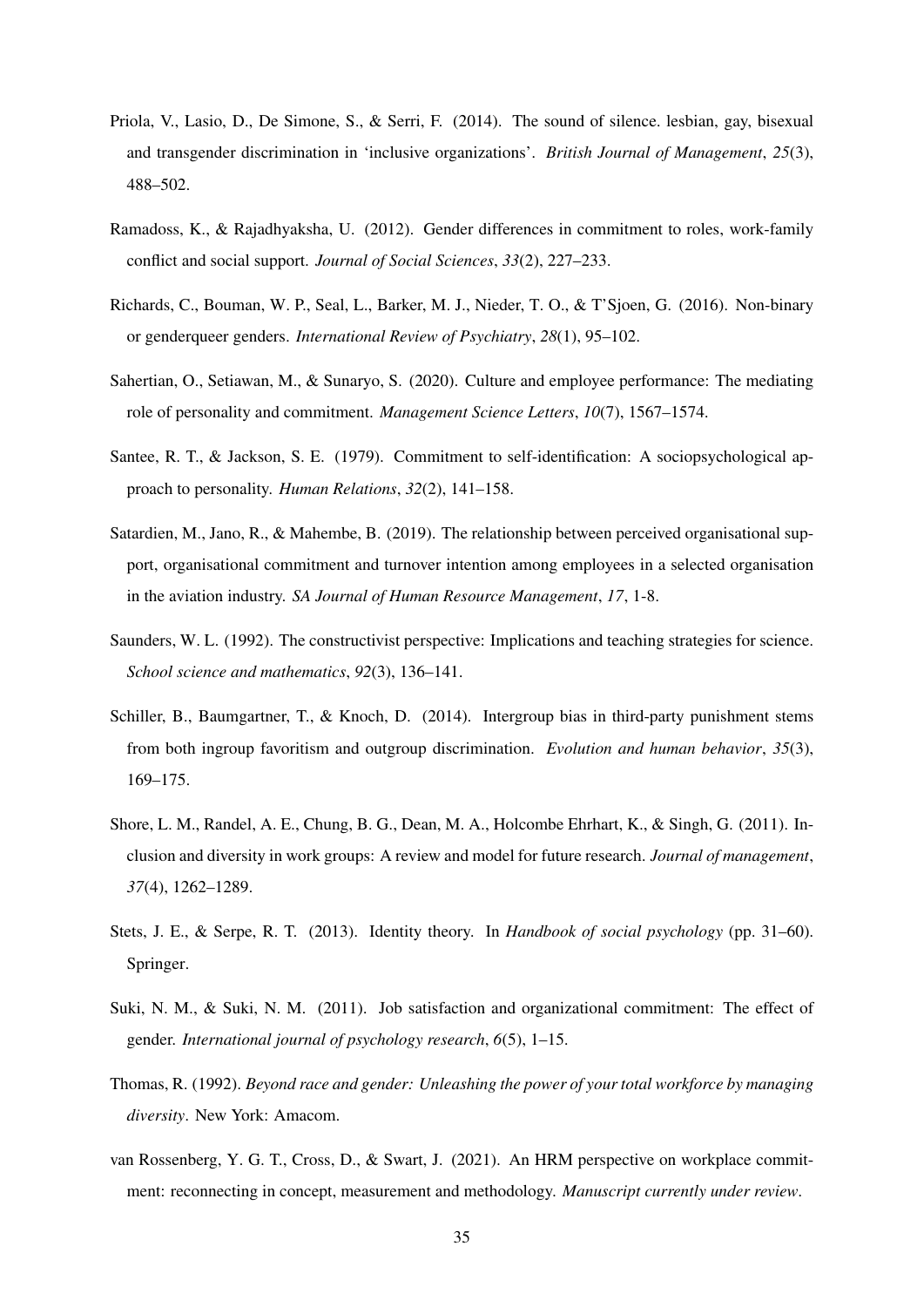- van Rossenberg, Y. G. T., Klein, H. J., Asplund, K., Bentein, K., Breitsohl, H., Cohen, A., . . . others (2018). The future of workplace commitment: key questions and directions. *European Journal of Work and Organizational Psychology*, *27*(2), 153-167.
- Verbeek, M. J., Hommes, M. A., Stutterheim, S. E., van Lankveld, J. J., & Bos, A. E. (2020). Experiences with stigmatization among transgender individuals after transition: A qualitative study in the netherlands. *International Journal of Transgender Health*, *21*(2), 220–233.
- Vijlbrief, A., Saharso, S., & Ghorashi, H. (2020). Transcending the gender binary: Gender non-binary young adults in amsterdam. *Journal of LGBT Youth*, *17*(1), 89–106.
- Ward, J., & Winstanley, D. (2003). The absent presence: Negative space within discourse and the construction of minority sexual identity in the workplace. *Human relations*, *56*(10), 1255–1280.
- Winter, S., Diamond, M., Green, J., Karasic, D., Reed, T., Whittle, S., & Wylie, K. (2016). Transgender people: health at the margins of society. *The Lancet*, *388*(10042), 390–400.
- Wong, Y.-W., & Wong, Y.-t. (2017). The effects of perceived organisational support and affective commitment on turnover intention. *Journal of Chinese Human Resource Management*, *8*(1), 2-21.
- Wright, P. M., & Kehoe, R. R. (2008). Human resource practices and organizational commitment: A deeper examination. *Asia Pacific Journal of Human Resources*, *46*(1), 6–20.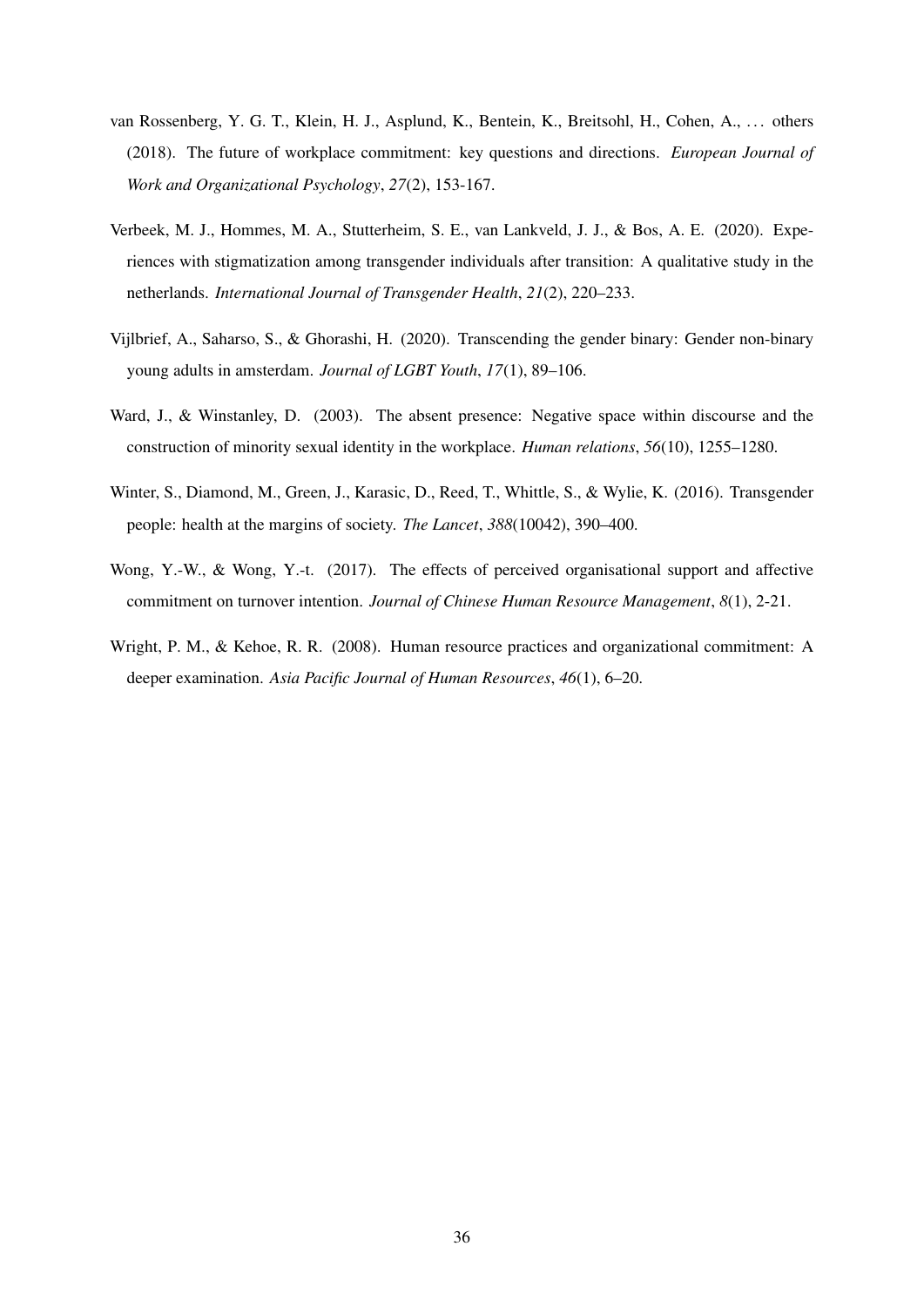# Appendix

## Coding Scheme

| Par. #         | Quotes                                                                                            | Initial coding             | Focused coding             |
|----------------|---------------------------------------------------------------------------------------------------|----------------------------|----------------------------|
| $\overline{4}$ | The more committed I am [inaudible] with the people at my job, like I'm always committed to       | Being able to express      | Commitment to gender       |
|                | the job that I have to do, like just the workload and all the tasks that I have to do, I'm always | gender identity increases  | identity enables/increases |
|                | committed. But I'm, like, for me, being committed to the people is like more like a bigger part.  | commitment to work and     | work commitment            |
|                | And so that differs on how open I can be about my identity. Like if I would work like if I would  | colleagues                 |                            |
|                | stop working here and like start working someplace like a bank, for example, then I wouldn't be   |                            |                            |
|                | that open about my identity, so I wouldn't be committed to the job. But in a place where I can be |                            |                            |
|                | like, fully myself. I'm like, way more committed to two people.                                   |                            |                            |
|                |                                                                                                   |                            |                            |
| 3              | But now, once I did the transitioning, I mean, I'm divorced now. But I still have very good       | Being committed to iden-   | Commitment to gender       |
|                | relationship with my ex partner. So I think I'm a better person now Celine so towards my ex       | tity makes participant a   | identity enables/increases |
|                | partner. I think I'm a better ex partner now, if you know what I mean?                            | 'better' person            | general commitment         |
|                |                                                                                                   |                            |                            |
| $\overline{4}$ | Like at the beginning of my transition, I think that made it that I was less committed, not less  | Beginning of transition    | Commitment to gender       |
|                | committed to the job, but less committed to the people.                                           | fully<br>committed<br>(not | identity prerequisite to   |
|                |                                                                                                   | to identity yet) means     | (partial) work commit-     |
|                |                                                                                                   | commitment<br>less<br>to   | ment                       |
|                |                                                                                                   | colleagues                 |                            |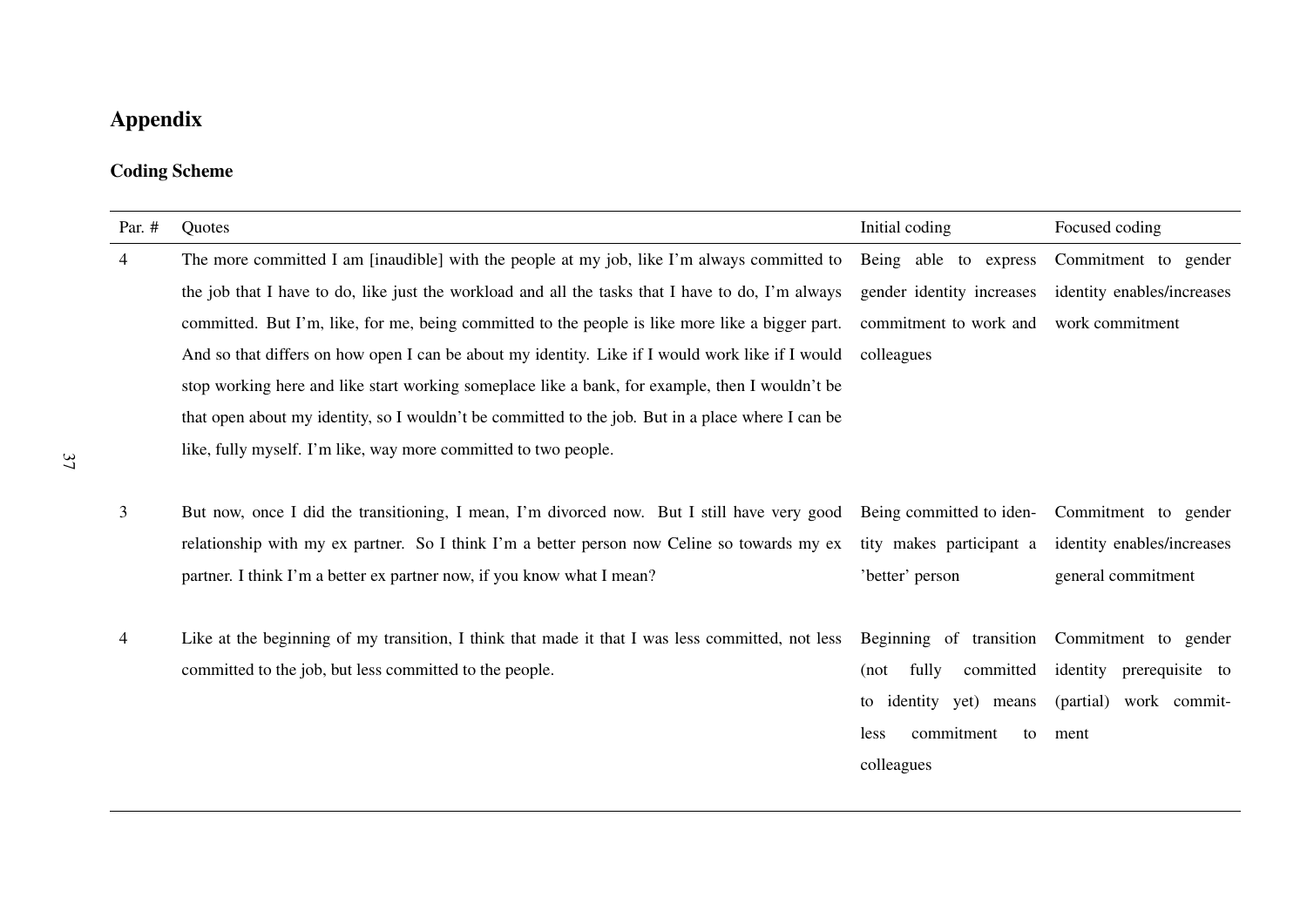| Par. #         | Quotes                                                                                               | Initial coding            | Focused coding              |
|----------------|------------------------------------------------------------------------------------------------------|---------------------------|-----------------------------|
| $\overline{4}$ | Well, the people that do it [the pronouns] correctly, are like more close to me. So the people       | (Un)intentional misuse of | Nonacceptance of gender     |
|                | no  So no, actually, there's one person that told me that she's not going to use my pronouns,        | pronouns leads to less    | identity leads to less com- |
|                | because she thinks it's weird. I'm after hearing that, I am less committed to her.                   | commitment                | mitment                     |
| 7              | Except for the fact that life has become Well, sometimes easier now, because I can live my life the  | Commitment<br>self<br>to  | Commitment to gender        |
|                | way I want it to. So that leaves more energy for other things. Like I don't have to find this way    | leaves more energy<br>to  | identity enables general    |
|                | of people perceiving me as female anymore, I can live as myself. So it It leaves more energy for     | commit to others          | commitment                  |
|                | friends.                                                                                             |                           |                             |
| $\overline{2}$ | And my commitment to my to myself is now finally very, very important. Because if I can be who       | Commitment to gender      | Commitment to gender        |
|                | I supposed to be, I can support you better. Because then I don't have to put all my energy in hiding | identity gives energy for | identity enables/increases  |
|                | a part or changing a part or not being who I am for true. So if I add me I can support you better.   | other people              | general commitment          |
| 6              | Actually my manager. Yeah, once a month, I've a coaching with her. And she was like, you feel        | Supervisor helping over-  | Commitment to supervi-      |
|                | you're so afraid. She actually explained it to me. And normally, I don't really like that. But she   | coming own blockages to   | sor enables work commit-    |
|                | made me think about it, that  She said you are so afraid that someone is going to disapprove that    | open up more              | ment                        |
|                | you already started the fight. And that was so true. I thought yeah. And I forgot to look at what    |                           |                             |
|                | these people maybe think or what their backgrounds are, what their situation is. And I was very      |                           |                             |
|                | self centred. Because I was so afraid to be that odd one out in that binary world.                   |                           |                             |

38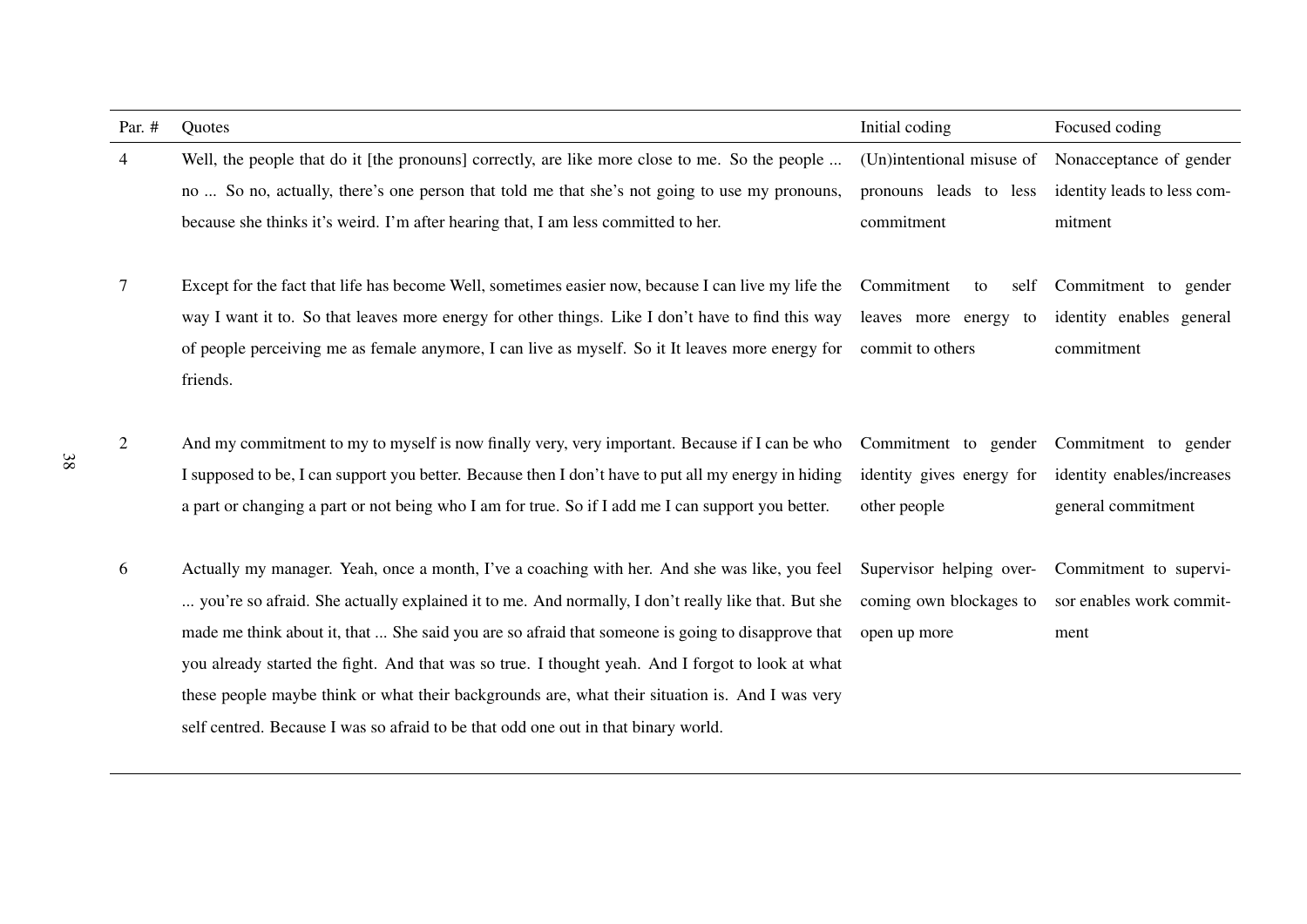| Par. $#$ | Quotes                                                                                                                     | Initial coding            | Focused coding           |
|----------|----------------------------------------------------------------------------------------------------------------------------|---------------------------|--------------------------|
| 2        | What would have to happen for me to leave the company. I think if there would be if we would                               | Supervisor is a reason to | Commitment to supervi-   |
|          | have a different supervisor. Because the supervisor we have is the best supervisor one can get. He                         | stay at company           | sor enables work commit- |
|          | is really sticking his neck out for his people. And he is going that extra mile also for us. So that                       |                           | ment                     |
|          | means if he is going that Extra Mile I want to go that extra mile. And if there would be a different                       |                           |                          |
|          | person than him, I think I would have left the company already. Because I really don't like all that                       |                           |                          |
|          | travelling but thanks to COVID we don't have to do that. But that is a very important thing for me                         |                           |                          |
|          | that you know your supervisor will have your back. And yeah.                                                               |                           |                          |
|          |                                                                                                                            |                           |                          |
| 4        | Well, the colleagues that I've worked with, I just saw it as something like, temporary, so I didn't Low commitment at tem- |                           | commitment<br>Work       |
|          | have a big commitment to that job place. Like I was a little bit scared to come out, like I didn't                         | porary job leading to not | enables coming out       |
|          | really want to come out. So I didn't want people to know that I am trans. So I just saw it really as                       | coming out                |                          |
|          | a job thing. Like I knew those people at the job. I saw them at the job not outside of the job. Like                       |                           |                          |
|          | it's totally different from what is now like, I didn't really have like friendships or anything.                           |                           |                          |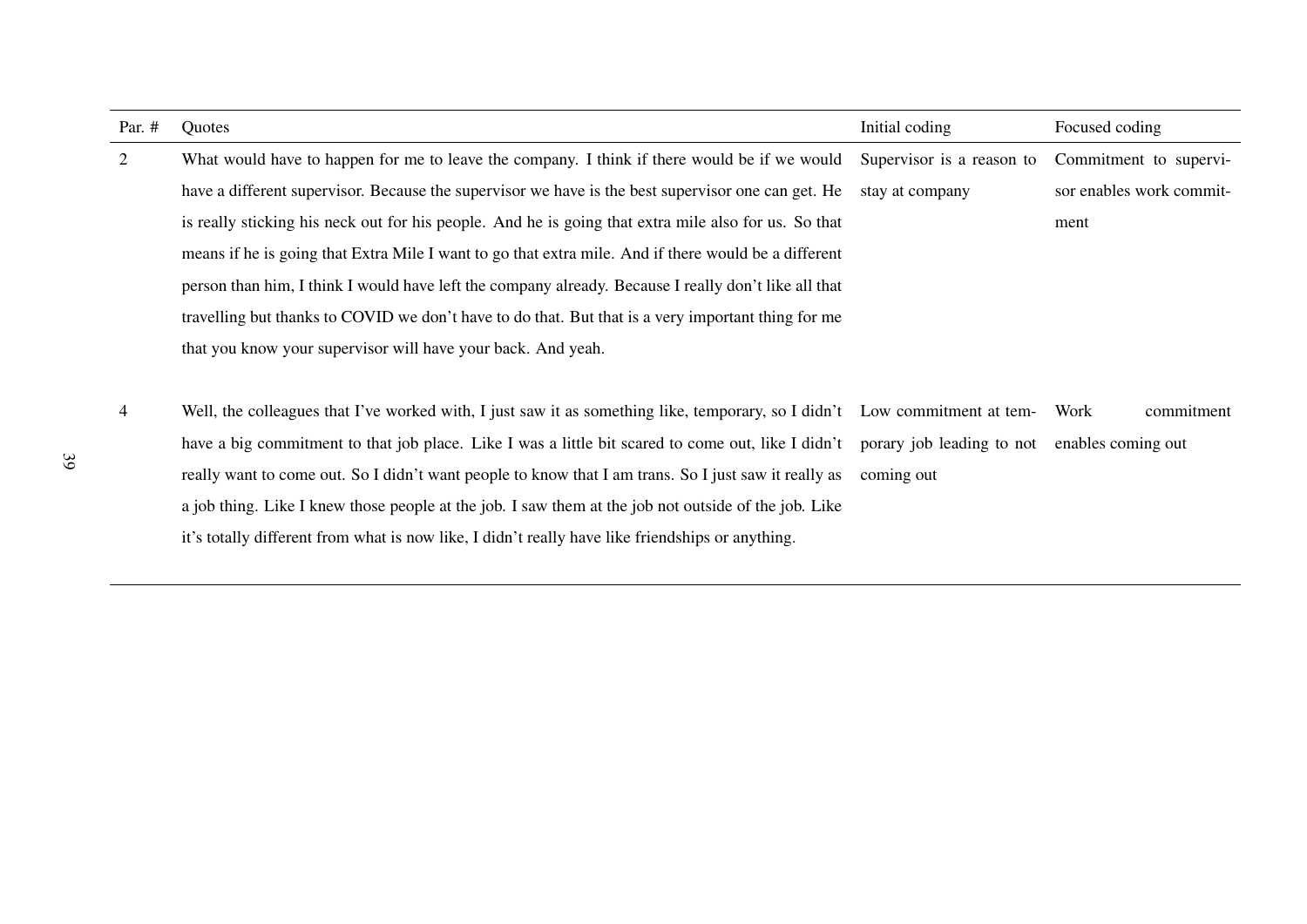| Par. $#$     | Quotes                                                                                               | Initial coding                  | Focused coding             |
|--------------|------------------------------------------------------------------------------------------------------|---------------------------------|----------------------------|
| $\mathbf{1}$ | A: Yes. And I must say, I didn't experience that as much before I came out.                          | Feeling stronger commit-        | Commitment to gender       |
|              | []                                                                                                   | ment to employees and           | identity enables/increases |
|              | C: What what kind of change was that?                                                                | work after coming out           | work commitment            |
|              | []                                                                                                   |                                 |                            |
|              | A: It's a bit weird, because we are working at home since since March last year, so we don't see     |                                 |                            |
|              | each other much in person. But I, when I when I when I discovered my identity, I felt the need to    |                                 |                            |
|              | tell them because when I would enter the building again, I would dress differently. So just to avoid |                                 |                            |
|              | rumours, I thought it is wise to tell them and I started with a message to my fellow secretaries.    |                                 |                            |
|              | And then after consulting the management board, I sent an email to the whole organisation with a     |                                 |                            |
|              | kind of rebirth message. And I didn't expect that I would get so many congratulations. But I did.    |                                 |                            |
|              | And people were very, some people are curious and wanted to know how, how and why. Not in an         |                                 |                            |
|              | annoying way. So I felt validated.                                                                   |                                 |                            |
|              |                                                                                                      |                                 |                            |
| 4            | Yeah, maybe. Like when I noticed that people are not LGBT friendly or not that LGBT friendly. I      | Higher commitment to Acceptance | of<br>gender               |
|              | don't really like working with them. And so of course, sometimes you have to, so you do, but I'd     | people accepting gender         | identity enables commit-   |
|              | rather and like I'm more committed. to people who are also LGBT friendly.                            | identity                        | ment to colleagues         |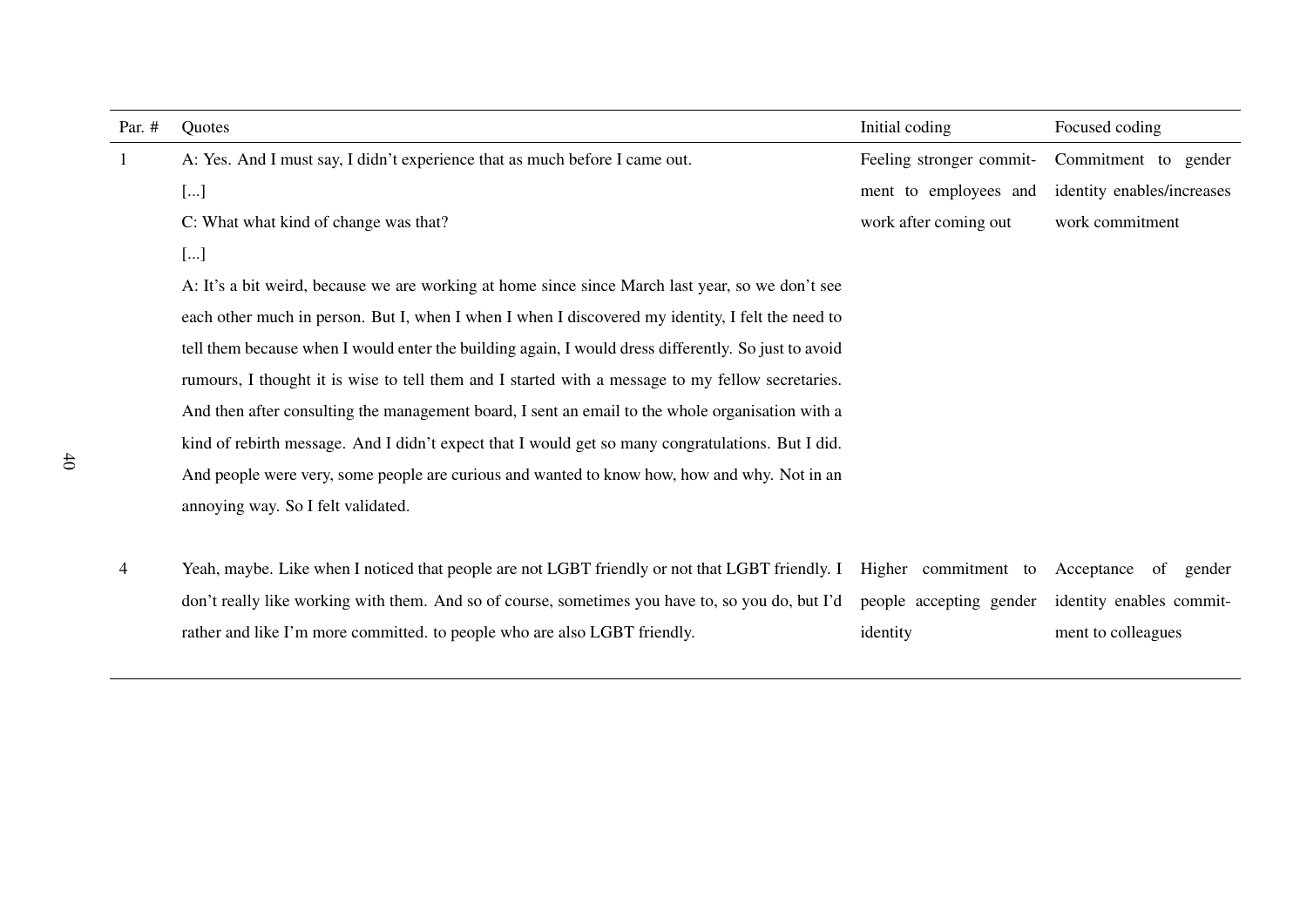| Par. $#$     | Quotes                                                                                                  | Initial coding                     | Focused coding             |
|--------------|---------------------------------------------------------------------------------------------------------|------------------------------------|----------------------------|
| 6            | Yeah. If I, if I cannot  Well, if I cannot be myself, if I cannot, if I'm not able to develop myself    | Not being able to live gen-        | Acceptance<br>of gender    |
|              | as a teacher, but in the way that I am  losing my freedom in it, losing my creativity, then yeah,       | der identity would be rea-         | identity prerequisite for  |
|              | that would be reasonable for me. Because then that this is like, my, I want my job also to be part      | son to quit                        | work commitment            |
|              | of my identity, I want to be proud to say, I'm a teacher. Like, I was proud to say, I'm a human         |                                    |                            |
|              | rights activist. And to me, that's important. Work's part of my identity. So yeah.                      |                                    |                            |
|              |                                                                                                         |                                    |                            |
| $\mathbf{3}$ | So if people would deny my existence, you know, that would be a real showstopper. So if I would         | Nonacceptance of gender Acceptance | of<br>gender               |
|              | not be respected for who I am. So for instance, people would start to misgender me, or to use my        | identity would be reason           | identity prerequisite for  |
|              | old name, dead naming, things like that, on that area? And I will definitely, I will definitely quit    | to quit                            | work commitment            |
|              | the organisation.                                                                                       |                                    |                            |
|              |                                                                                                         |                                    |                            |
| 4            | Well, many people don't understand it. So like, the basic simple thing, like toilets, when you go to    | Inconsiderate work en-             | Commitment to gender       |
|              | them, and they're like [without bins], Hey, this is not the way that it's very inclusive to all people. | vironment and (uninten-            | identity stronger when not |
|              | []                                                                                                      | tional) exclusion leading          | accepted                   |
|              | C: Did that situation change your commitment towards them?                                              | to higher commitment to            |                            |
|              | R: Maybe a little, but it also made me like, like, a little bit more passionate to like, fight for it.  | identity                           |                            |
|              | C: So it actually enabled your commitment to yourself?                                                  |                                    |                            |
|              | R: to myself, yes, yes.                                                                                 |                                    |                            |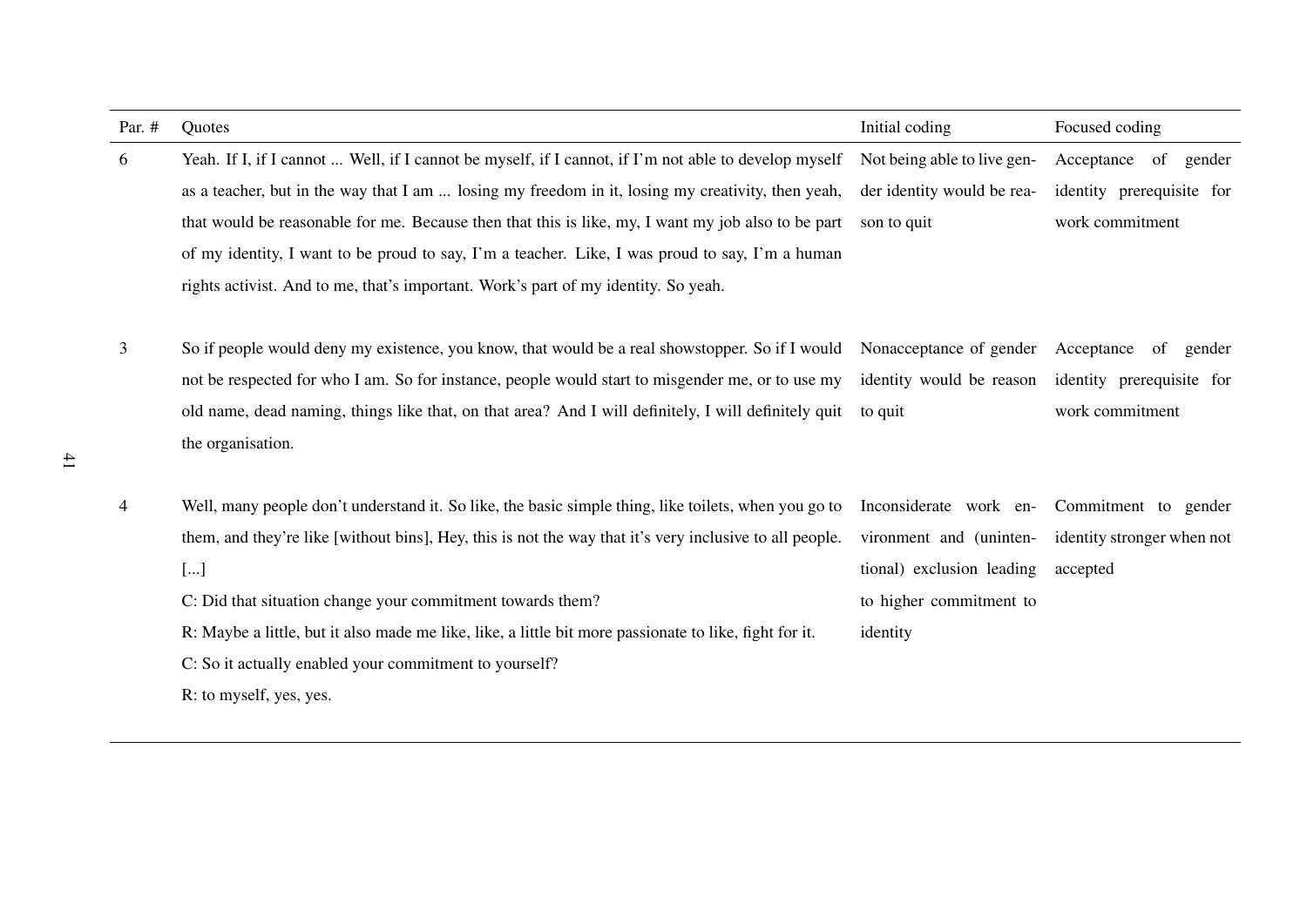| Par. $#$ | Quotes                                                                                             | Initial coding                                     | Focused coding           |
|----------|----------------------------------------------------------------------------------------------------|----------------------------------------------------|--------------------------|
| 2        | Recently, two years and before that five years ago, I was busy doing my transition five, six years | Coming out despite hus-                            | Significance of (commit- |
|          | ago, and then I met my, my husband, and he was not okay with that. And he needed time to think     | band                                               | ment to) gender identity |
|          | about if he would like that or not? Could he go with that or not? So I went back into the closet.  |                                                    |                          |
|          | Two years ago, that didn't work anymore. So then I started my transition, again.                   |                                                    |                          |
|          |                                                                                                    |                                                    |                          |
| 6        | C: Okay. So would you say your your gender identity is a target of commitment?                     | Committed<br>gender<br>to                          | Significance of (commit- |
|          | S: Yeah.                                                                                           | identity because no other ment to) gender identity |                          |
|          | C: And do you feel it interacts in a way with other commitments that you have? In the sense        | choice                                             |                          |
|          | as if your gender identity was a person. And you would have to prioritise or balance it with       |                                                    |                          |
|          | commitments you have towards other people.                                                         |                                                    |                          |
|          | S: But it's always there. It's not  it's not  I cannot say it's not.                               |                                                    |                          |
|          | C: What's not?                                                                                     |                                                    |                          |
|          | S: my gender identity is always there.                                                             |                                                    |                          |
|          | C: But do you feel more or less committed to it?                                                   |                                                    |                          |
|          | S: I feel committed to it. But that's because I cannot stop it. It's not a choice.                 |                                                    |                          |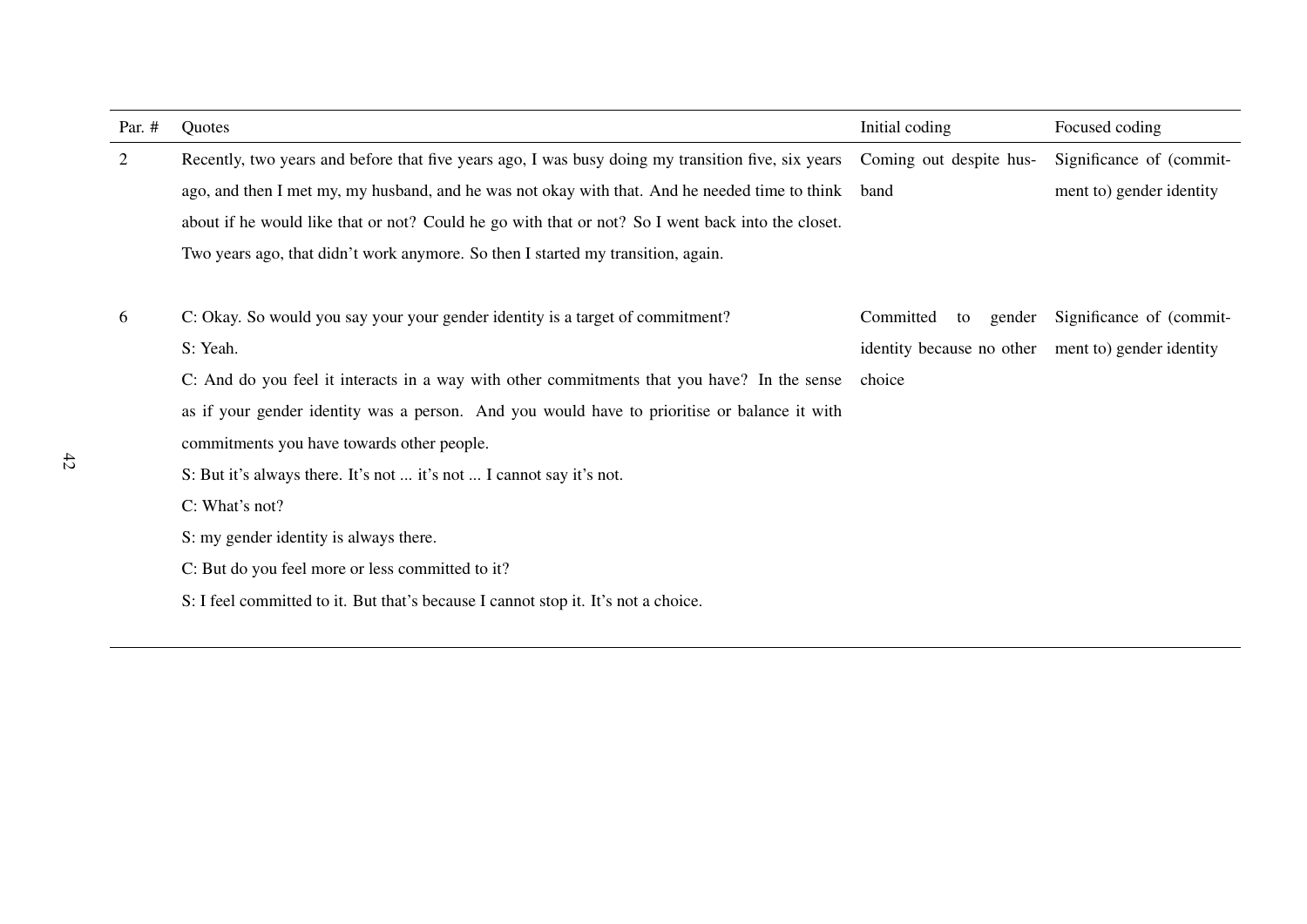| Par. $#$       | Quotes                                                                                                       | Initial coding           | Focused coding            |
|----------------|--------------------------------------------------------------------------------------------------------------|--------------------------|---------------------------|
| $\overline{4}$ | I'm very committed to my job right now. But there are some places that I would want to work that             | Wanting to work at queer | Significance<br>of gender |
|                | I would rather work. And it's not because of the people. But it's more because I'm very passionate           | organisation             | identity                  |
|                | about my work. But it's, it's quite difficult, like I see myself a little bit as an activist, and it's quite |                          |                           |
|                | difficult to be an activist for [my current organisation]. So I rather work at an NGO that works             |                          |                           |
|                | with LGBT rights. And so there are like, two, two, maybe three, four organisations, that if they             |                          |                           |
|                | would have a job offer, I would like take it, I would like apply. So, if not, like, I will want to go        |                          |                           |
|                | somewhere else.                                                                                              |                          |                           |
|                |                                                                                                              |                          |                           |
| 6              | I think that is going well. I got some students who know that I worked at [queer organisation]               | Commitment to queer stu- | Significance<br>of gender |
|                | and some of them came out to me or started to talk about a situation they didn't dare to talk about dents    |                          | identity                  |
|                | with a heterosexual colleague. I really feel committed to these to these people. They Yeah, I don't          |                          |                           |
|                | know them that well. We're all really new to each other. But I feel that I really want to get to know        |                          |                           |
|                | these people. And I want to learn them something I want to learn from them. I want to teach them             |                          |                           |
|                | something and I want to learn from them.                                                                     |                          |                           |
|                |                                                                                                              |                          |                           |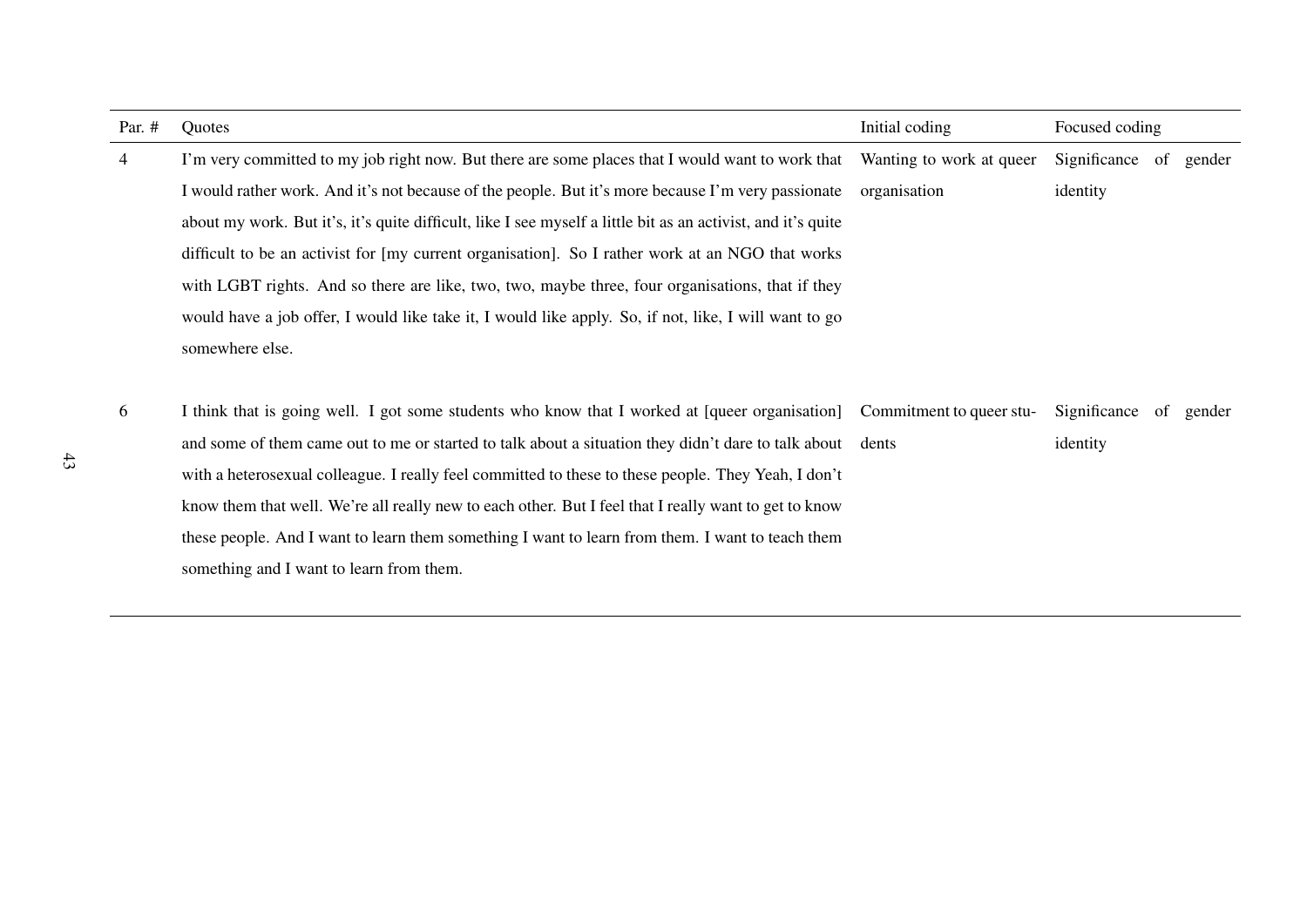| Par. $#$ | Quotes                                                                                                                     | Initial coding             | Focused coding            |
|----------|----------------------------------------------------------------------------------------------------------------------------|----------------------------|---------------------------|
| 3        | In my private life, I am very active for the transgender community. I'm a board member of [queer]                          | Gender identity and trans- | Significance of gender    |
|          | organisation A, I'm responsible for education and work. And I work as a volunteer for [queer                               | gender community have      | identity                  |
|          | organisation B], I'm not sure you know that, Celine but that's an organisation in the Netherlands                          | high importance in life    |                           |
|          | locally, who represent the interests of the LBT, well QI community as an educator, so I'm respon-                          |                            |                           |
|          | sible for the educator team. And educating means that we will visit schools, secondary schools to                          |                            |                           |
|          | tell children about gender diversity and sexual diversity. So my private life is well, it's more or                        |                            |                           |
|          | less work as well, as a volunteer. And I'm quite happy to do it.                                                           |                            |                           |
|          |                                                                                                                            |                            |                           |
| 4        | So having that connection, on an identity level. So because I think like, I have a lot of queer Gender identity large part |                            | Significance of gender    |
|          | friends, and you just connect on a different level, because you understand each other's struggle, of life and work         |                            | identity                  |
|          | you and you you understand each other's identity, on a deeper level, so like starting to work at a                         |                            |                           |
|          | different company that's like more like an NGO that's more queer.                                                          |                            |                           |
|          |                                                                                                                            |                            |                           |
| 6        | If you suggest that then tell me how. Because Would you do that then? I don't think so. I don't Being                      | committed<br>to            | Gender identity as target |
|          | know how. And I don't want to  I think it's like, yeah, I don't know. I once thought maybe I've                            | identity because no other  | of commitment, signifi-   |
|          | made it up. I'm a woman. And I'm straight from now [on]. It's  I could  I don't know how                                   | choice                     | cance of gender identity  |
|          | to be that. It's just so weird. It's like  I don't know. I know what a woman is. And I know                                |                            |                           |
|          | what's being straight means. And it's great for them. But I don't know. It's like asking a monkey                          |                            |                           |
|          | to become a horse. It's like the weirdest thing. I  I wouldn't know how to do that. If they asked                          |                            |                           |
|          | me that.                                                                                                                   |                            |                           |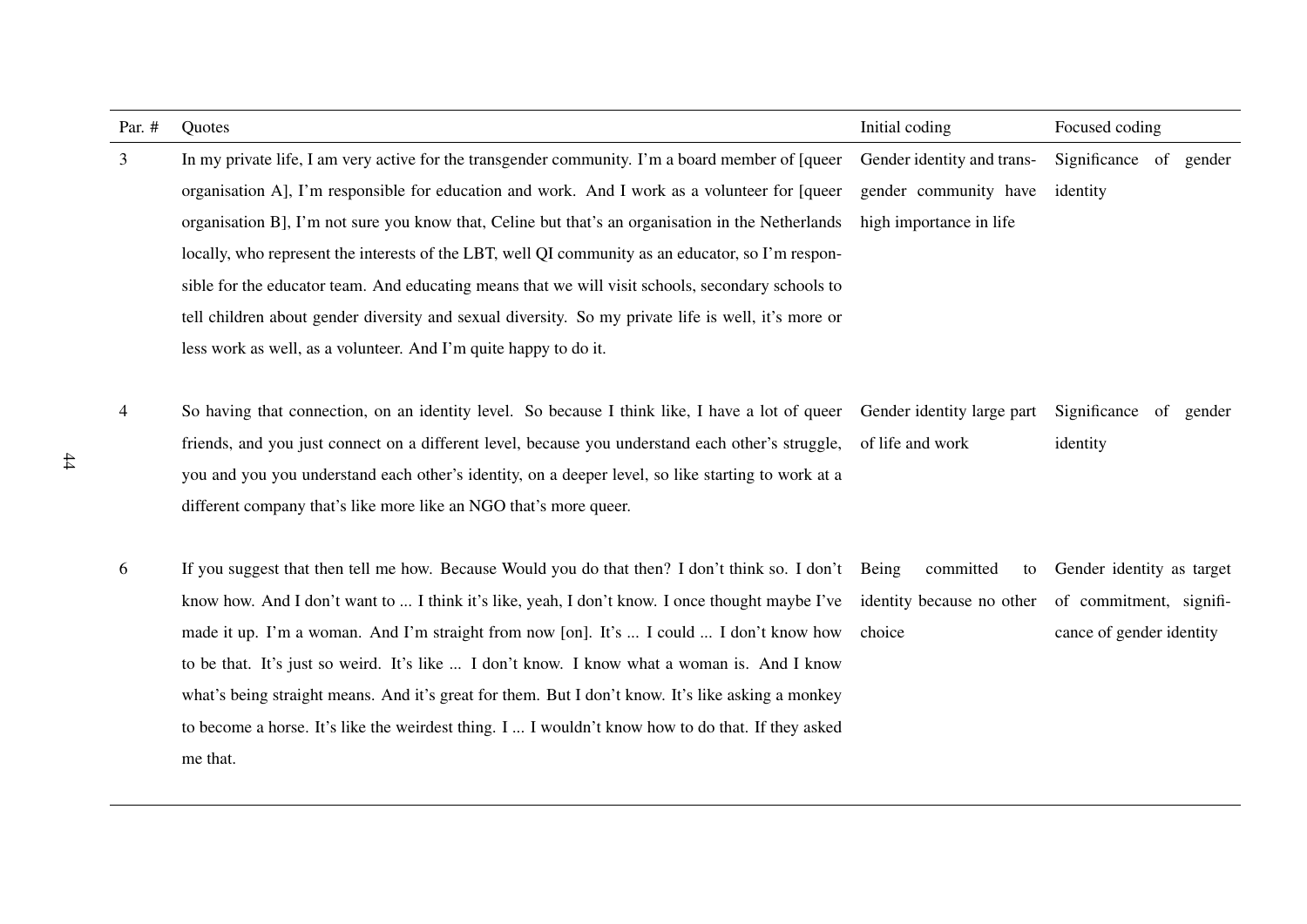| Par. $#$ | Quotes                                                                                                                    | Initial coding                    | Focused coding                |
|----------|---------------------------------------------------------------------------------------------------------------------------|-----------------------------------|-------------------------------|
| 7        | So I do kind of also see it as a way to I don't know normalise it a little bit. So that's why I'm kind                    | Desire to commit more to          | Gender identity as target     |
|          | of bummed out about the fact that I'm not always open to wearing nail polish, because then I'm                            | gender identity                   | of commitment, signifi-       |
|          | like, okay, but I'm able to, so why don't I make use of that. And towards myself, also, because I                         |                                   | cance of gender identity      |
|          | cage myself for a very long time. And I don't want to be caged anymore. Because that's not a fun                          |                                   |                               |
|          | way to live life. I have, hopefully you have a long life to live.                                                         |                                   |                               |
|          |                                                                                                                           |                                   |                               |
| 3        | Well, to be honest, I feel most committed to myself. Yeah. Because I also think that, if you cannot Highest commitment to |                                   | Significance of gender        |
|          | be truly yourself, I cannot perform in my work, I cannot, I cannot be a really good partner or                            | identity, enabling other          | identity, commitment to       |
|          | friend. So being committed to myself, since a few years, makes me a better colleague makes me a                           | commitments                       | gender identity enables       |
|          | better friend. Make me a better daughter or parent.                                                                       |                                   | general commitment            |
|          |                                                                                                                           |                                   |                               |
| 1        | And I am in the LGBT committee where [there] are lawyers and secretaries and other people,                                | Involvement in LGBTQ              | Significance of gender        |
|          | other employees                                                                                                           | committee at work                 | identity                      |
|          |                                                                                                                           |                                   |                               |
| 5        | And I was actually, a little bit forced to start right away for myself, because most of the companies                     | <b>Starting</b><br>company<br>be- | Significance of gender        |
|          | have a little bit difficulties having a transgender at the workplace.                                                     | committed<br>cause<br>to          | identity,<br>stronger<br>than |
|          |                                                                                                                           | gender identity                   | work commitment               |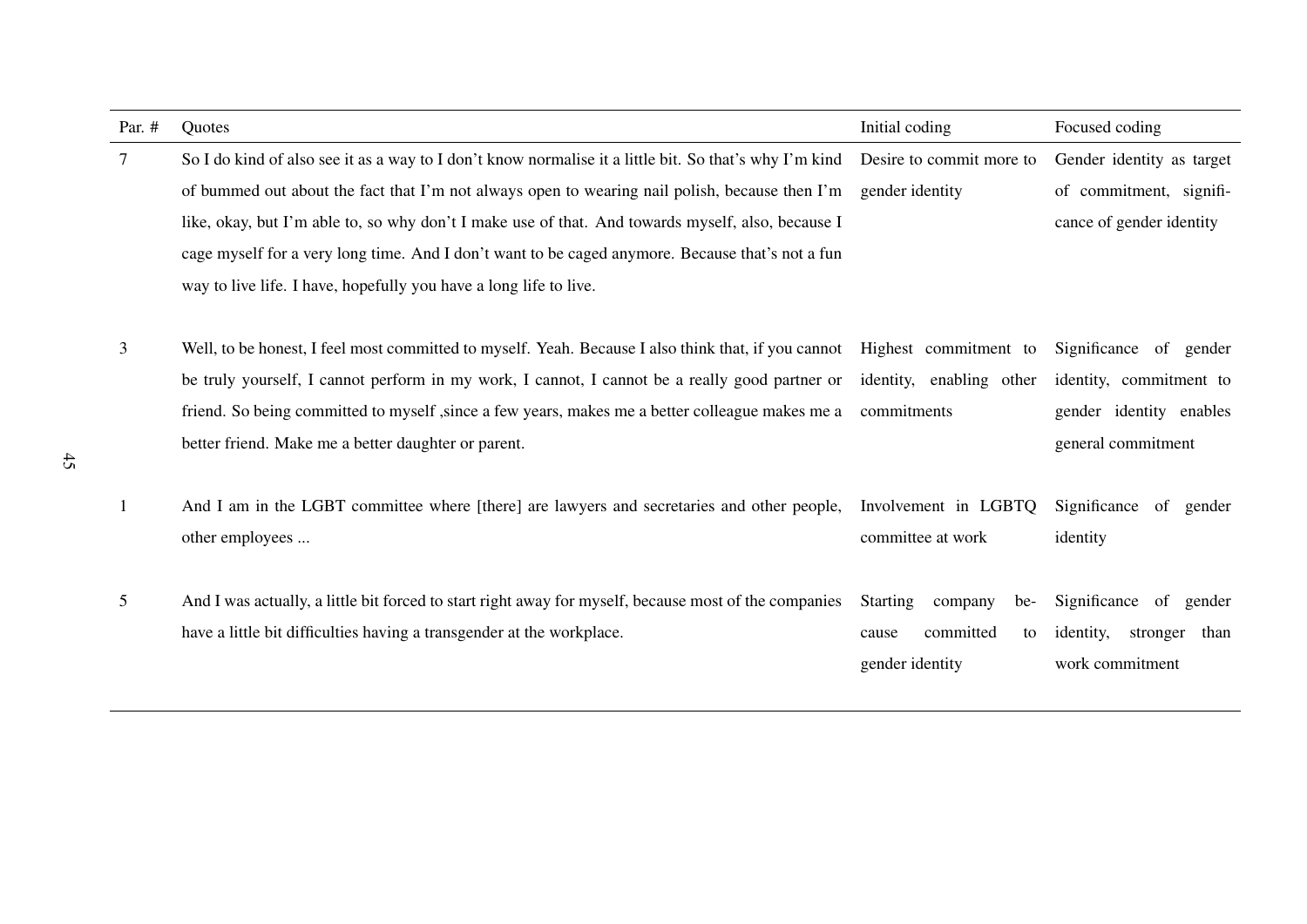| Par. #         | Quotes                                                                                                                                                                                                                                                                                                                                                                                                       | Initial coding                                                                  | Focused coding                                                         |
|----------------|--------------------------------------------------------------------------------------------------------------------------------------------------------------------------------------------------------------------------------------------------------------------------------------------------------------------------------------------------------------------------------------------------------------|---------------------------------------------------------------------------------|------------------------------------------------------------------------|
| $\mathfrak{Z}$ | I want to be committed to myself, maybe that's, that sounds strange. If you  for a long time, I                                                                                                                                                                                                                                                                                                              | Being committed to one-                                                         | Gender identity as target                                              |
|                | lived the life of someone else, so to speak, you know, before I went into transition, I didn't live my                                                                                                                                                                                                                                                                                                       | self equals being commit-                                                       | of commitment                                                          |
|                | true life. So now, since six or seven years, I feel committed to myself, I want to be me, you know,                                                                                                                                                                                                                                                                                                          | ted to gender identity                                                          |                                                                        |
|                | so that's also some form of commitment to me personally.                                                                                                                                                                                                                                                                                                                                                     |                                                                                 |                                                                        |
| 8              | Yes, but I don't think my gender is particularly related to that for me. Like, I know who I am, what<br>I what I like to do, and I know that those things also change and that I will like change all the time.<br>But I don't feel like those things are very related to my gender.                                                                                                                         | Gender identity not nec-<br>essarily related to 'being'<br>yourself'            | Gender identity <i>not</i> as a<br>target of commitment but<br>self is |
| -1             | I didn't expect that I would get so many congratulations. But I did. And people were very, some<br>people are curious and wanted to know how, how and why. Not in an annoying way. So I felt<br>validated.                                                                                                                                                                                                   | Feeling of validation after Acceptance<br>positive reception of com-<br>ing out | of<br>gender<br>identity leads to positive<br>feeling                  |
| 2              | And I told my supervisor about that, Hey, listen, I am transitioning to man. But then I stopped my<br>transition because of my husband. So that means two years ago, when I started last year, year and<br>a half ago, when I started my talks with my counsellor about my process. I told him, hey, I have<br>to pick up where we're at where I stopped because I can't go on like this. And he said, Okay. | supervisor                                                                      | Coming out supported by Acceptance and support<br>from supervisor      |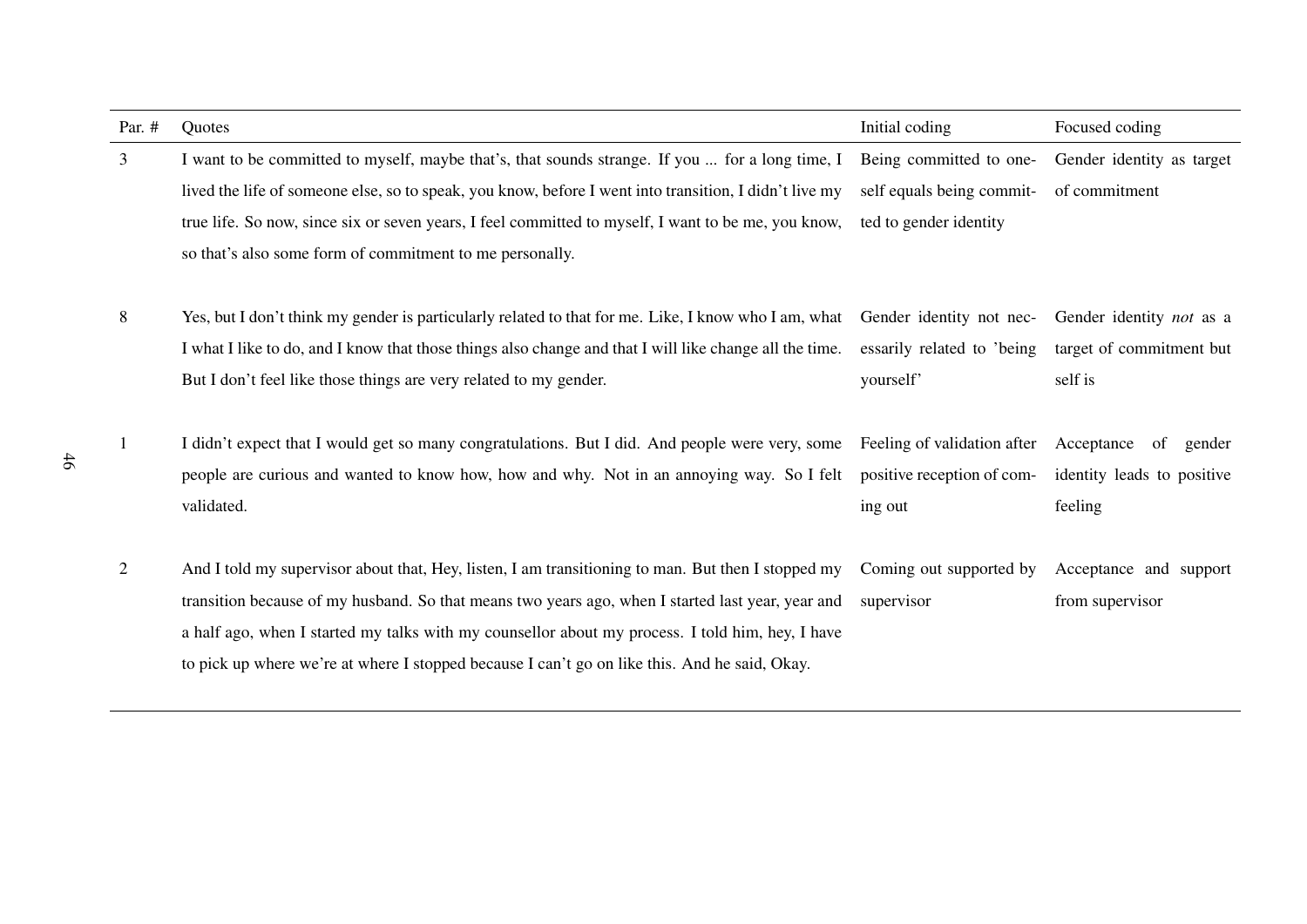| Par. $#$        | Quotes                                                                                                                     | Initial coding             | Focused coding                                     |
|-----------------|----------------------------------------------------------------------------------------------------------------------------|----------------------------|----------------------------------------------------|
| $7\phantom{.0}$ | I think there's a lot more openness. So also, being able to be more open and more confident when                           |                            | Commitment to gender Commitment to gender          |
|                 | you're talking to a customer. I think the service  in a way the service I think has gotten better as                       |                            | identity leads to better identity improves perfor- |
|                 | well because the contact is just better. I'm not  there's less social anxiety, interfering with life in                    | customer<br>service<br>and | mance                                              |
|                 | different ways.                                                                                                            | more confidence            |                                                    |
|                 |                                                                                                                            |                            |                                                    |
| 4               | So what they did, which I didn't feel included was that my team coordinator, like said, like, Hey, Team coordinator sup-   |                            | Acceptance and support                             |
|                 | we have to fix this. And so they placed some garbage disposals there, but only specifically on our porting gender identity |                            | from supervisor                                    |
|                 | floor.                                                                                                                     |                            |                                                    |
|                 |                                                                                                                            |                            |                                                    |
| 6               | And not in a in a  she's not a boss. Yeah, I really like her. She's funny in a way as well. It's                           | Strong commitment to su-   | Commitment to supervi-                             |
|                 | just  I dunno. I think I never met a person like her before. She's really strong in what she does.                         | pervisor because inspiring | sor                                                |
|                 | And she's like, well, if you don't wanna do it, make sure you stop it because you're the only one                          |                            |                                                    |
|                 | making yourself unhappy. And making everyone else responsible for it. And that's just stupid.                              |                            |                                                    |
|                 | Yeah, I'm committed to her. Yeah.                                                                                          |                            |                                                    |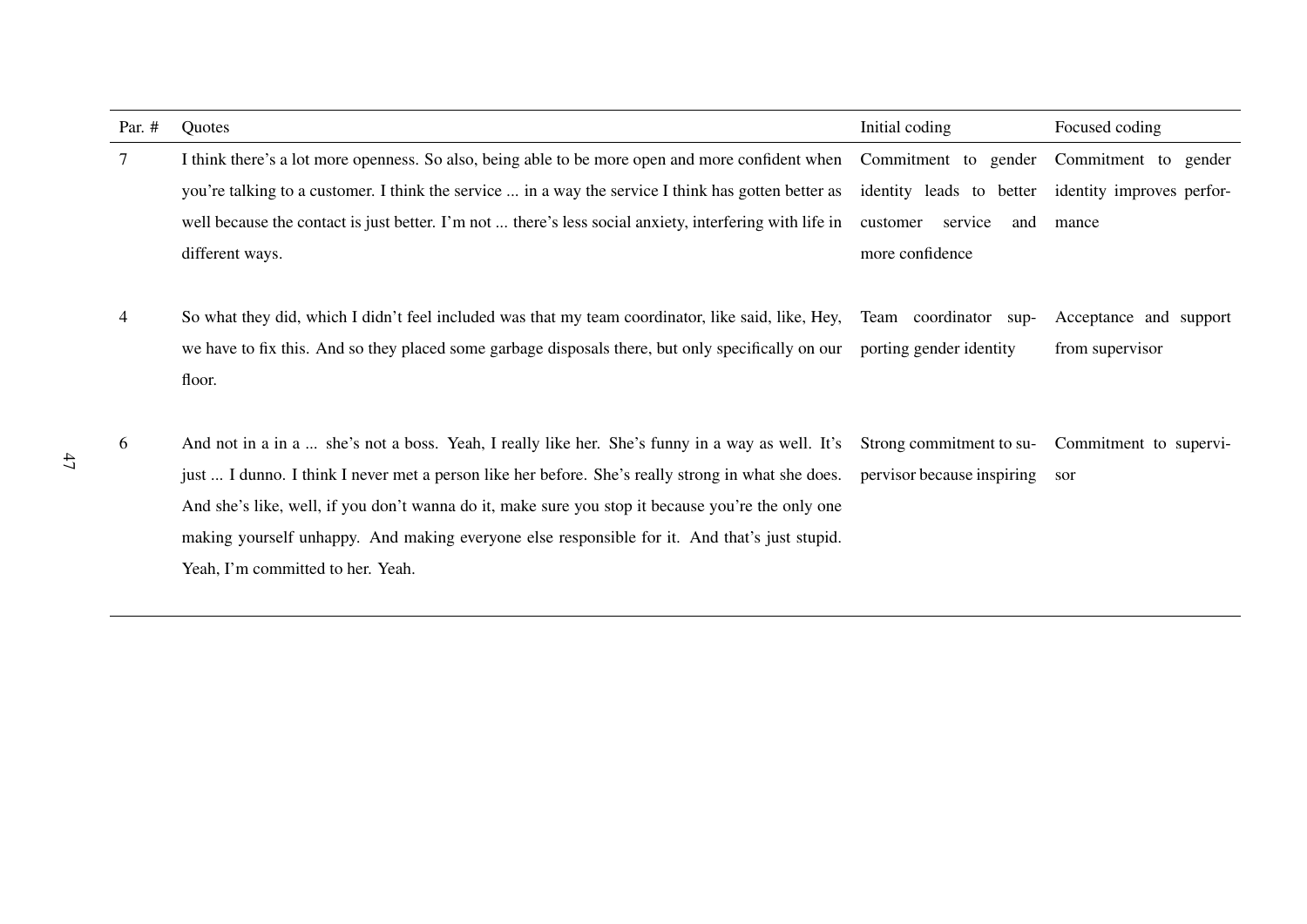| Par. $#$ | Quotes                                                                                                 | Initial coding            | Focused coding                                    |
|----------|--------------------------------------------------------------------------------------------------------|---------------------------|---------------------------------------------------|
| 4        | And I've had a conversation with my boss, like she said, like it's totally fine if you were that. So   | Supervisor<br>accepting   | Acceptance and support                            |
|          | I think I would wear that more but I do feel a little bit held back. Like when you look at other       | and supporting (cultural) | from supervisor                                   |
|          | people. There are no people who will look like me in that way. So Like dressing like, like having      | clothing                  |                                                   |
|          | eyeliner, wearing nail polish, wearing earrings, I do those things. But I always like I also wear like |                           |                                                   |
|          | formal clothing. So it's like a little bit of a match. Mix and match. Defined like I like to look on   |                           |                                                   |
|          | the one hand look formal, but also still look like how I want to present and who I am.                 |                           |                                                   |
|          |                                                                                                        |                           |                                                   |
| 3        | But to be honest, my manager, she is a woman. She accepted me from the very first moment al-           |                           | Supervisor support cru-<br>Acceptance and support |
|          | though she didn't know about transgender people. But she supported me from the very beginning.         | cial to coming out and    | from supervisor                                   |
|          | And it was really key for me.                                                                          | feeling supported         |                                                   |
|          |                                                                                                        |                           |                                                   |
| 3        | I think the phase in between, you know, changing your gender expression. That way some ques-           | Supervisor<br>supporting  | Acceptance and support                            |
|          | tions for my colleagues. That they thought, hey, what's happening? What's happening to [partici-       | transition                | from supervisor                                   |
|          | pant's dead name]? And then they asked my manager, my manager, that was quite frank, she just          |                           |                                                   |
|          | said ask [participant's new name] she will explain. She can explain it to you perfectly. So there      |                           |                                                   |
|          | were questions in that in those period, but not awkward question. Just Hey, what's happening?          |                           |                                                   |
|          | And why are you doing that? Yeah, yeah, no problem.                                                    |                           |                                                   |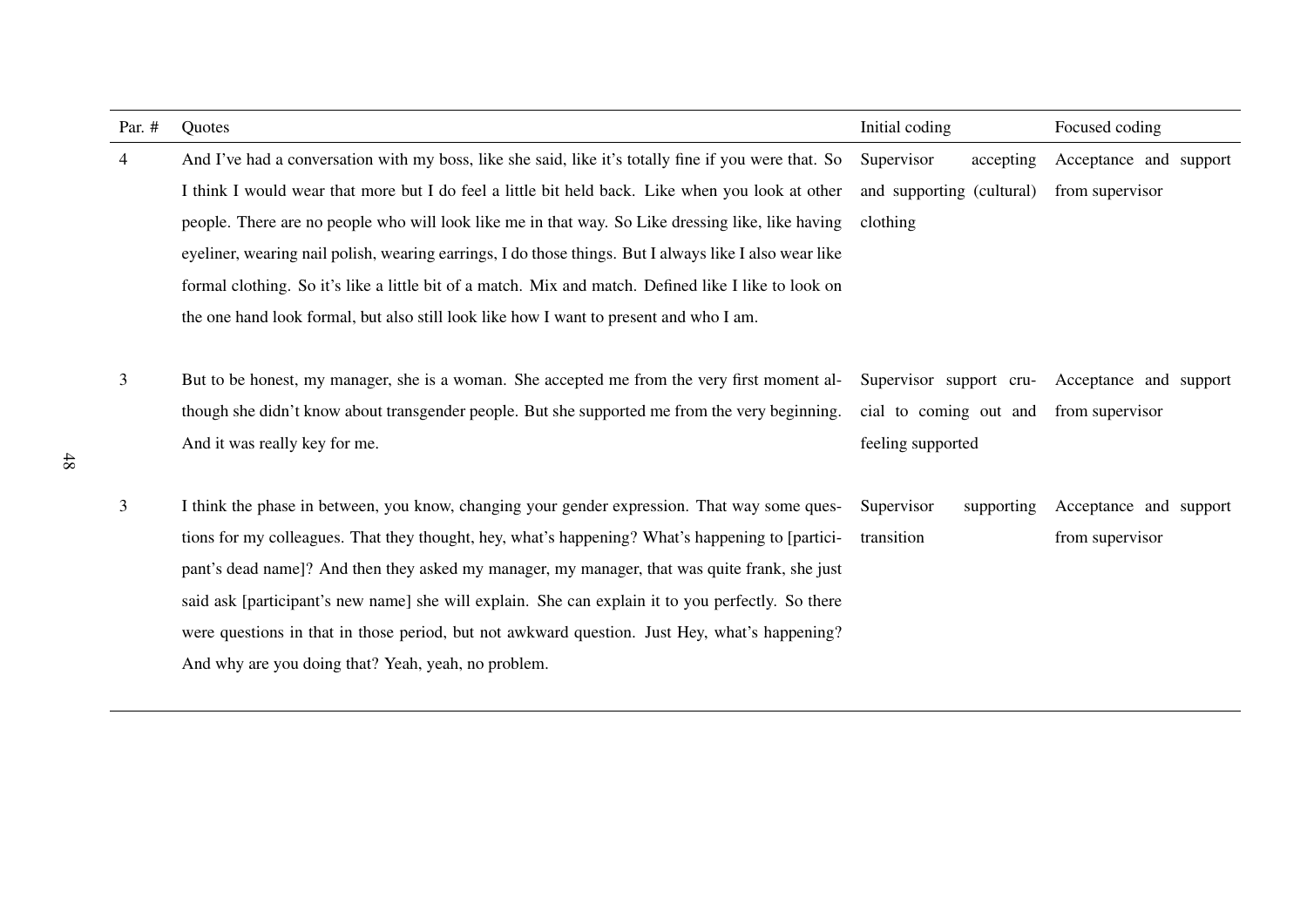| Par. #         | Quotes                                                                                                  | Initial coding             | Focused coding                                   |
|----------------|---------------------------------------------------------------------------------------------------------|----------------------------|--------------------------------------------------|
| $\overline{4}$ | Yeah, well, for example, my team coordinator is a very good friend of mine, she mentored me             | Supervisor taking care     | Commitment to supervi-                           |
|                | when I was still in the internship. And she, she got promoted to Team coordinator. So she's my          | of employee well-being     | sor enabling work com-                           |
|                | team coordinator right now. Like the way she enables my commitment, the commitment to my job            | and distributing enjoyable | mitment                                          |
|                | and like, she gives me a lot of space, like, whenever she whenever there are tasks that need to be      | tasks                      |                                                  |
|                | done. Like, she looks at all individual people, and she's like, okay, who would best do the job, but    |                            |                                                  |
|                | who would also like, like doing this job? And so she looks at people and looks at me, like, Where       |                            |                                                  |
|                | can I grow? What can I still be taught? What can I learn? So she, yeah, I think she enables by          |                            |                                                  |
|                | giving me tasks that are, like, exciting to do. or new to do. She makes the job fun.                    |                            |                                                  |
| 3              | And then I told her Well, I think I think I'm trans. I'm trans gender. She didn't know what that        | Supervisor<br>encouraging  | Supervisor building con-                         |
|                | meant. So let's  she said, Well, I, I support you, I will read about it. And you can tell me about      | coming<br>building<br>out, | fidence, acceptance and                          |
|                | it. So and she supported me from that moment. And I felt secure enough to make the next step.           | confidence                 | support from supervisor                          |
|                |                                                                                                         |                            |                                                  |
| 8              | Yeah. So recently, it's been very busy at work. And my boss, he is an older guy, like 55. Maybe.        | Bad supervisor leadership  | Commitment to supervi-                           |
|                | And he, he also got some comments from his bosses that some things needed to change. And so             |                            | would be reason to quit sor determines work com- |
|                | recently, he has been, like, really Watching every step I do, maybe. So if that keeps ongoing, then job |                            | mitment                                          |
|                | I don't really like that Dynamic. So if I, if that would be worsened, and then I don't really want to   |                            |                                                  |
|                | work there anymore. But I think I would rather work there with that dynamic than not have a job.        |                            |                                                  |
|                | I guess.                                                                                                |                            |                                                  |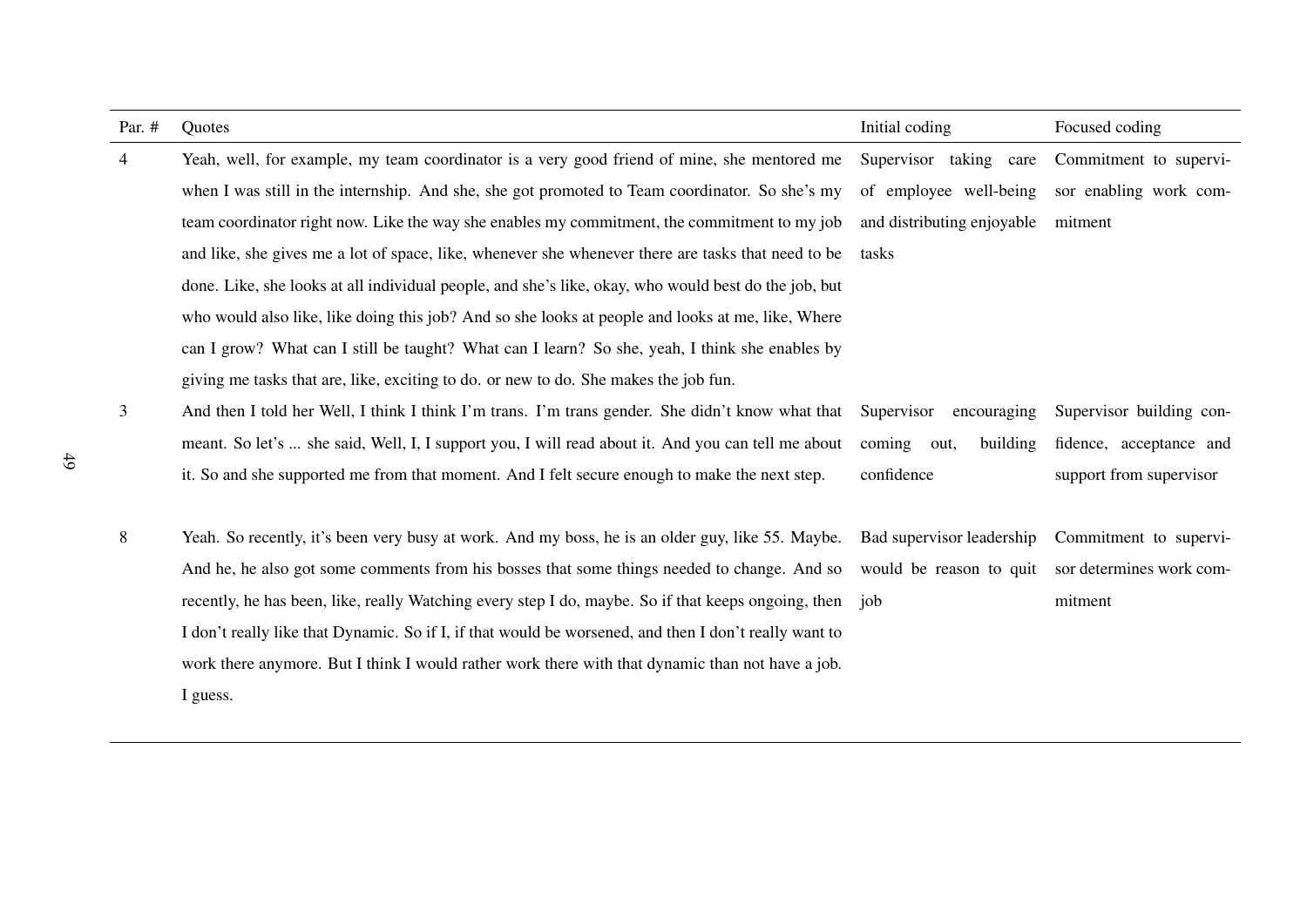| Par. # | Quotes                                                                                                                                             | Initial coding            | Focused coding             |
|--------|----------------------------------------------------------------------------------------------------------------------------------------------------|---------------------------|----------------------------|
| 3      | Yeah, well, I always had the feeling I couldn't be myself. So I was playing a role. So I, I was a                                                  | Commitment to others      | Before coming out, com-    |
|        | parent, I was married, I had a partner, I went to work, people were satisfied with my achievements.                                                | impeding commitment to    | mitment to people con-     |
|        | But for me, personally, I felt I could do better I could  So not being you're not being able to be                                                 | gender identity (before   | flicting with commitment   |
|        | yourself doesn't help you achieve your goals, or the goals of your company, or the or the goals of                                                 | coming out)               | to gender identity         |
|        | your family or whatever. So yeah, it was much more difficult to be committed to me, because I                                                      |                           |                            |
|        | felt this is not the life I want to life. This is not who I am.                                                                                    |                           |                            |
|        |                                                                                                                                                    |                           |                            |
| 3      | So I did small things, I changed, I started using makeup and paint my nails with transparent nail Feeling confident enough                         |                           | Level of confidence deter- |
|        | polish but that was only after 10 years I was working there. [] And only after 10 years working                                                    | to come out               | mining degree of gender    |
|        | for [company], I started feeling confident enough to make the first steps.                                                                         |                           | expression                 |
|        |                                                                                                                                                    |                           |                            |
| 7      | So like I said, I tried to stay true to myself, but it doesn't always end up like that. But Depends Level of confidence de-Level of confidence de- |                           |                            |
|        | on how confident I feel in the day. For instance, if I don't mind wearing nail polish, but if my                                                   | termines degree of gender | termines degree of gender  |
|        | confidence is very low, and I would like to belong a little bit more, I will leave the nail polish,                                                | expression                | expression                 |
|        | which is a construct that's not very, very, like for the for the first thing not very true, but also, it                                           |                           |                            |
|        | doesn't work like that.                                                                                                                            |                           |                            |
|        |                                                                                                                                                    |                           |                            |
| 7      | Yes. Because like, for instance, there was also a time I wasn't telling people at university because                                               | Not coming out at tempo-  | Level of confidence de-    |
|        | the classes switched around a lot. So I just didn't want to have to tell them over and over and over                                               | rary jobs because bother- | termines degree of gender  |
|        | again.                                                                                                                                             | some                      | expression                 |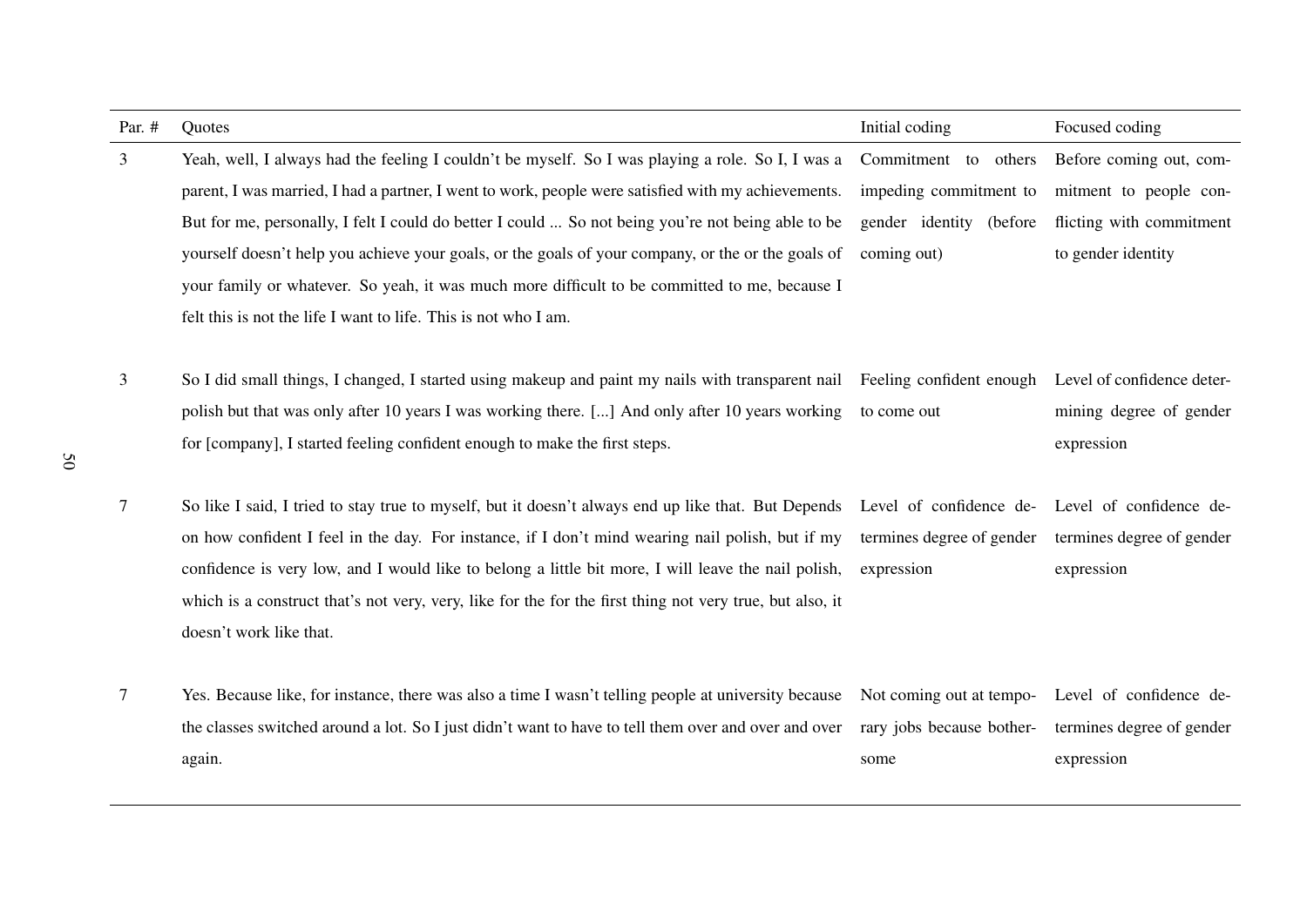| Par. $#$ | Quotes                                                                                                                  | Initial coding                                    | Focused coding                                   |
|----------|-------------------------------------------------------------------------------------------------------------------------|---------------------------------------------------|--------------------------------------------------|
| 8        | B: At university, I kind of realised that maybe  well, I finally left my parents house, not that they                   | Parents indirectly ob-                            | Level of confidence deter-                       |
|          | were doing anything wrong, but they just made me feel like there was a kind of silent pressure or                       | structing commitment to                           | mining degree of gender                          |
|          | something.                                                                                                              | gender identity                                   | expression                                       |
|          | C: In what way?                                                                                                         |                                                   |                                                  |
|          | B: Well, I could do whatever I wanted, but I don't know. I didn't feel free. I wasn't I wasn't really                   |                                                   |                                                  |
|          | aware of this until I left and left here. I don't know I started experimenting with other things. And                   |                                                   |                                                  |
|          | one of them was wearing more masculine clothes until one point most people at my study, who                             |                                                   |                                                  |
|          | didn't know me would address me like a guy. I really like dressing like that and being seen like                        |                                                   |                                                  |
|          | that. So I did some more research and stuff like that.                                                                  |                                                   |                                                  |
|          |                                                                                                                         |                                                   |                                                  |
| 7        | Because I was less true to myself, I just kind of wanted to stay under the radar. I was also, I was                     | Trying less to express Level of confidence deter- |                                                  |
|          | primarily happy if people just perceive me as a guy. So I made sure I put all the work into that                        |                                                   | gender identity to avoid mining degree of gender |
|          | to make that happen. So yeah, I just wanted to be under the radar and belong. And I kind of lost                        | attention                                         | expression                                       |
|          | myself in that, I think.                                                                                                |                                                   |                                                  |
|          |                                                                                                                         |                                                   |                                                  |
| 7        | But at the other store, I really did not feel like coming out because I was like okay, those people Not feeling         |                                                   | confident Level of confidence deter-             |
|          | are just not going to  I don't know, I really felt like the dynamics would change if I told that. So enough to come out |                                                   | mining degree of gender                          |
|          | I was very secretive about it, which made me feel more uncomfortable about the job as well.                             |                                                   | expression                                       |

51